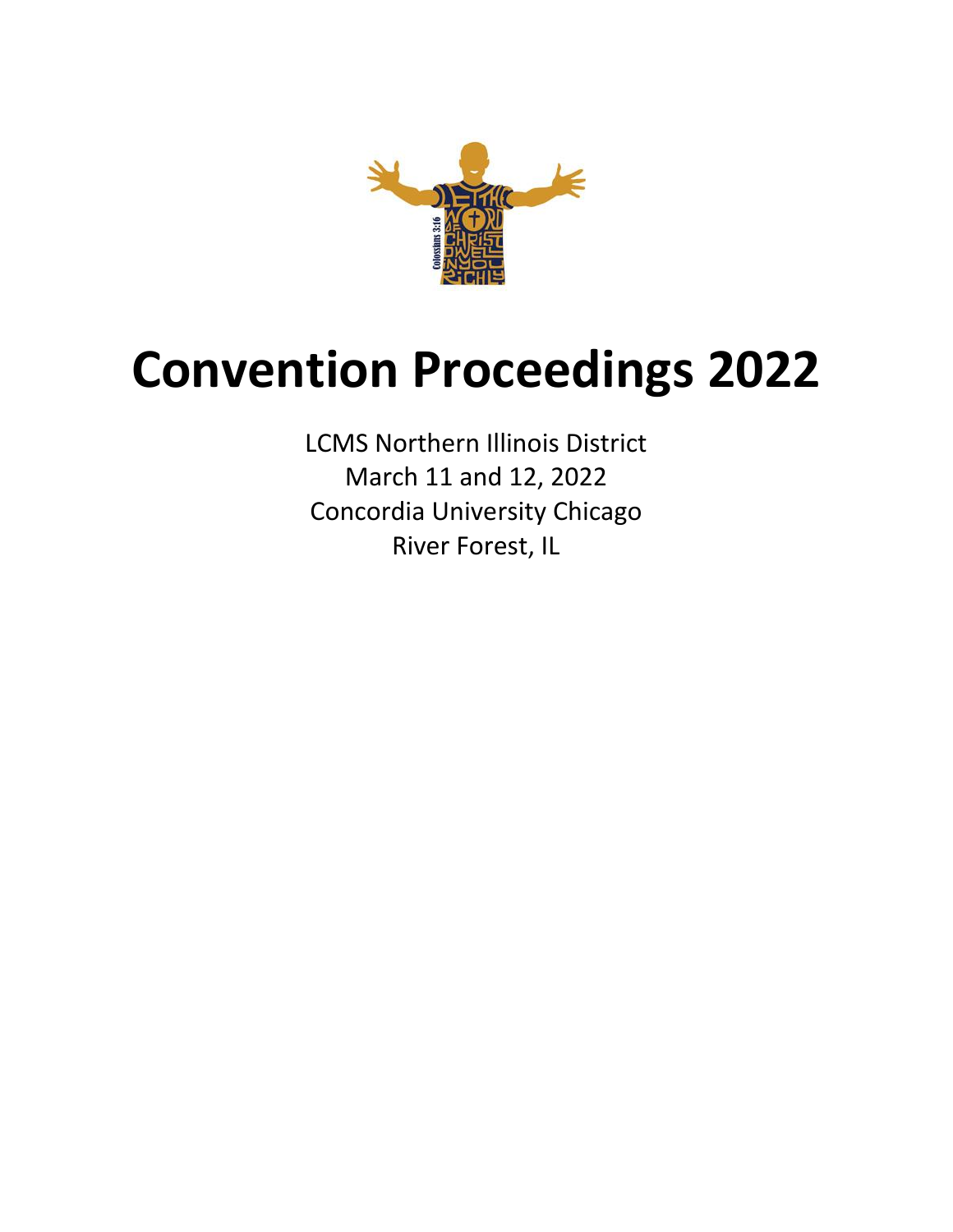| $\mathbf 1$             | [Insert "Approved" when they are] Minutes of the 60 <sup>th</sup> Convention                     |
|-------------------------|--------------------------------------------------------------------------------------------------|
| $\overline{2}$          | of the                                                                                           |
| 3                       | Northern Illinois District of the Lutheran Church-Missouri Synod                                 |
| $\overline{\mathbf{r}}$ | March 11 and 12, 2022                                                                            |
| $\frac{5}{6}$           |                                                                                                  |
|                         |                                                                                                  |
| $\overline{7}$          | Worship in the chapel preceded the opening of the convention.                                    |
| 8                       |                                                                                                  |
| 9                       | CALL TO ORDER Friday, March 11, 2022                                                             |
| 10                      | President Allan Buss called the 60th convention of the Northern Illinois District at Concordia   |
| 11                      | University Chicago, in River Forest, Illinois, to order in the name of the Father and of the Son |
| 12                      | and of the Holy Spirit at 9:45 a.m., with the secretary present.                                 |
| 13                      |                                                                                                  |
| 14                      | After opening with prayer, President Buss and the assembly expressed thanks to Concordia         |
| 15                      | University; its president, Dr. Russell Dawn; and its staff for hosting the convention.           |
| 16                      |                                                                                                  |
| 17                      | Dr. Dawn brought greetings from Concordia University Chicago.                                    |
| 18                      |                                                                                                  |
| 19                      | President Buss delivered the President's Address.                                                |
| 20                      |                                                                                                  |
| 21                      | President Buss introduced the following people: the Rev. Dr. John Sias, Secretary of the Synod   |
| 22                      | and the parliamentarian for the convention; and the Rev. Dan Gilbert, President Emeritus. It     |
| 23                      | was announced that the Rev. Dr. Matthew Harrison, President of the Synod; Rev. Jeffrey           |
| 24                      | Hemmer, his assistant; and the Rev. Dr. John Wohlrabe, Regional Vice-President of the Synod,     |
| 25                      | would be joining us later. The Rev. David Flemming, executive director of spiritual care at      |
| 26                      | DOXOLOGY and the chaplain of the convention, was also introduced.                                |
| 27                      |                                                                                                  |
| 28                      | A number of announcements were made about convention practicalities.                             |
| 29                      |                                                                                                  |
| 30                      | CREDENTIALS REPORT, QUORUM, STANDING RULES, AGENDA                                               |
| 31                      | Secretary James Kellerman presented the Credentials Report with 136 congregations                |
| 32                      | represented: 145 pastoral voting delegates, 120 lay voting delegates, 44 advisory delegates and  |
| 33                      | 9 guests. The report was accepted viva voce.                                                     |
| 34                      |                                                                                                  |
| 35                      | President Buss announced that a quorum had been established.                                     |
| 36                      |                                                                                                  |
| 37                      | Secretary Kellerman read and moved adoption of the proposed standing rules. The rules were       |
| 38                      | adopted with over % in the affirmative and are attached as Appendix A.                           |
| 39                      |                                                                                                  |
| 40                      | Secretary Kellerman moved adoption of the agenda as printed in of Today's Business. The          |
| 41                      | agenda as adopted is attached as Appendix B.                                                     |
| 42                      |                                                                                                  |
| 43                      |                                                                                                  |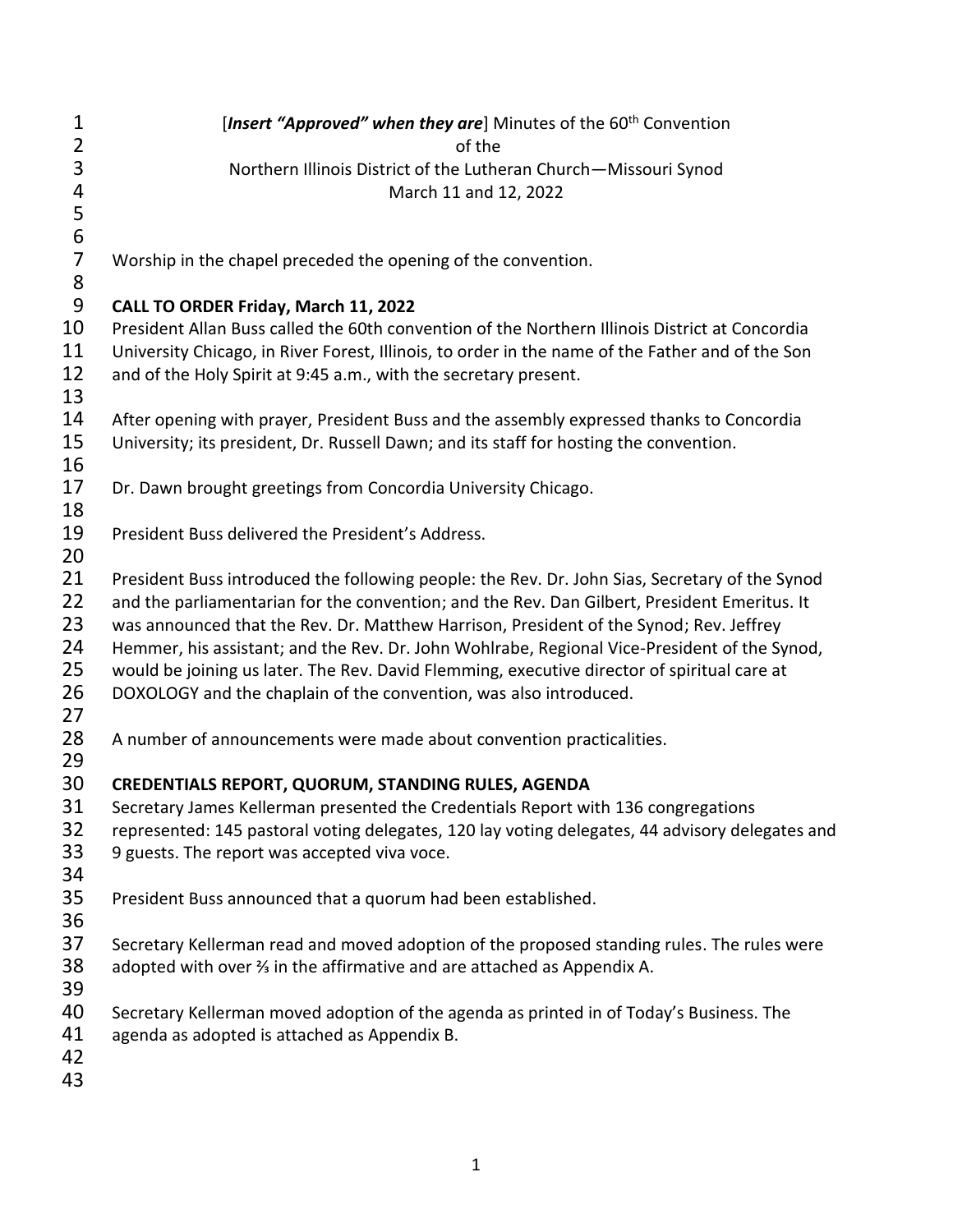| $\mathbf{1}$        | <b>VOTING PROCEDURES</b>                                                                |                                                                                               |  |  |  |
|---------------------|-----------------------------------------------------------------------------------------|-----------------------------------------------------------------------------------------------|--|--|--|
| $\overline{2}$      | The assembly received an orientation of the voting devices from the Elections Committee |                                                                                               |  |  |  |
| 3                   | (Committee 4) chairperson Eric Kennaugh.                                                |                                                                                               |  |  |  |
| 4                   |                                                                                         |                                                                                               |  |  |  |
| 5                   | <b>DISTRICT VIDEO</b>                                                                   |                                                                                               |  |  |  |
| 6<br>$\overline{7}$ | A welcome video was shown to the convention.                                            |                                                                                               |  |  |  |
| 8                   | <b>NOMINATIONS AND ELECTION OF PRESIDENT</b>                                            |                                                                                               |  |  |  |
| 9                   |                                                                                         | First Vice-President Cory Estby assumed the chair. He announced that one individual had been  |  |  |  |
| 10                  |                                                                                         | nominated in advance of the convention: Allan Buss. There were no nominations from the        |  |  |  |
| 11                  |                                                                                         | floor. A motion was made, seconded, and adopted to ratify the ballot for president.           |  |  |  |
| 12                  |                                                                                         |                                                                                               |  |  |  |
| 13                  |                                                                                         | After prayer led by Eric Kennaugh for all the elections, the ballot was presented to the      |  |  |  |
| 14                  | convention. Elected was Allan Buss:                                                     |                                                                                               |  |  |  |
| 15                  |                                                                                         |                                                                                               |  |  |  |
| 16                  | <b>Allan Buss</b>                                                                       | 233                                                                                           |  |  |  |
| 17                  | "No"<br>0                                                                               |                                                                                               |  |  |  |
| 18                  |                                                                                         |                                                                                               |  |  |  |
| 19                  | As re-elected President, Allan Buss addressed the assembly.                             |                                                                                               |  |  |  |
| 20                  |                                                                                         |                                                                                               |  |  |  |
| 21                  | <b>NOMINATIONS FOR VICE-PRESIDENTS AND SECRETARY</b>                                    |                                                                                               |  |  |  |
| 22                  |                                                                                         | President Buss resumed chairing the assembly. It was noted that the following individuals had |  |  |  |
| 23                  | been nominated to serve as vice-presidents:                                             |                                                                                               |  |  |  |
| 24                  | North Region: Michael Brown                                                             |                                                                                               |  |  |  |
| 25                  | South Region: Cory Estby                                                                |                                                                                               |  |  |  |
| 26                  | East Region: Steven Anderson                                                            |                                                                                               |  |  |  |
| 27<br>28            | West Region: Caleb Schauer                                                              |                                                                                               |  |  |  |
| 29<br>30            |                                                                                         | No nominations were made from the floor. Nominations were closed.                             |  |  |  |
| 31                  |                                                                                         | By direction of the Committee for Convention Nominations, Mark Bestul nominated James         |  |  |  |
| 32                  |                                                                                         | Kellerman and Kevin Koester for secretary. No nominations were made from the floor.           |  |  |  |
| 33                  | Nominations were closed.                                                                |                                                                                               |  |  |  |
| 34                  |                                                                                         |                                                                                               |  |  |  |
| 35                  |                                                                                         | ELECTION AND RANKING OF VICE-PRESIDENTS, ELECTION OF SECRETARY                                |  |  |  |
| 36                  |                                                                                         | Elected Vice-President for the North Region was Michael Brown.                                |  |  |  |
| 37                  | Michael Brown                                                                           | 218                                                                                           |  |  |  |
| 38                  | "No"                                                                                    | 4                                                                                             |  |  |  |
| 39                  |                                                                                         |                                                                                               |  |  |  |
| 40                  | Elected Vice-President for the South Region was Cory Estby.                             |                                                                                               |  |  |  |
| 41                  | Cory Estby                                                                              | 224                                                                                           |  |  |  |
| 42                  | "No"                                                                                    | 0                                                                                             |  |  |  |
| 43                  |                                                                                         |                                                                                               |  |  |  |
| 44                  |                                                                                         |                                                                                               |  |  |  |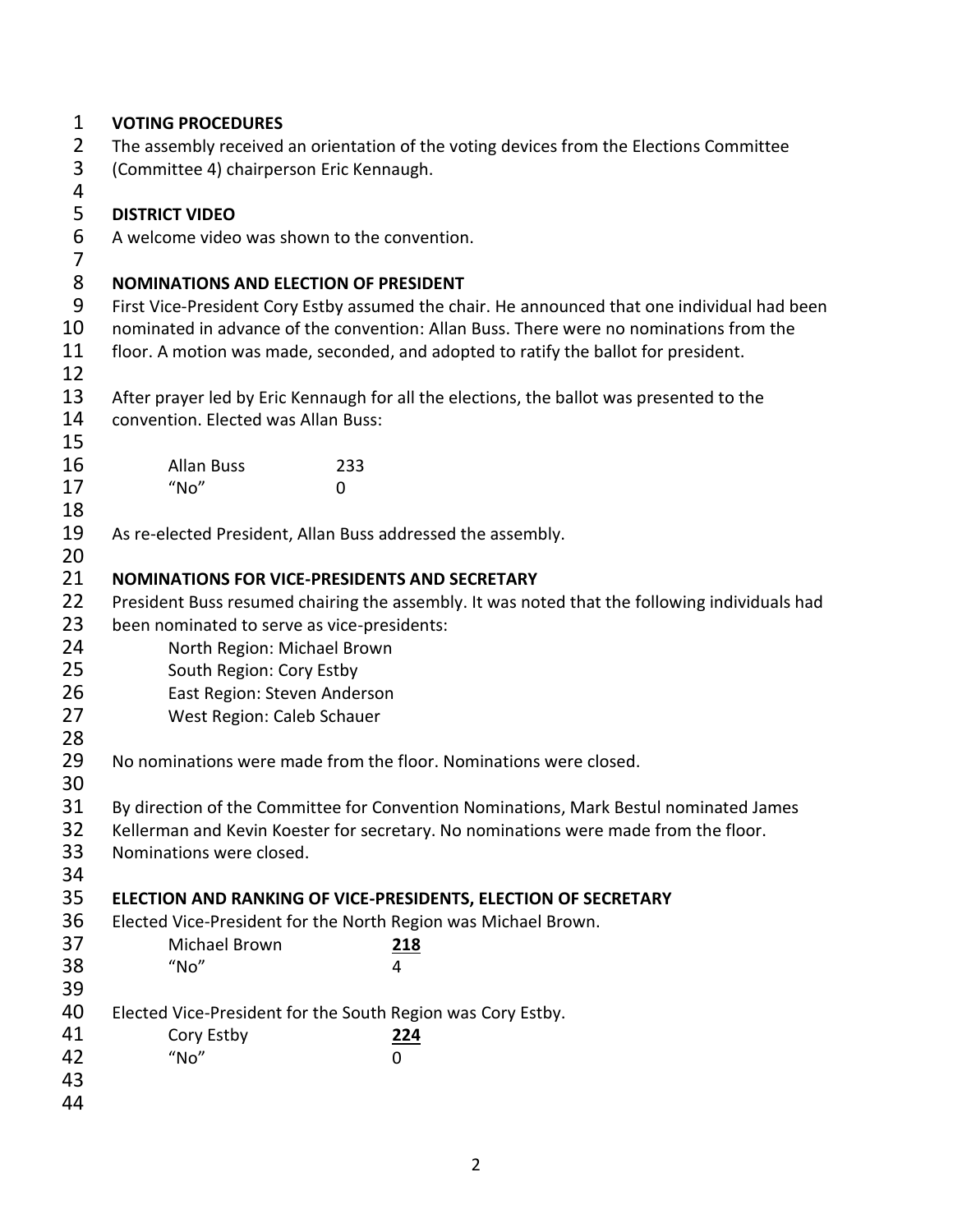| $\mathbf{1}$   | Elected Vice-President for the East Region was Steven Anderson.                             |             |                |                        |            |                                                                                            |
|----------------|---------------------------------------------------------------------------------------------|-------------|----------------|------------------------|------------|--------------------------------------------------------------------------------------------|
| $\overline{2}$ | Steven Anderson                                                                             | <u> 218</u> |                |                        |            |                                                                                            |
| 3              | "No"                                                                                        |             | $\overline{7}$ |                        |            |                                                                                            |
| 4              |                                                                                             |             |                |                        |            |                                                                                            |
| 5              | Elected Vice-President for the West Region was Caleb Schauer.                               |             |                |                        |            |                                                                                            |
| 6              | Caleb Schauer                                                                               |             | 218            |                        |            |                                                                                            |
| $\overline{7}$ | "No"                                                                                        |             | 10             |                        |            |                                                                                            |
| 8              |                                                                                             |             |                |                        |            |                                                                                            |
| 9              | Ranking of the Vice-Presidents:                                                             |             |                |                        |            |                                                                                            |
| 10             |                                                                                             | For 1st VP  |                | For 2 <sup>nd</sup> VP |            | For 3rd VP                                                                                 |
| 11             | Steven Anderson                                                                             | 31          |                | 58                     |            | 100                                                                                        |
| 12             | Michael Brown                                                                               | 41          | 41             | 68                     | 89         | <u>132</u>                                                                                 |
| 13             | Cory Estby                                                                                  | 113         | <u> 147</u>    |                        |            |                                                                                            |
| 14             | Caleb Schauer                                                                               | 46          | 47             | 102                    | <u>141</u> |                                                                                            |
| 15             |                                                                                             |             |                |                        |            |                                                                                            |
| 16             | The Vice-Presidents were ranked as follows:                                                 |             |                |                        |            |                                                                                            |
| 17             | 1st Vice-President: Cory Estby (on the second ballot for 1st Vice-President)                |             |                |                        |            |                                                                                            |
| 18             | 2 <sup>nd</sup> Vice-President: Caleb Schauer (on the second ballot for 2nd Vice-President) |             |                |                        |            |                                                                                            |
| 19             | 3rd Vice-President: Michael Brown (on the first ballot for 3rd Vice-President)              |             |                |                        |            |                                                                                            |
| 20             | 4 <sup>th</sup> Vice-President: Steven Anderson                                             |             |                |                        |            |                                                                                            |
| 21             |                                                                                             |             |                |                        |            |                                                                                            |
| 22             | Elected secretary was James Kellerman:                                                      |             |                |                        |            |                                                                                            |
| 23             | James Kellerman                                                                             | <u>206</u>  |                |                        |            |                                                                                            |
| 24             | Kevin Koester                                                                               | 27          |                |                        |            |                                                                                            |
| 25             |                                                                                             |             |                |                        |            |                                                                                            |
| 26             | <b>NOMINATIONS FOR BOARD OF DIRECTORS</b>                                                   |             |                |                        |            |                                                                                            |
| 27             | Vice-President Brown took over chairing the convention. Nominations were made by Mark       |             |                |                        |            |                                                                                            |
| 28             |                                                                                             |             |                |                        |            |                                                                                            |
| 29             | Bestul by direction of the Committee on Convention Nominations.                             |             |                |                        |            |                                                                                            |
| 30             | From the North Region: Micah Greiner and Jorge Mazariegos were nominated for Ordained       |             |                |                        |            |                                                                                            |
| 31             | Minister. Matthew Gutzler and Ardelle Pate were nominated for Commissioned Minister. Dori   |             |                |                        |            |                                                                                            |
| 32             | Chianakas, Melvin Faulkner, Jeff Heller, Paul Pasche, and Chuck Traugott were nominated for |             |                |                        |            |                                                                                            |
| 33             | Layperson. There were no floor nominations. Nominations were closed.                        |             |                |                        |            |                                                                                            |
| 34             |                                                                                             |             |                |                        |            |                                                                                            |
| 35             | From the South Region. Seth Clemmer and Ron Rock were nominated for Ordained Minister.      |             |                |                        |            |                                                                                            |
| 36             | Chad Baganz and Sarah Gaffney were nominated for Commissioned Minister. Reid Brownfield,    |             |                |                        |            |                                                                                            |
| 37             | David DeYoung, Erich Keller, and Brian Noffke were nominated for Layperson. There were no   |             |                |                        |            |                                                                                            |
| 38             | floor nominations. Nominations were closed.                                                 |             |                |                        |            |                                                                                            |
| 39             |                                                                                             |             |                |                        |            |                                                                                            |
| 40             | From the East Region: Mark Duer, Joel Hess, and Stephen Heuser were nominated for Ordained  |             |                |                        |            |                                                                                            |
| 41             |                                                                                             |             |                |                        |            | Minister. Ruth Otten and Mark Trapp were nominated for Commissioned Minister. Dan Karnatz, |
| 42             | Glenda Liner, Daniel Sedory, and Matt Struve were nominated for Layperson. There were no    |             |                |                        |            |                                                                                            |
| 43             | floor nominations. Nominations were closed.                                                 |             |                |                        |            |                                                                                            |
| 44             |                                                                                             |             |                |                        |            |                                                                                            |
|                |                                                                                             |             |                |                        |            |                                                                                            |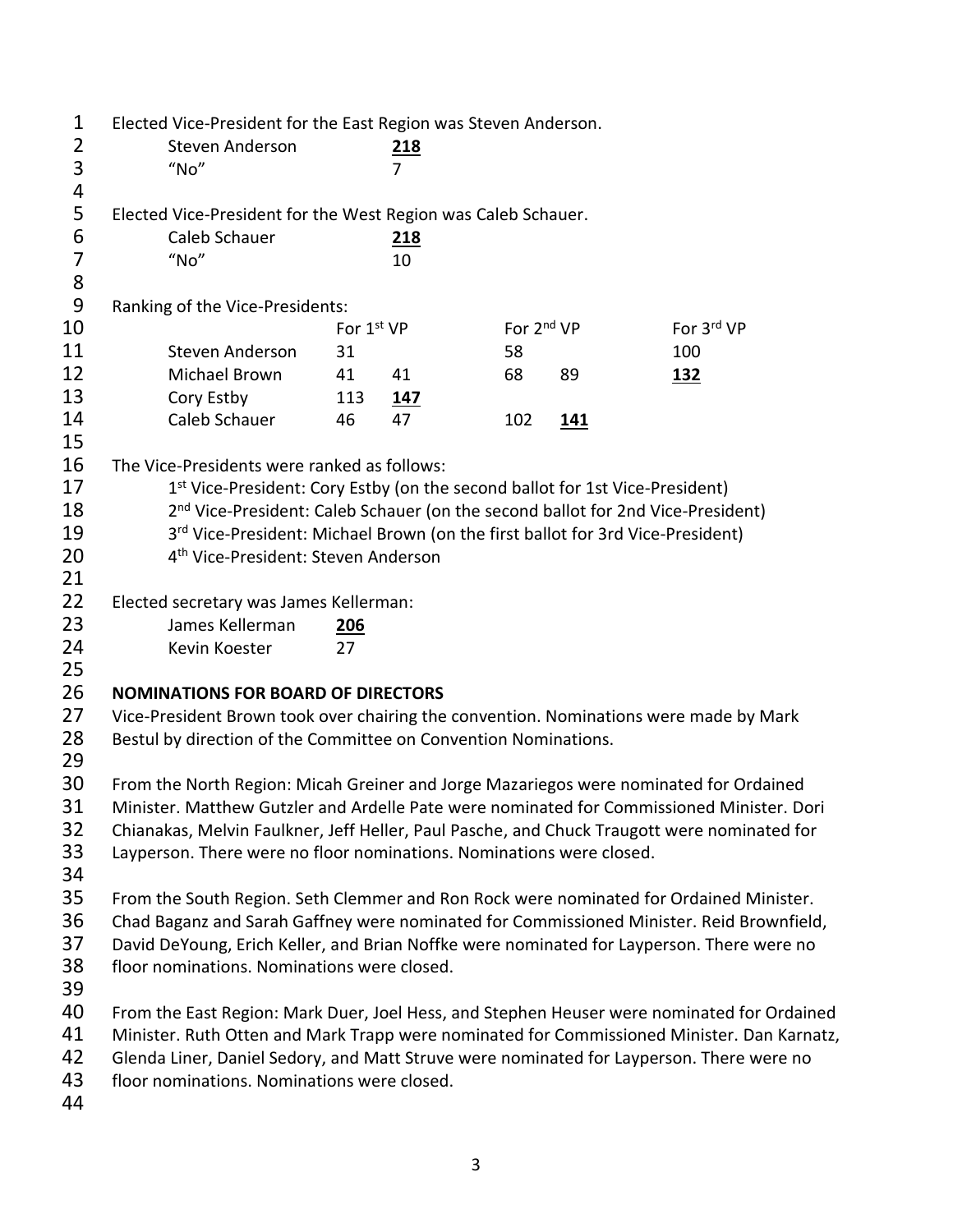From the West Region: Patrick Galligar, Paul Mumme, and Willis Schwichtenberg were nominated for Ordained Minister. Carol Brown and John Crowe were nominated for Commissioned Minister. Sudhir Kalapala, David Laabs, Carol-Joy Motisi, and Lori Solyom were nominated for Layperson. There were no floor nominations. Nominations were closed. **NOMINATIONS FOR 2025 NID COMMITTEE FOR CONVENTION NOMINATIONS** Vice-President Brown continued chairing the convention. Nominations were made by Mark Bestul by direction of the Committee on Convention Nominations. From the North Region: Michael Brown and Jorge Mazariegos were nominated for Ordained Minister. Joel Moritz and Ardelle Pate were nominated for Commissioned Minister. Brian Lohmeier and Laura Schmuldt were nominated for Layperson. There were no floor nominations. Nominations were closed. From the South Region: Christopher Antonetti and Julian LaMie were nominated for Ordained Minister. Adam Francisco and Sarah Gaffney were nominated for Commissioned Minister. Christa Childers and Scott Collins were nominated for Layperson. There were no floor nominations. Nominations were closed. From the East Region: Stephen Heuser and Kevin Koester were nominated for Ordained 21 Minister. Ruth Otten and Mark Trapp were nominated for Commissioned Minister. Christopher Krohe and Matt Struve were nominated for Layperson. There were no floor nominations. Nominations were closed. From the West Region: David Andermann, Phillip Fischaber, and Paul Mumme were nominated for Ordained Minister. Carol Brown and John Crowe were nominated for Commissioned Minister. Lori Solyom and Michael Woolery were nominated for Layperson. There were no floor 28 nominations. Nominations were closed. **NOMINATIONS FOR CONCORDIA UNIVERSITY CHICAGO BOARD OF REGENTS** Vice-President Brown continued chairing the convention. Nominations were made by Mark Bestul by direction of the Committee on Convention Nominations. Brian Davies, Paul Pfotenhauer, and Matthew Zickler were nominated for Ordained Minister. LaDonna Hoffman and Virginia Terrell were nominated for Commissioned Minister. Aaron Doehring, Christopher Krohe, Dominic Salvino, and Michael Woolery were nominated for Layperson. There were no floor nominations. Nominations were closed. **NOMINATIONS FOR 2023 SYNOD COMMITTEE FOR CONVENTION NOMINATIONS** Vice-President Brown continued chairing the convention. Nominations were made by Mark Bestul by direction of the Committee on Convention Nominations. Aaron Doehring and Mark Stern were nominated for Layperson. There were no floor nominations. Nominations were closed.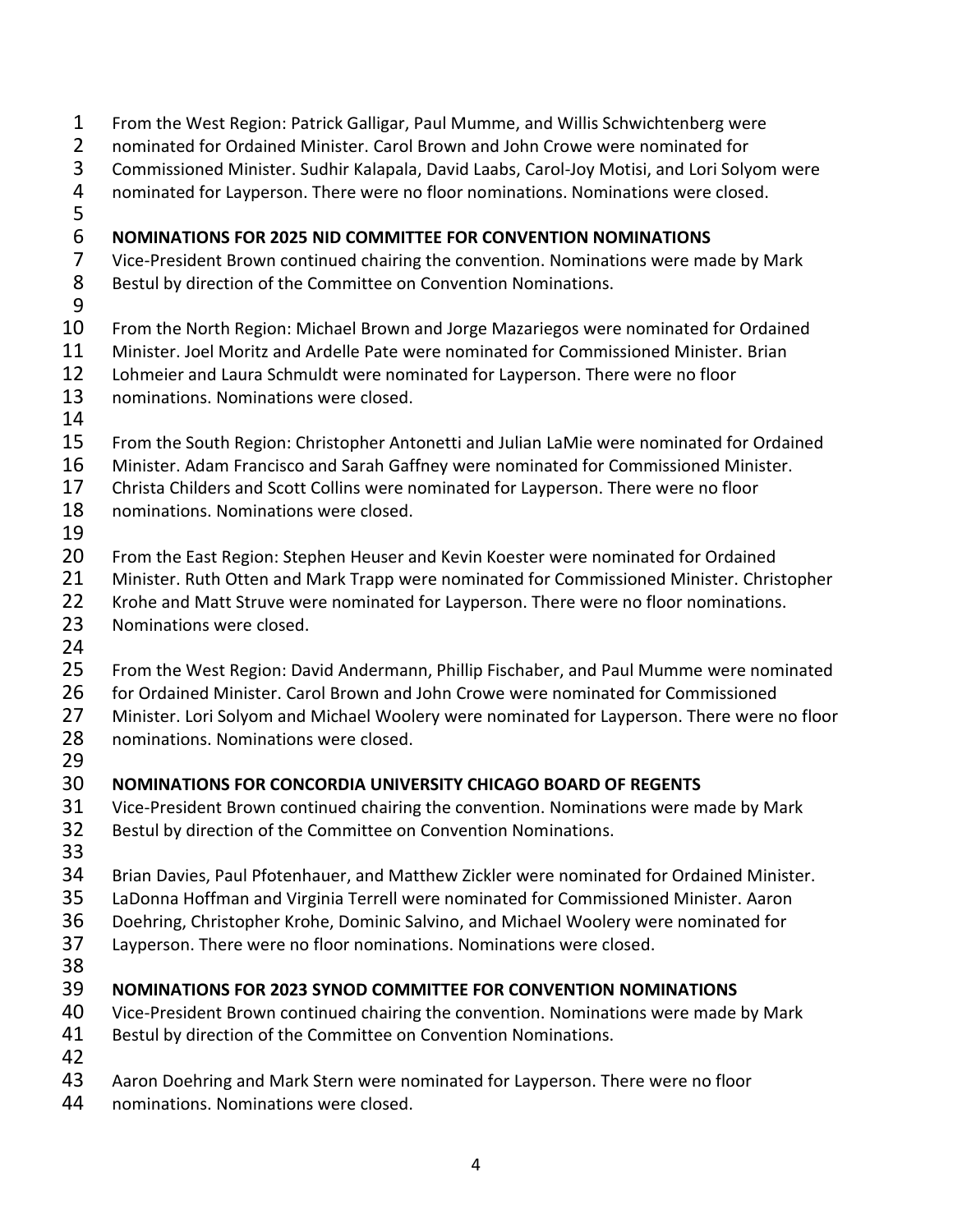- President Buss resumed the chair.
- 

# **ADJOURNMENT**

 Following prayer led by chaplain David Fleming, the convention adjourned for lunch at 11:35 a.m.

#### 6<br>7 **CALL TO ORDER**

 President Buss called the convention to order at 12:37 p.m. The session opened with a prayer and devotion by the Rev. Michael Stein.

#### **CREDENTIALS REPORT**

- Secretary James Kellerman presented the Credentials Report with delegates from 145
- congregations: 129 pastoral voting delegates, 125 lay voting delegates, 48 advisory delegates,
- 14 and 11 guests. It was noted that the report given at the start of the convention had contained
- some errors. The report was accepted by unanimous consent.
- 

# **RECOGNITION OF STAFF**

The staff were recognized and thanked.

#### **VIDEO**

- A second video was shown, this time on the emphasis "Word."
- 

## **CONVENTION ESSAY**

 The Rev. Dr. Scott Bruzek and the Rev. Dr. William Yonker presented the first part of the convention essay, "Let the Word Dwell."

# **LWML VIDEO**

A brief video produced by the Lutheran Women's Missionary League was shown.

#### **OMNIBUS RESOLUTIONS**

- Secretary Kellerman moved to adopt Omnibus A (to decline Overture 2-01, *To Protect the*
- *People's Offerings Given to Concordia University Schools*, and refer the matter to the LCMS
- Board of Directors and Concordia University System, and to decline Overture 3–03, *NID W10*
- *Pastors Concerning the Closure of Concordia College, New York*, and refer the matter to the
- LCMS Board of Directors). Voting delegates adopted Omnibus A with 202 yes votes, and 20 no
- votes.
- 
- Secretary Kellerman moved to adopt Omnibus B (to decline Overture 1–03, *To Allow Fall*
- *Pastoral Conferences to Submit Overtures to the District Convention*, and Overture 1–05, *To*
- *Rejoice in the Proclamation of God's Word by His Called and Ordained Servants*, because they
- had been addressed by the 2019 LCMS Convention, Resolution 5–10, and the 1989 LCMS
- Convention, Resolution 3–14, respectively). Voting delegates adopted Omnibus B with 215 yes
- votes, and 21 no votes.
-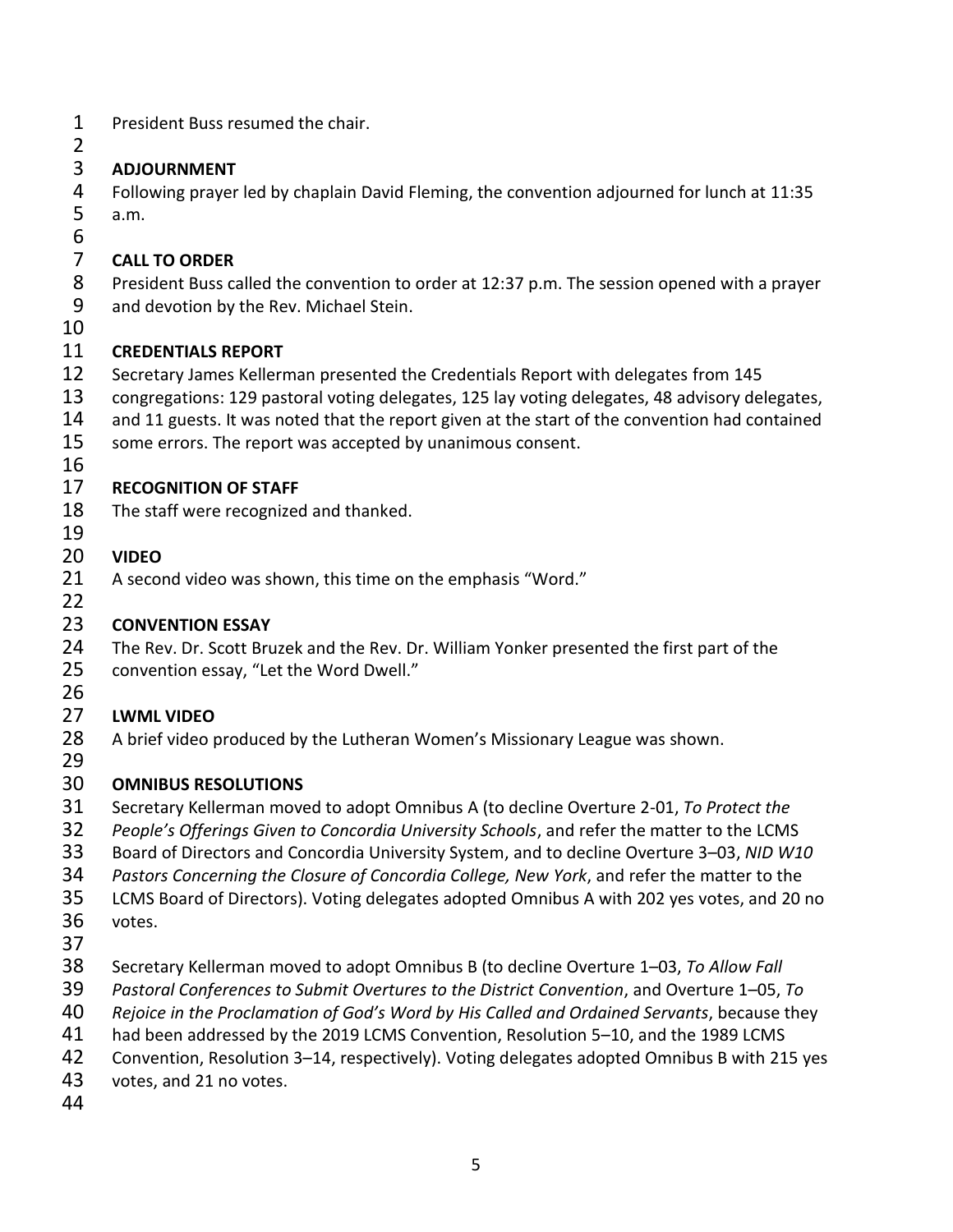#### **ELECTION OF BOARD OF DIRECTORS**

 Vice-President Anderson took over chairing the convention, with Elections Committee chairperson Eric Kennaugh and vice-chairperson Julian LaMie assisting.

 For Ordained Minister from the North Region, Micah Greiner was elected: Micah Greiner **113** Jorge Mazariegos 110 For Commissioned Minister from the North Region, Matthew Gutzler was elected: Matthew Gutzler **143** 11 Ardelle Pate 72 For Layperson from the North Region Paul Pasche and Dori Chianakas were elected: Dori Chianakas 86 102 **131** Melvin Faulkner 49 Jeff Heller 67 44 Paul Pasche **140** 18 Chuck Traugott 77 71 92 For Ordained Minister from the South Region, Ron Rock was elected: 21 Seth Clemmer 82 Ron Rock **142** For Commissioned Minister from the South Region, Sarah Gaffney was elected: 25 Chad Baganz 53 Sarah Gaffney **166** For Layperson from the South Region, David DeYoung and Erich Keller were elected: Reid Brownfield 58 David DeYoung **157** Erich Keller **120** Brian Noffke 87 For Ordained Minister from the East Region, Joel Hess was elected: Mark Duer 35 Joel Hess 109 **138** Stephen Heuser 76 91 For Commissioned Minister from the East Region, Mark Trapp was elected: Ruth Otten 91 Mark Trapp **132**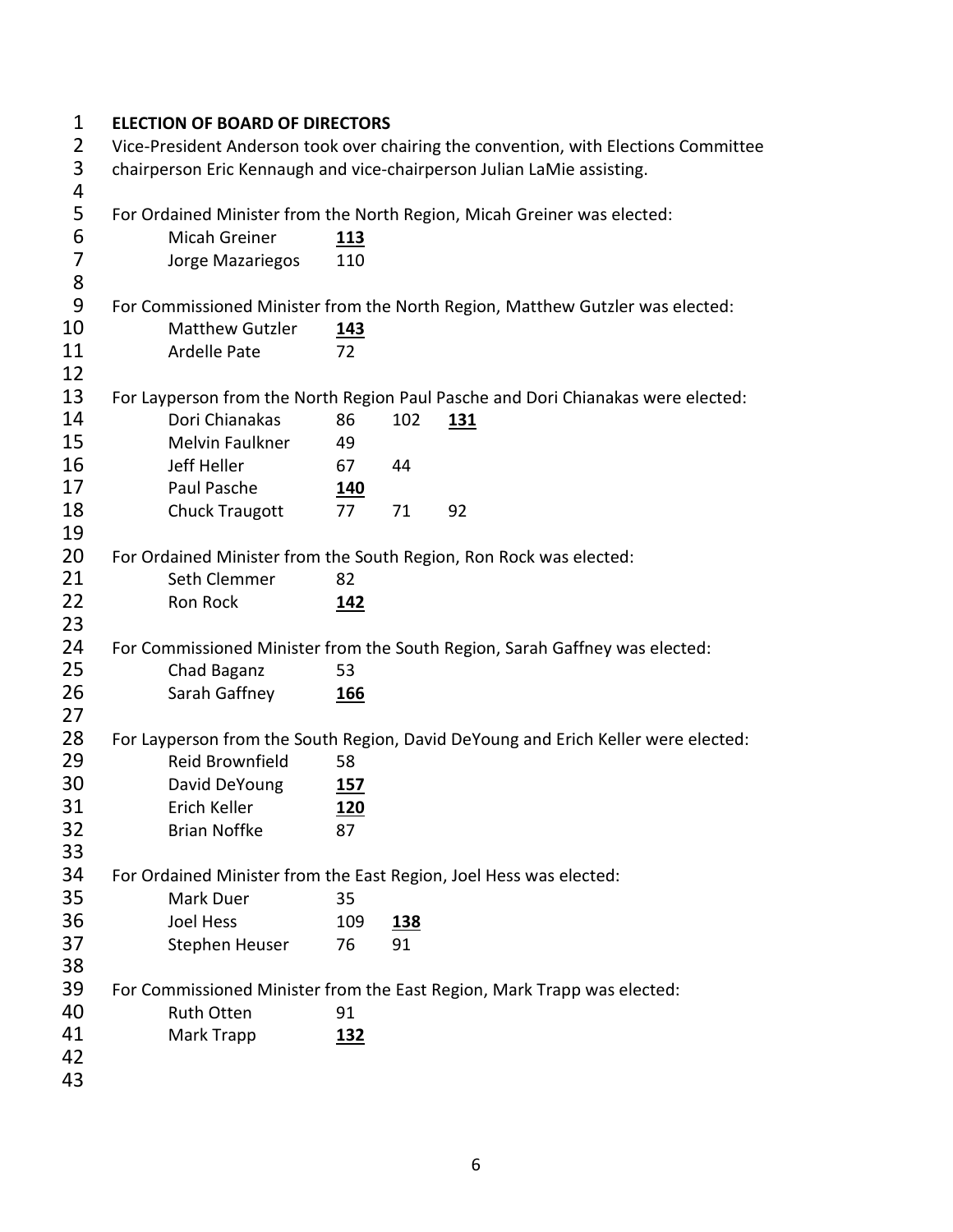| 1              |                           | For Layperson from the East Region, Daniel Sedory and Matt Struve were elected:     |
|----------------|---------------------------|-------------------------------------------------------------------------------------|
| $\overline{2}$ | Dan Karnatz               | 59                                                                                  |
| 3              | Glenda Liner              | 81                                                                                  |
| 4              | Daniel Sedory             | 127                                                                                 |
| 5              | Matt Struve               | <b>156</b>                                                                          |
| 6              |                           |                                                                                     |
| $\overline{7}$ |                           | For Ordained Minister from the West Region, Paul Mumme was elected:                 |
| 8              | Patrick Galligar          | 52                                                                                  |
| 9              | Paul Mumme                | 102<br><u>142</u>                                                                   |
| 10             | Willis Schwichtenberg66   | 79                                                                                  |
| 11             |                           |                                                                                     |
| 12             |                           | For Commissioned Minister from the West Region, Carol Brown was elected:            |
| 13             | Carol Brown               | <u>137</u>                                                                          |
| 14             | John Crowe                | 80                                                                                  |
| 15             |                           |                                                                                     |
| 16             |                           | For Layperson from the West Region, Carol-Joy Motisi and Lori Solyom were elected:  |
| 17             | Sudhir Kalapala           | 81                                                                                  |
| 18             | David Laabs               | 66                                                                                  |
| 19             | Carol-Joy Motisi          | <u>143</u>                                                                          |
| 20             | Lori Solyom               | <b>145</b>                                                                          |
| 21             |                           |                                                                                     |
| 22             |                           | <b>ELECTION OF 2025 NID COMMITTEE FOR CONVENTION NOMINATIONS</b>                    |
| 23             |                           | Vice-President Anderson continued chairing the convention, with Elections Committee |
| 24             |                           | chairperson Eric Kennaugh and vice-chair Julian LaMie assisting.                    |
| 25             |                           |                                                                                     |
| 26             |                           | For Ordained Minister from the North Region, Jorge Mazariegos was elected:          |
| 27             | Michael Brown             | 84                                                                                  |
| 28             | Jorge Mazariegos          | <u> 134</u>                                                                         |
| 29             |                           |                                                                                     |
| 30             |                           | For Commissioned Minister from the North Region, Ardelle Pate was elected:          |
| 31             | <b>Joel Moritz</b>        | 68                                                                                  |
| 32             | Ardelle Pate              | 144                                                                                 |
| 33             |                           |                                                                                     |
| 34             |                           | For Layperson from the North Region, Laura Schmuldt was elected:                    |
| 35             | <b>Brian Lohmeier</b>     | 62                                                                                  |
| 36             | Laura Schmuldt            | <u>146</u>                                                                          |
| 37             |                           |                                                                                     |
| 38             |                           | For Ordained Minister from the South Region, Christopher Antonetti was elected:     |
| 39             | Christopher Antonetti 124 |                                                                                     |
| 40             | Julian LaMie              | 87                                                                                  |
| 41             |                           |                                                                                     |
|                |                           |                                                                                     |
| 42             |                           | For Commissioned Minister from the South Region, Adam Francisco was elected:        |
| 43             | Adam Francisco            | <u>128</u>                                                                          |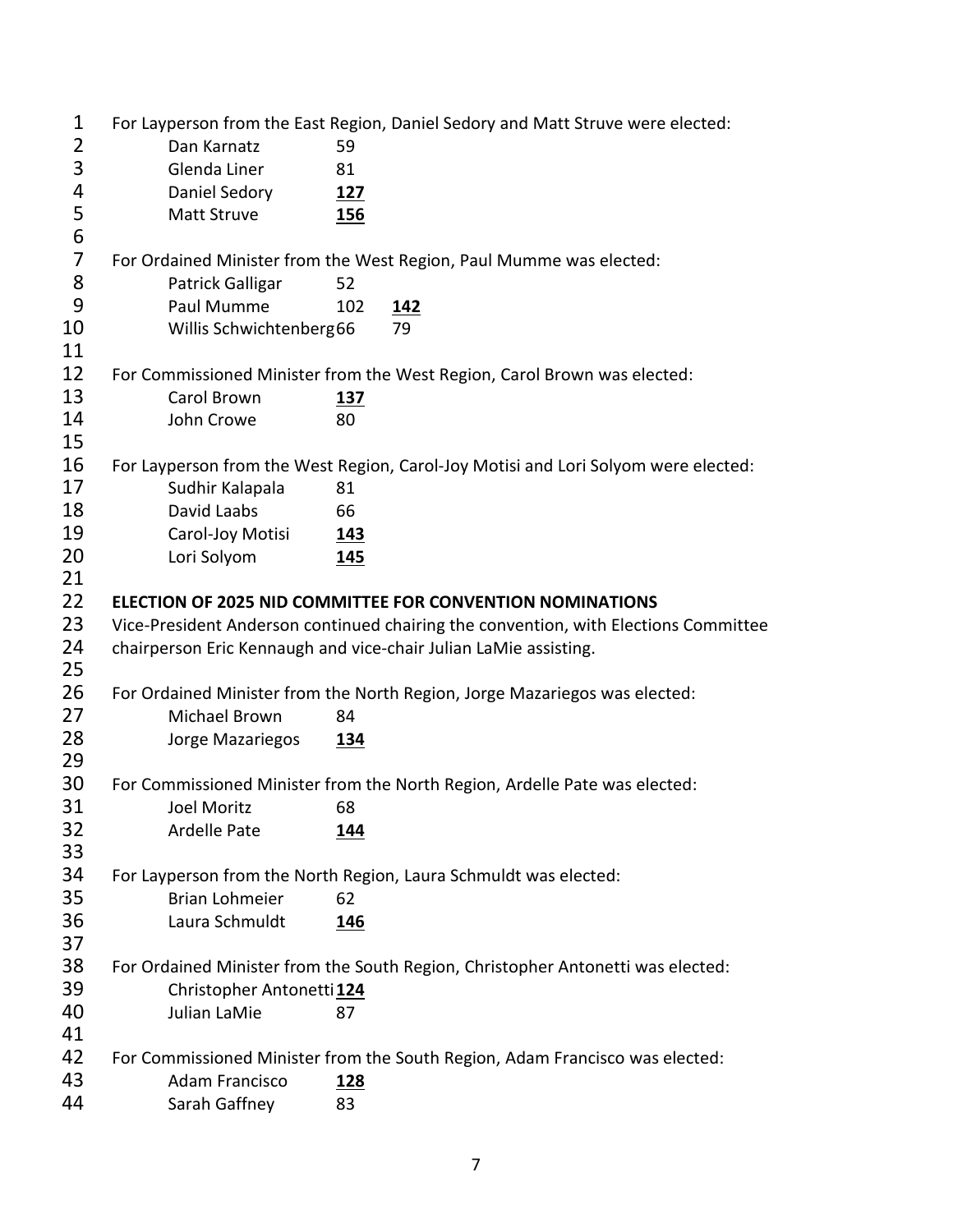| $\mathbf 1$             |                                                              |            | For Layperson from the South Region, Christa Childers was elected:                  |
|-------------------------|--------------------------------------------------------------|------------|-------------------------------------------------------------------------------------|
| $\overline{2}$          | Christa Childers                                             | 105        |                                                                                     |
| 3                       | <b>Scott Collins</b>                                         | 103        |                                                                                     |
| $\overline{\mathbf{r}}$ |                                                              |            |                                                                                     |
| 5                       |                                                              |            | For Ordained Minister from the East Region, Stephen Heuser was elected:             |
| 6                       | Stephen Heuser                                               | <u>129</u> |                                                                                     |
| $\overline{7}$          | Kevin Koester                                                | 81         |                                                                                     |
| 8                       |                                                              |            |                                                                                     |
| 9                       |                                                              |            | For Commissioned Minister from the East Region, Ruth Otten was elected:             |
| 10                      | <b>Ruth Otten</b>                                            | <u>126</u> |                                                                                     |
| 11                      | Mark Trapp                                                   | 86         |                                                                                     |
| 12                      |                                                              |            |                                                                                     |
| 13                      | For Layperson from the East Region, Matt Struve was elected: |            |                                                                                     |
| 14                      | Christopher Krohe                                            | 98         |                                                                                     |
| 15                      | Matt Struve                                                  | 107        |                                                                                     |
| 16                      |                                                              |            |                                                                                     |
| 17                      |                                                              |            | For Ordained Minister from the West Region, Paul Mumme was elected:                 |
| 18                      | David Andermann                                              | 59         | 76                                                                                  |
| 19                      | Phillip Fischaber                                            | 51         |                                                                                     |
| 20                      | Paul Mumme                                                   | 102        | <u>141</u>                                                                          |
| 21                      |                                                              |            |                                                                                     |
| 22                      |                                                              |            | For Commissioned Minister from the West Region, Carol Brown was elected:            |
| 23                      | Carol Brown                                                  | <u>110</u> |                                                                                     |
| 24                      | John Crowe                                                   | 102        |                                                                                     |
| 25                      |                                                              |            |                                                                                     |
| 26                      |                                                              |            | For Layperson from the West Region, Michael Woolery was elected:                    |
| 27                      | Lori Solyom                                                  | 82         |                                                                                     |
| 28                      | Michael Woolery                                              | <u>128</u> |                                                                                     |
| 29                      |                                                              |            |                                                                                     |
| 30                      |                                                              |            | ELECTION OF CONCORDIA UNIVERSITY CHICAGO BOARD OF REGENTS                           |
| 31                      |                                                              |            | Vice-President Anderson continued chairing the convention, with Elections Committee |
| 32                      | chairperson Eric Kennaugh and Julian LaMie assisting.        |            |                                                                                     |
| 33                      |                                                              |            |                                                                                     |
| 34                      | For Ordained Minister, Matthew Zickler was elected.          |            |                                                                                     |
| 35                      | <b>Brian Davies</b>                                          | 69         | 90                                                                                  |
| 36                      | Paul Pfotenhauer                                             | 59         |                                                                                     |
| 37                      | Matthew Zickler                                              | 93         | <u>132</u>                                                                          |
| 38                      |                                                              |            |                                                                                     |
| 39                      | For Commissioned Minister, Virginia Terrell was elected.     |            |                                                                                     |
| 40                      | LaDonna Hoffman                                              | 65         |                                                                                     |
| 41                      | Virginia Terrell                                             | <u>153</u> |                                                                                     |
| 42                      |                                                              |            |                                                                                     |
| 43                      |                                                              |            |                                                                                     |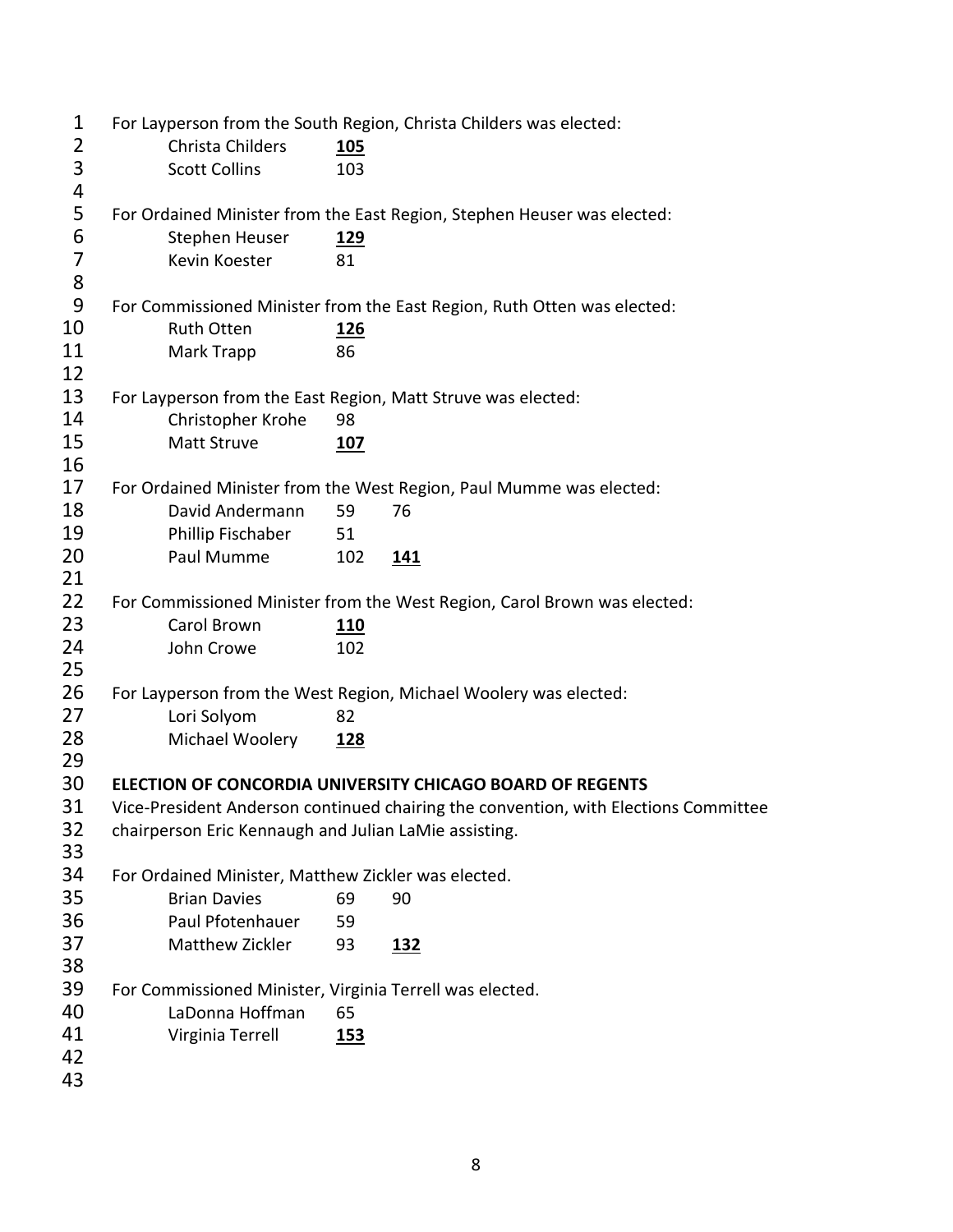| 1              |                                                                           | For Layperson, Christopher Krohe and Dominic Salvino were elected:                            |  |  |  |
|----------------|---------------------------------------------------------------------------|-----------------------------------------------------------------------------------------------|--|--|--|
| $\overline{2}$ | Aaron Doehring                                                            | 73                                                                                            |  |  |  |
| 3              | Christopher Krohe                                                         | <u>116</u>                                                                                    |  |  |  |
| 4              | Dominic Salvino                                                           | <u>157</u>                                                                                    |  |  |  |
| 5<br>6         | Michael Woolery                                                           | 78                                                                                            |  |  |  |
| $\overline{7}$ |                                                                           |                                                                                               |  |  |  |
| 8              |                                                                           | <b>ELECTION OF SYNOD COMMITTEE FOR CONVENTION NOMINATIONS</b>                                 |  |  |  |
| 9              |                                                                           | Vice-president Steven Anderson continued chairing the convention, with Elections Committee    |  |  |  |
| 10             | chairperson Eric Kennaugh assisting.                                      |                                                                                               |  |  |  |
| 11             | For Layperson, Mark Stern was elected:                                    |                                                                                               |  |  |  |
| 12             | <b>Aaron Doehring</b>                                                     | 86                                                                                            |  |  |  |
| 13             | Mark Stern                                                                | <u>128</u>                                                                                    |  |  |  |
| 14             |                                                                           |                                                                                               |  |  |  |
| 15             | President Buss resumed chairing the district.                             |                                                                                               |  |  |  |
| 16             |                                                                           |                                                                                               |  |  |  |
| 17             | <b>INTRODUCTION OF SELC DISTRICT PRESIDENT</b>                            |                                                                                               |  |  |  |
| 18             |                                                                           | The Rev. Wally Vinovskis, President of the SELC District, was introduced and greeted the      |  |  |  |
| 19             | assembly.                                                                 |                                                                                               |  |  |  |
| 20             |                                                                           |                                                                                               |  |  |  |
| 21             | <b>RECESS</b>                                                             |                                                                                               |  |  |  |
| 22             |                                                                           | The assembly recessed at 2:30 p.m. The assembly reconvened at 2:54 p.m.                       |  |  |  |
| 23             |                                                                           |                                                                                               |  |  |  |
| 24             | <b>DISTRICT MINISTRY PRESENTATIONS</b>                                    |                                                                                               |  |  |  |
| 25             | Members of the district staff explained work carried out by the district. |                                                                                               |  |  |  |
| 26             |                                                                           |                                                                                               |  |  |  |
| 27             | <b>COMMITTEE I RESOLUTIONS</b>                                            |                                                                                               |  |  |  |
| 28             |                                                                           | A committee member moved adoption of Resolution 1-01, Adoption of "Word, Wellness,            |  |  |  |
| 29             |                                                                           | Witness" as the Northern Illinois District's Focus. A motion was made to amend the resolution |  |  |  |
| 30             |                                                                           | by changing the second resolved from "commend" to "recommend" and the third resolve from      |  |  |  |
| 31             |                                                                           | "our Savior" to "our Lord and Savior Jesus Christ." The amendment passed with 170 delegates   |  |  |  |
| 32             |                                                                           | voting in favor and 45 against. The amended resolution went before the assembly. Advisory     |  |  |  |
| 33             |                                                                           | delegates voted 25 yes and 1 no. Voting delegates adopted Resolution 1-01 with 211 yes votes, |  |  |  |
| 34             | and 7 no votes.                                                           |                                                                                               |  |  |  |
| 35             |                                                                           |                                                                                               |  |  |  |
| 36             |                                                                           | A committee member moved adoption of Resolution 1–02, To Commemorate the 500 <sup>th</sup>    |  |  |  |
| 37             |                                                                           | Anniversary of Luther's New Testament Translation by Encouraging Bible Reading. Advisory      |  |  |  |
| 38             |                                                                           | delegates voted 28 yes and 0 no. Voting delegates adopted Resolution 1-02 with 223 yes votes, |  |  |  |
| 39             | and 3 no votes.                                                           |                                                                                               |  |  |  |
| 40             |                                                                           |                                                                                               |  |  |  |
| 41             | Vice-president Schauer took over chairing the meeting.                    |                                                                                               |  |  |  |
| 42             |                                                                           |                                                                                               |  |  |  |
| 43             |                                                                           | A committee member moved adoption of Resolution 1-03, To Cultivate Visitation to Build up     |  |  |  |
| 44             |                                                                           | the Body of Christ, Encourage the Faithful, and Bring about Harmony. An amendment was         |  |  |  |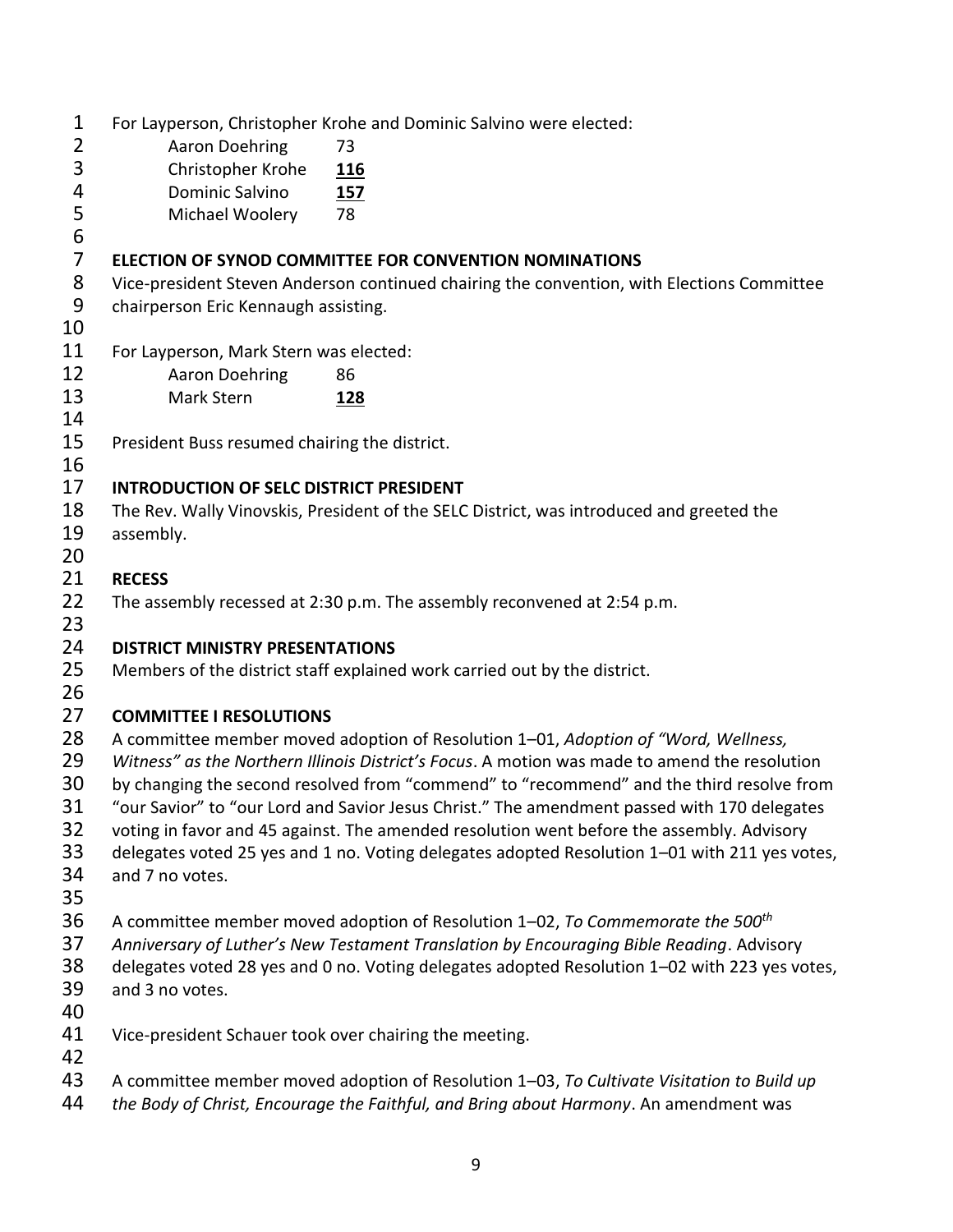| $\mathbf 1$<br>$\overline{2}$ | proposed to strike the second resolve. Advisory delegates voted 12 yes and 17 no. Voting<br>delegates rejected the amendment with 69 yes votes, and 155 no votes. The original resolution |
|-------------------------------|-------------------------------------------------------------------------------------------------------------------------------------------------------------------------------------------|
| 3                             | went before the convention. Advisory delegates voted 23 yes and 7 no. Voting delegates                                                                                                    |
| 4                             | adopted Resolution 1-03 with 172 yes votes, and 51 no votes.                                                                                                                              |
| 5                             |                                                                                                                                                                                           |
| 6                             | President Buss resumed chairing the meeting.                                                                                                                                              |
| $\overline{7}$                |                                                                                                                                                                                           |
| 8                             | A committee member moved adoption of Resolution 1-04A, To Study Triangular Fellowship.                                                                                                    |
| 9                             | Advisory delegates voted 24 yes and 4 no. Voting delegates adopted Resolution 1-04 with 197                                                                                               |
| 10                            | yes votes, and 26 no votes.                                                                                                                                                               |
| 11                            |                                                                                                                                                                                           |
| 12                            | A committee member moved adoption of Resolution 1-05A, To Affirm the Church's Essential                                                                                                   |
| 13                            | Nature and Duty to Call upon the Name of the Lord.                                                                                                                                        |
| 14                            |                                                                                                                                                                                           |
| 15                            | President Buss called the orders of the day.                                                                                                                                              |
| 16                            |                                                                                                                                                                                           |
| 17                            | <b>GREETINGS FROM LCEF</b>                                                                                                                                                                |
| 18                            | The Rev. Bart Day, the President and CEO of the Lutheran Church Extension Fund, greeted the                                                                                               |
| 19                            | assembly.                                                                                                                                                                                 |
| 20                            |                                                                                                                                                                                           |
| 21                            | <b>COMMITTEE III RESOLUTIONS</b>                                                                                                                                                          |
| 22                            | A committee member moved adoption of Resolution 3-01, Congregations Can Have a Greater                                                                                                    |
| 23                            | Impact for the Gospel by Working Closely Together. Advisory delegates voted 25 yes and 1 no.                                                                                              |
| 24                            | Voting delegates adopted Resolution 3-01 with 198 yes votes, and 8 no votes.                                                                                                              |
| 25                            |                                                                                                                                                                                           |
| 26                            | A committee member moved adoption of Resolution 3-02, Adoption of Belize as the Northern                                                                                                  |
| 27                            | Illinois District's International Mission Focus. Advisory delegates voted 26 yes and 0 no. Voting                                                                                         |
| 28                            | delegates adopted Resolution 3-02 with 202 yes votes, and 4 no votes.                                                                                                                     |
| 29                            |                                                                                                                                                                                           |
| 30                            | A committee member moved adoption of Resolution 3-03A, To Study the Northern Illinois                                                                                                     |
| 31                            | District's Ministry with Multiethnic Communities and Grow in our Understanding That Actions of                                                                                            |
| 32                            | Racial Reconciliation Clearly Affirm Biblical Truth. An amendment was proposed to insert in line                                                                                          |
| 33                            | 49 the following words after "twelve months": "; this study will acknowledge the racism in our                                                                                            |
| 34                            | district's history and the need for this work of justice so that we might better make confession                                                                                          |
| 35                            | of our failures and recognize where God has granted growth to His church." After a period of                                                                                              |
| 36                            | discussion, a motion was introduced to close the debate. The assembly voted 179 to 31 to do                                                                                               |
| 37                            | so. The amendment then went before the delegates. Advisory delegates voted 13 yes and 13                                                                                                  |
| 38                            | no. Pastor Marty Marks prayed. Voting delegates rejected the amendment with 66 yes votes,                                                                                                 |
| 39                            | and 149 no votes.                                                                                                                                                                         |
| 40                            |                                                                                                                                                                                           |
| 41                            | The president called the orders of the day.                                                                                                                                               |
| 42                            |                                                                                                                                                                                           |
| 43                            | <b>CONVENTION PRESENTATION</b>                                                                                                                                                            |
| $\Lambda$                     |                                                                                                                                                                                           |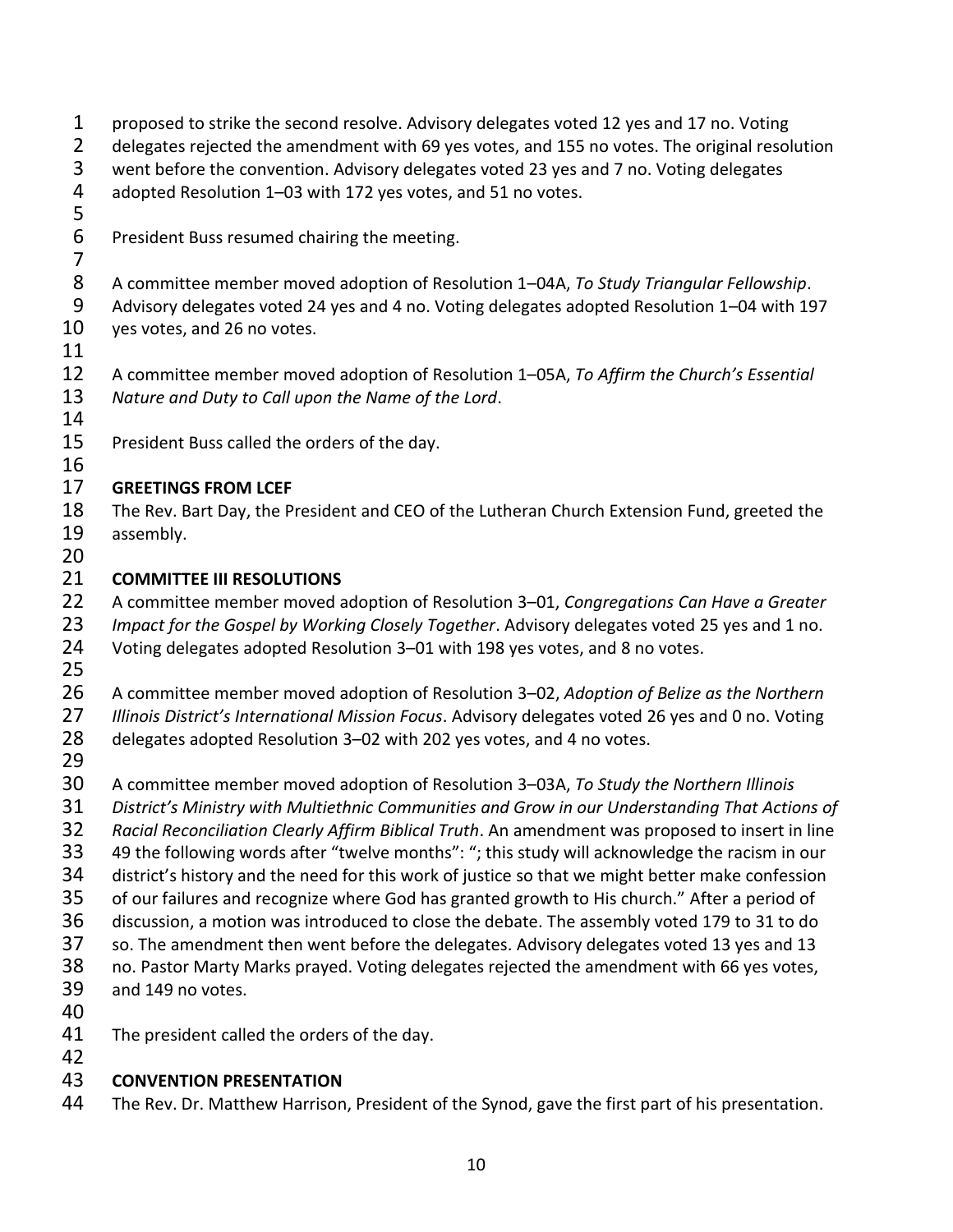## **ADJOURNMENT**

Following prayer led by Pastor Jeffrey Howell, the assembly adjourned at 5:57 p.m.

The delegates were invited to enjoy some light refreshments and meet with the district and

- Synod president.
- 

## **CALL TO ORDER Saturday, March 12, 2022**

President Buss called the assembly to order at 9:00 a.m.

- 
- 11 Pastor Alex Merlo led the opening devotion.

## **CREDENTIALS REPORT**

- Secretary Kellerman presented the Credentials Report with delegates registered from 147
- congregations: 131 pastoral voting delegates, 128 lay voting delegates were registered, 50
- 16 advisory delegates and 26 guests. The report was adopted by unanimous consent.
- 

## **ELECTION OF CIRCUIT VISITORS**

- The list of 2022-2025 Circuit Visitors as printed on page 5 of Section III of the Workbook, with
- Karl Fay's name added for Circuit 2 and Eric Brown's name added for Circuit 18, was ratified viva voce. The list is attached as Appendix C.
- 

# **COMMITTEE II RESOLUTIONS**

- A committee member moved adoption of Resolution 2–01, *To Thank God and Congregations,*
- *Ministries, and Individuals for their Financial Support of District and Synod*. Voting delegates
- adopted Resolution 2–01 viva voce, followed by the singing of the doxology.
- 
- A committee member moved adoption of Resolution 2–02, *To Affirm the Sanctity of Life*.
- Advisory delegates voted 22 yes and 0 no. Voting delegates adopted Resolution 2–02 with 195 yes votes, and 1 no votes.
- 
- A committee member moved adoption of Resolution 2–04, *To Reduce the Number of Required*
- *Meetings of the District Board of Directors*. Advisory delegates voted 23 yes and 0 no. Voting
- delegates adopted Resolution 2–04 with 180 yes votes, and 8 no votes.
- 
- A committee member moved adoption of Resolution 2–03, *To Permit Electronic Board and*
- *Committee Meetings*. An amendment was proposed to add the following as a final resolved:
- "Resolved, the NID memorialize the 2023 LCMS Convention to commission the CTCR and CCM
- to study the socio-psychological dynamics of varying forms of media technology for
- 40 communication and its impact on meetings of the church in light of Christian doctrine."
- 41 Advisory delegates voted 11 yes and 12 no. Voting delegates rejected the amendment with 98
- 42 yes votes, and 105 no votes. The assembly agreed by common consensus to substitute
- "members" for "directors" in line 57. The original resolution went before the assembly.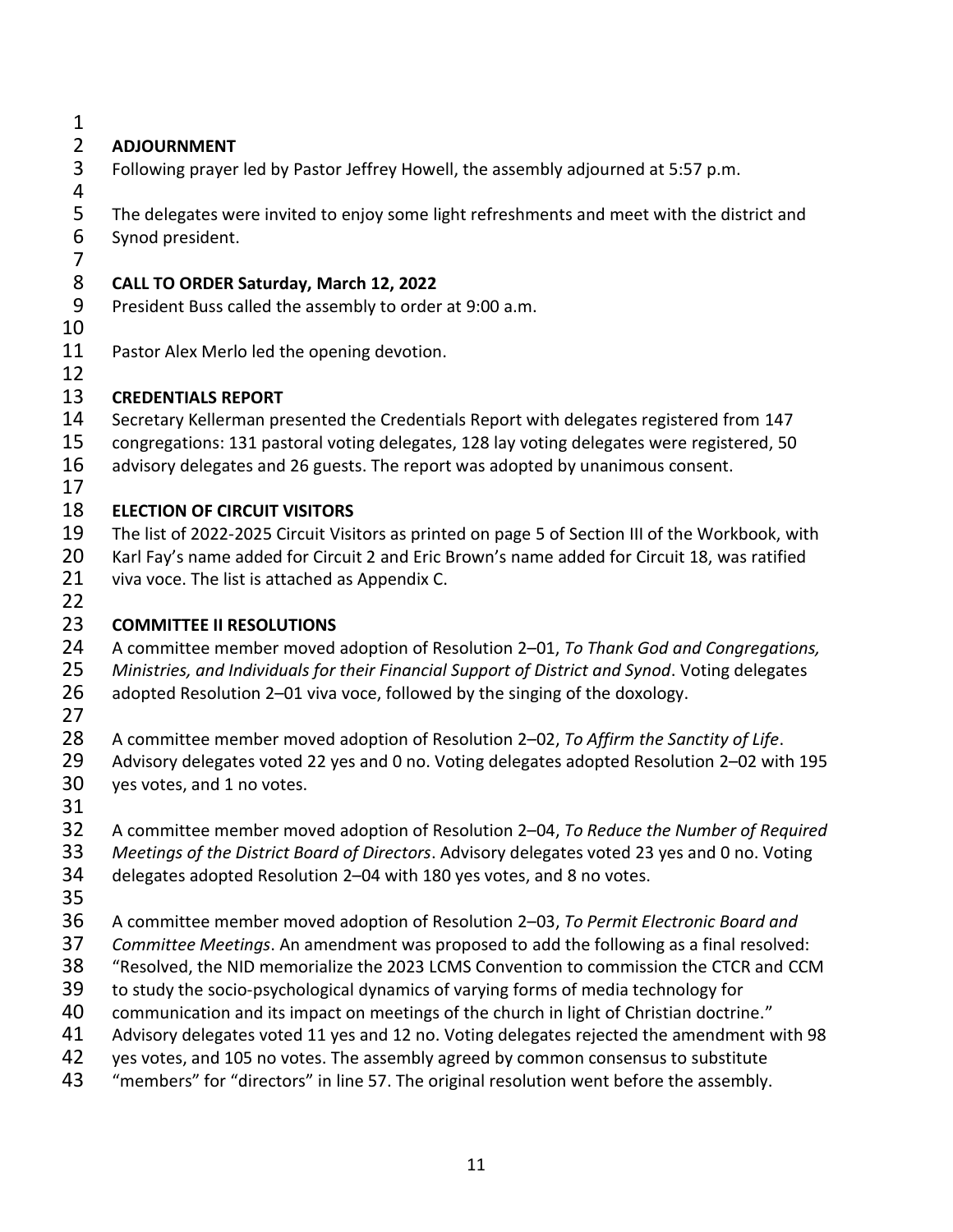- Advisory delegates voted 25 yes and 0 no. Voting delegates adopted Resolution 2–03 with 188 yes votes, and 14 no votes.
- 

A committee member moved adoption of Resolution 2–05, *To Change Procedures Regarding* 

 *Induction of Office*. Advisory delegates voted 24 yes and 0 no. Voting delegates adopted Resolution 2–05 with 199 yes votes, and 2 no votes.

 A committee member moved adoption of Resolution 2–06, *To Amend the Northern Illinois District Bylaws for Clarity*. Voting delegates adopted Resolution 2–06 viva voce.

The president called the orders of the day.

- 
- **VIDEO**

A third video was show with the emphasis on "Wellness."

# **CONVENTION ESSAY**

- The Rev. Dr. Scott Bruzek and the Rev. Dr. William Yonker presented the second part of the convention essay, "Let the Word Dwell."
- **RECESS**
- The assembly recessed at 10:26 a.m. The assembly reconvened at 10:40 a.m.
- 

## **FURTHER COMMITTEE WORK**

- Resolution 3–03A, *To Study the Northern Illinois District's Ministry with Multiethnic*
- *Communities and Grow in our Understanding That Actions of Racial Reconciliation Clearly Affirm*
- *Biblical Truth*, was brought before the convention again. An amendment was proposed to add
- 27 the following words after "multiethnic communities" in line 48: "in light of the Scriptural
- foundation of law and gospel which reveal and give the *dikaiosyne* which is in Jesus alone."
- Advisory delegates voted 13 yes and 19 no. Voting delegates rejected the amendment with 83
- yes votes and 115 no votes. The original motion went before the assembly. After a period of
- discussion, a motion was introduced to close debate. The motion was adopted by a vote of 140
- yes and 63 no. Debate was closed and the original motion went before the assembly. Advisory
- delegates voted 24 yes and 8 no. Voting delegates adopted Resolution 3–03A with 162 yes votes and 44 no votes.
- 
- The Rev. Jim Buckman prayed on behalf of the district as the resolution is implemented.
- 

# **REMEMBRANCE OF THE FAITHFULLY DEPARTED**

- Church workers who were called to glory since the last convention were commemorated.
- 

# **RECESS**

- After a prayer led by the Rev. David Fleming, the assembly recessed at 11:37 a.m.
- 
- The assembly reconvened at 12:37 p.m. with a devotion led by the Rev. Andy Hatesohl.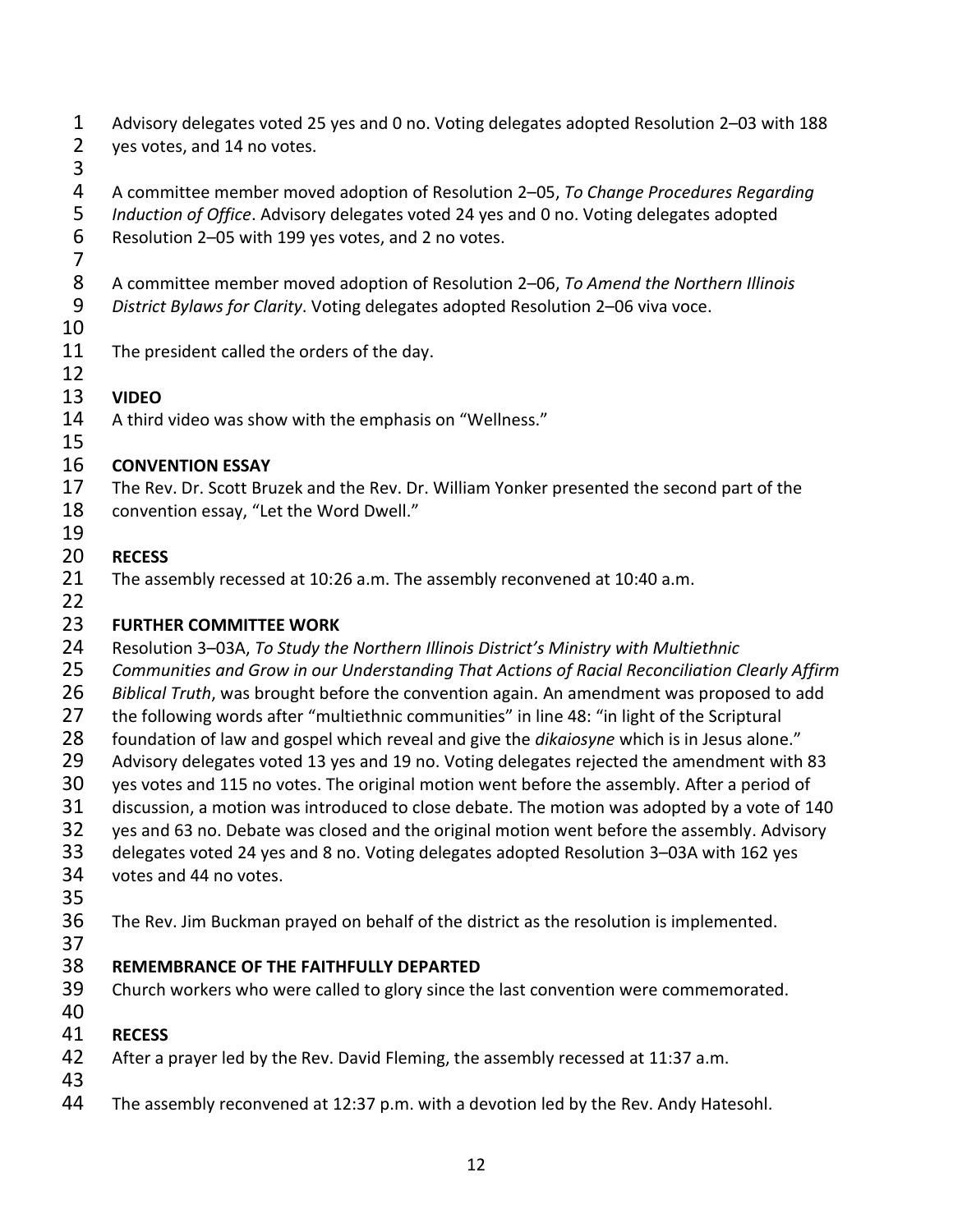#### **FURTHER COMMITTEE WORK**

 Resolution 1–05A, *To Affirm the Church's Essential Nature and Duty to Call upon the Name of the Lord*, was brought before the convention again. It was noted that the biblical reference at the very end of the resolution should read "Acts 5:29" instead of "Acts 5:2." An amendment was proposed to strike lines 73 through 85. Advisory delegates voted 6 yes and 12 no. Voting delegates rejected the amendment with 37 yes votes and 137 no votes. Another amendment was proposed to change "men" to "people" in line 91 and to change "functions" to "commands" in line 93. Voting delegates rejected the amendment with 81 yes votes and 96 no votes. The assembly returned to the main motion. Advisory delegates voted 16 yes and 6 no. Voting delegates adopted Resolution 1–05A with 154 yes votes, and 30 no votes. Vice-president Anderson took the chair. A committee member moved adoption of Resolution 2–07, *To Add a Fourth Three-Year Term to the District President of the Northern Illinois District LCMS*. After a period of discussion, a motion was made to end debate. The motion was carried with 156 voting yes and 26 no. The resolution was brought to a vote. Advisory delegates voted 13 yes and 10 no. Voting delegates adopted Resolution 2–07 with 107 yes votes, and 75 no votes. 20 President Buss resumed chairing the meeting. **VIDEO** 23 A fourth video was show with the emphasis on "Witness." Vice-President Estby chaired the meeting. **SYNOD Q & A** Synod Vice-President Wohlrabe briefly addressed the convention. President Harrison then answered questions. President Buss resumed chairing the meeting. **CREDENTIALS REPORT** Secretary Kellerman presented the Credentials Report with delegates registered from 147 congregations: 131 pastoral voting delegates, 12 lay voting delegates were registered, 50 advisory delegates and 47 guests. The report was adopted by unanimous consent. **CLOSING REMARKS** President Buss addressed the assembly with closing remarks. 

#### **ADJOURNMENT**

- 42 Following prayer led by President Buss, the singing of the doxology, and the benediction, the
- convention adjourned sine die at 2:44 p.m.
-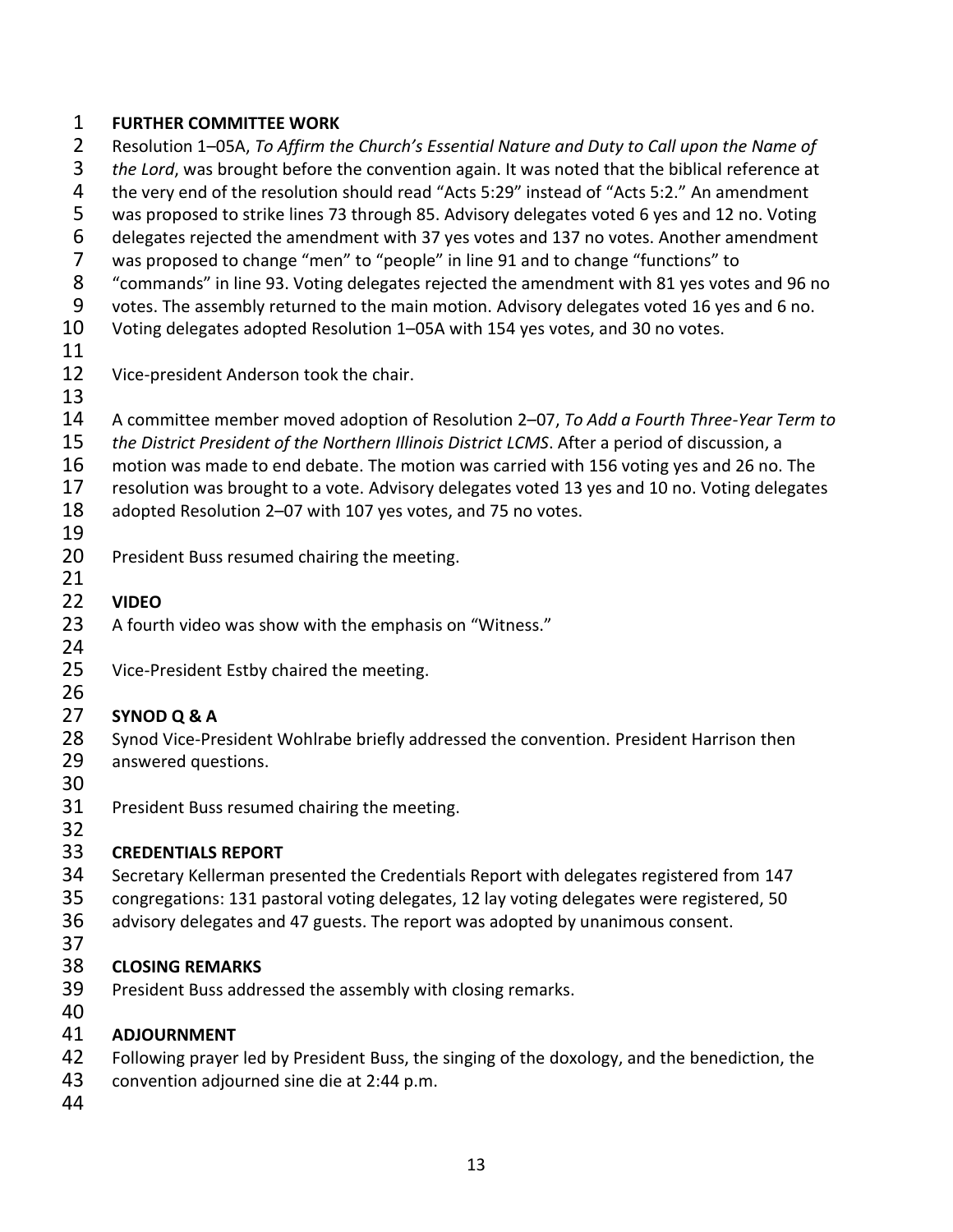|                |                                       | Soli Deo Gloria |
|----------------|---------------------------------------|-----------------|
| $\overline{2}$ |                                       |                 |
| 3              |                                       |                 |
|                |                                       |                 |
| 5              |                                       |                 |
| 6              | James A. Kellerman                    |                 |
| 7              | Secretary, Northern Illinois District |                 |
| 8              |                                       |                 |
| q              |                                       |                 |
| 10             |                                       |                 |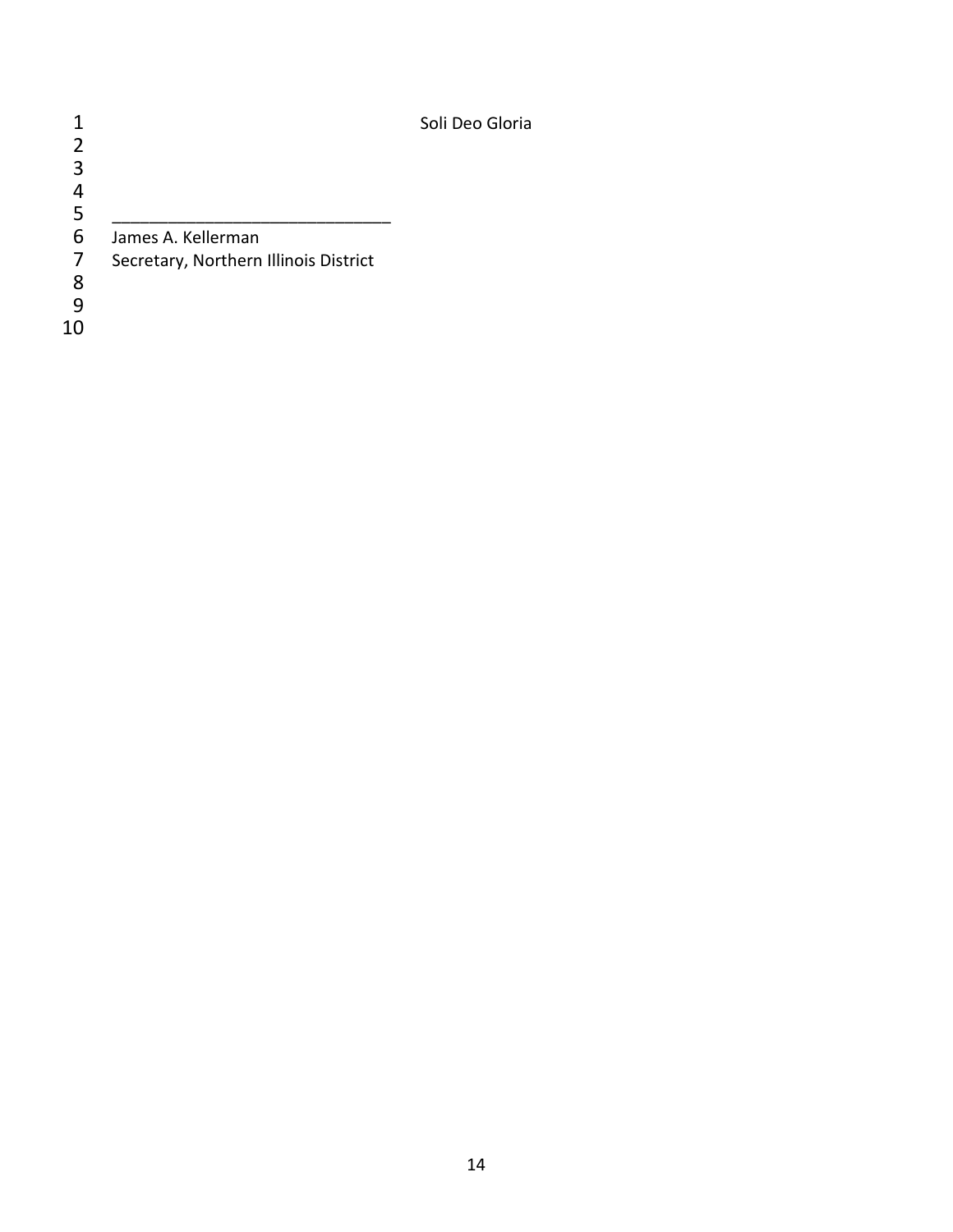#### **Appendix A: Proposed STANDING RULES of the 2022 NID Convention**

- 2 1. ELECTRONIC DEVICES. Only recording devices approved by the president shall be permitted. Mobile phones and pagers shall be kept in non-audible mode; vocal phone conversations shall not be permitted.
- 2. CREDENTIALS. Delegates, guests and staff shall wear official badges during all convention functions.
- 3. VOTING. Votes will normally be made with electronic keypads. At the discretion of the chair, votes may be taken by voice, rising vote, voting cards, or standing counted vote.
- 4. Nominations from the floor shall be seconded and a majority vote shall add the nominee to ballot.
- 5. MOTIONS RESOLUTIONS OVERTURES
- 12 a. Motions to amend a resolution or to offer a substitute resolution shall be submitted in 13 writing in triplicate.<sup>1</sup>
- 14 b. Only voting delegates may make or second motions.
- c. Floor Committee Resolutions
- 1. Omnibus A, B and  $C^2$  resolutions shall be disposed of before taking up Floor Committee resolutions.
- 2. Floor Committee representatives shall read only an overture's *resolving clauses* unless, in the judgment of the committee, each *whereas clause* should also be read.
- 20 3. Floor Committee resolutions not taken up during the convention fall to the ground
- 21 4. In connection with resolutions adopted during the convention, the Constitution Committee shall be authorized to correct punctuation and grammar and to make 23 other technical and conforming changes as may be necessary to reflect the intent of the delegates, including applicable modifications to section designations and cross references in the bylaws.
- 6. DEBATE DISCUSSION
- a. Motions may be made from any microphone, however those speaking in favor of a motion shall do so at the odd numbered microphones and those opposed shall speak at 29 the even numbered microphones.
- b. Members seconding a motion need not go to the microphone nor be recognized by the chair.

One copy each for the presiding officer, secretary, and parliamentarian.

<sup>&</sup>lt;sup>2</sup> Prior to the convention, Floor Committees submitted certain overtures for Omnibus A, B and C consideration. The secretary consolidated them into one resolution for each category. The Floor Committees used Synod rules: A – when certain overtures should be presented first to a District Board or Committee (before asking the District Convention to take action); B – when certain overtures have been given adequate and appropriate response by a previous District or Synodical Convention, and C – when the Floor Committee chooses to decline the overture.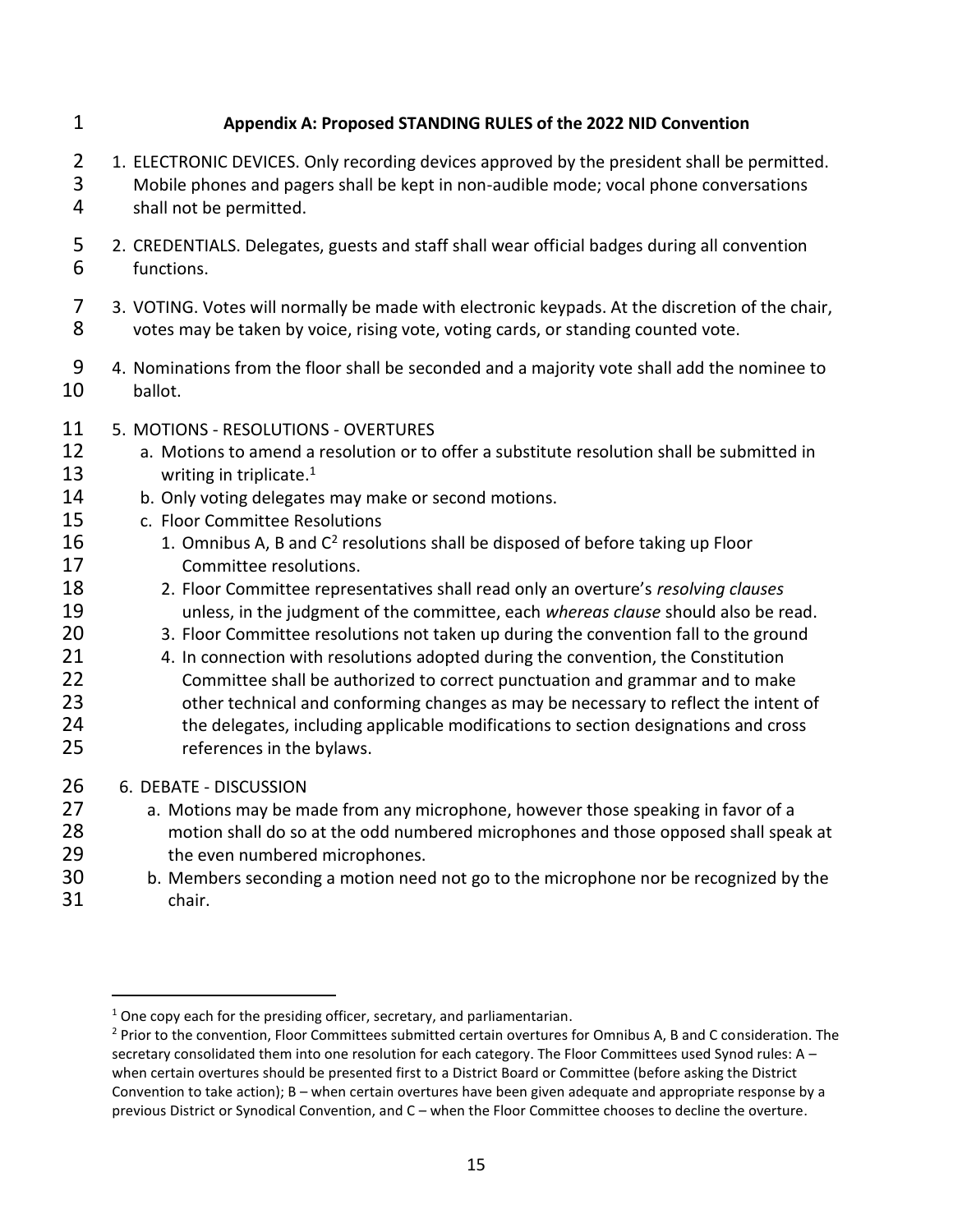c. After recognition, a delegate shall state his or her name, congregation and location or 2 the administrative unit represented. If applicable, members shall preface remarks with "I speak for/against the motion." d. Debate shall be limited to two (2) minutes per speech and twice to each motion, the second time only after all who wish to speak have done so, except that Floor Committee members have unlimited time provided Rule 6e does not apply. Extension of these limits 7 shall require a two-thirds vote.<br>8 e. If a substitute motion is moved e. If a substitute motion is moved and seconded, the framer shall have two (2) minutes to speak for consideration and a Floor Committee member shall have two (2) minutes to speak against consideration. Without further debate, delegates shall vote whether to 11 consider the substitute; a majority is required to adopt. If the substitute is subsequently adopted, the original motion is not considered. If the substitute motion is (a) not considered or (b) is considered and not adopted, the original motion is then 14 considered.<sup>3</sup> f. The *previous question* (call the question) may only be made by a delegate who rises 16 solely for this purpose. 17 7. THE PARLIAMENTARY AUTHORITY AND A HIGHER AUTHORITY. The rules contained in the current edition of *Roberts Rules of Order Newly Revised* shall govern the convention in all cases to which they are applicable and in which they are not inconsistent with the Constitution and Bylaws of the Lutheran Church–Missouri Synod, the Bylaws of the 21 Northern Illinois District, and these convention standing rules. Above all, the rules of 22 Christian love shall govern the convention. 

<sup>&</sup>lt;sup>3</sup> This procedure is an adaptation of the "Behnken Rule" for substitute motions.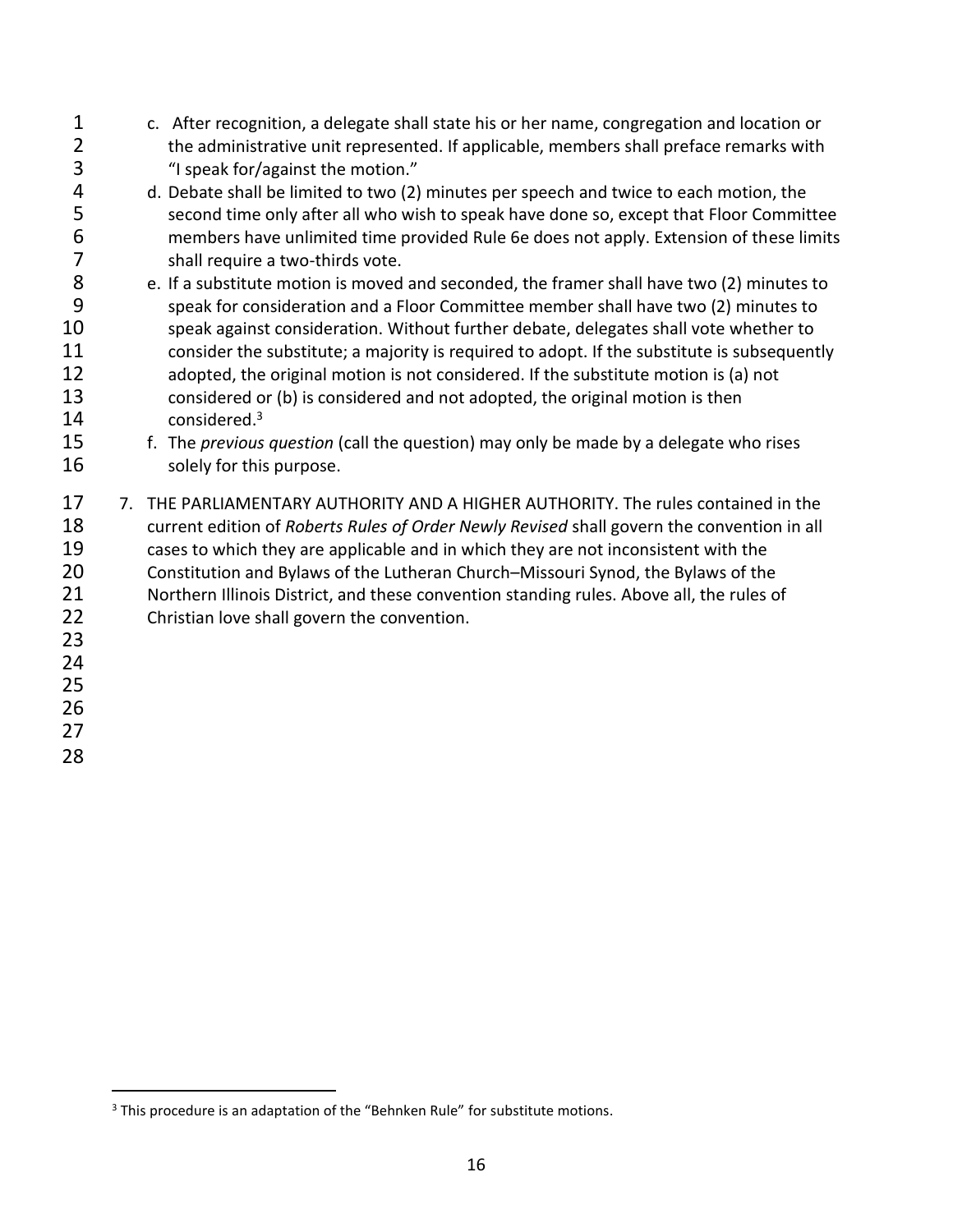|                                                        | <b>APPENDIX B: Adopted Agenda</b>                                                                             |                                                                                                                                   |                                  |  |  |  |
|--------------------------------------------------------|---------------------------------------------------------------------------------------------------------------|-----------------------------------------------------------------------------------------------------------------------------------|----------------------------------|--|--|--|
| <b>FRIDAY, MARCH 11, 2022</b><br><b>DAY ONE</b>        |                                                                                                               |                                                                                                                                   |                                  |  |  |  |
|                                                        | Pastoral care will be available during the convention; please see NID Staff for details.                      |                                                                                                                                   |                                  |  |  |  |
| $7:00 - 8:15$ AM                                       | Delegate/Vendor<br>Registration<br>Continental Breakfast Served                                               |                                                                                                                                   | Geiseman<br>Gymnasium<br>(South) |  |  |  |
|                                                        | 8:15 - 8:30 AM - Dismiss to Chapel of Our Lord for Opening Worship                                            |                                                                                                                                   |                                  |  |  |  |
| $8:30 - 9:30$ AM                                       | Opening Worship<br>Recognition of New Congregations<br>Anniversary Recognition<br>Newly Ordained/Commissioned | Preacher:<br>Rev. Dr. Matthew Harrison<br><b>LCMS</b> President<br>Presiding Minister:<br>Rev. Dr. Allan R. Buss<br>NID President | Chapel of Our<br>Lord            |  |  |  |
| 9:30 - 9:45 AM - Dismiss to Geiseman Gymnasium (North) |                                                                                                               |                                                                                                                                   |                                  |  |  |  |
| $9:45 - 9:50$ AM                                       | Call to Order                                                                                                 | Rev. Dr. Allan R. Buss<br><b>NID</b> President                                                                                    | Geiseman<br>Gymnasium<br>(North) |  |  |  |
| $9:50 - 9:55$ AM                                       | Greetings                                                                                                     | Dr. Russell P. Dawn<br>President of Concordia<br>University Chicago                                                               | Geiseman<br>Gymnasium<br>(North) |  |  |  |
| $9:55 - 10:15$ AM                                      | NID President's Address                                                                                       | Rev. Dr. Allan R. Buss<br><b>NID</b> President                                                                                    | Geiseman<br>Gymnasium<br>(North) |  |  |  |
| $10:15 - 10:25$<br>AM                                  | Introductions<br>Announcements                                                                                | Rev. Dr. Allan R. Buss<br><b>NID President</b>                                                                                    | Geiseman<br>Gymnasium<br>(North) |  |  |  |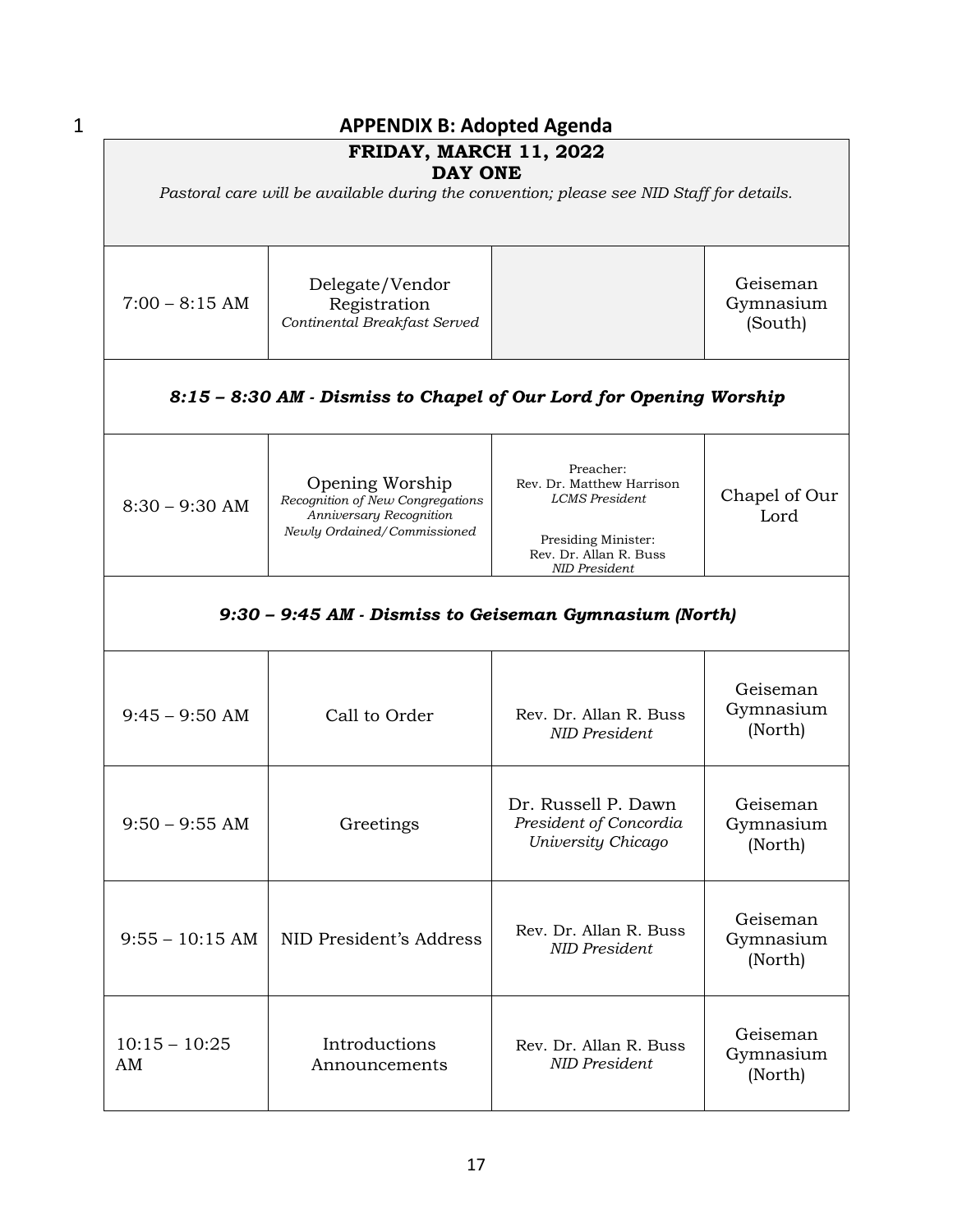#### **FRIDAY, MARCH 11, 2022 DAY ONE**

#### *11:30 – 12:30 PM – A BOXED LUNCH will be served in Crossroads Cafeteria located in Koehneke Community Center*

\*\*During this time, the Caucus of Advisory Ordained Ministers of Religion will meet in the front of the Convention Hall with Rev. John Prohl to elect advisory delegates to the Synod's 2023 Convention\*\*

| $12:20 - 12:30 \text{ PM}$ | Hymn Sing                        | Rev. Caleb Schauer<br>West Region Vice President                    | Geiseman<br>Gymnasium<br>(North) |
|----------------------------|----------------------------------|---------------------------------------------------------------------|----------------------------------|
| $12:30 - 12:45 \text{ PM}$ | Prayer/Devotion                  | Rev. Michael Stein<br>St. Paul Lutheran Church<br>Beecher, Illinois | Geiseman<br>Gymnasium<br>(North) |
| $12:45 - 12:50 \text{ PM}$ | Call to Order                    | Rev. Dr. Allan R. Buss<br>NID President                             | Geiseman<br>Gymnasium<br>(North) |
| $12:55 - 1:00 \text{ PM}$  | Credentials Report               | Rev. Dr.<br>James Kellerman<br><b>NID District Secretary</b>        | Geiseman<br>Gymnasium<br>(North) |
| $1:00 - 1:05$ PM           | <b>VIDEO</b> Presentation<br>TWO |                                                                     | Geiseman<br>Gymnasium<br>(North) |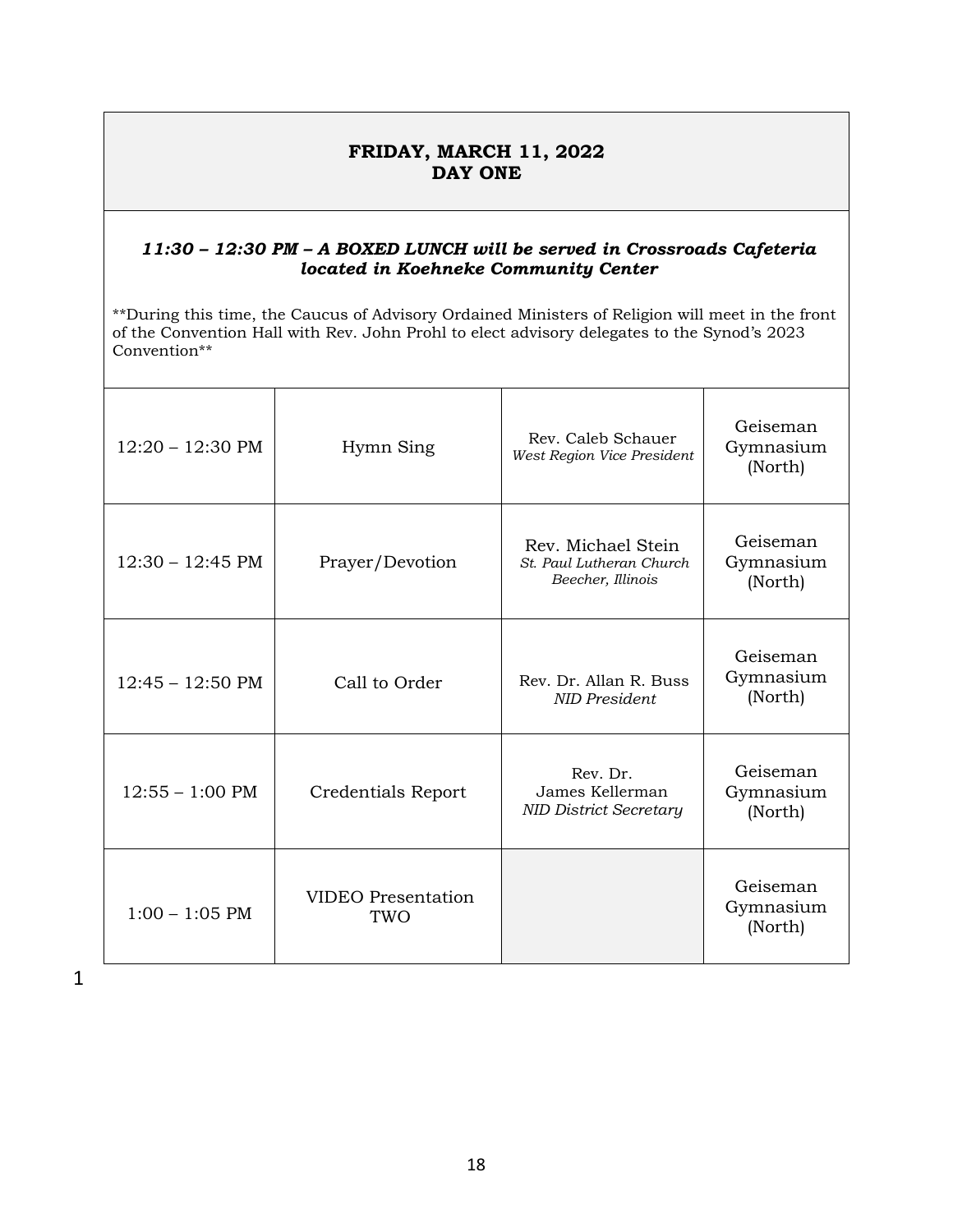| <b>FRIDAY, MARCH 11, 2022</b><br><b>DAY ONE</b> |                                                                                                                                                                                                                                                                                       |                                                                                                                                                    |                                  |  |  |
|-------------------------------------------------|---------------------------------------------------------------------------------------------------------------------------------------------------------------------------------------------------------------------------------------------------------------------------------------|----------------------------------------------------------------------------------------------------------------------------------------------------|----------------------------------|--|--|
| $1:05 - 1:35$ PM                                | Presentation:<br>"Let the Word Dwell"<br>PART ONE                                                                                                                                                                                                                                     | Rev. Dr. Scott Bruzek<br>St. John Lutheran Church<br>Wheaton, Illinois<br>Rev. William Yonker<br>Immanuel Lutheran Church<br>East Dundee, Illinois | Geiseman<br>Gymnasium<br>(North) |  |  |
| $1:35 - 1:40$ PM                                | <b>VIDEO</b> Presentation<br><b>LWML</b>                                                                                                                                                                                                                                              |                                                                                                                                                    | Geiseman<br>Gymnasium<br>(North) |  |  |
| $1:40 - 1:50$ PM                                | Omnibus ABC<br>Resolutions                                                                                                                                                                                                                                                            | Rev. Dr. Allan R. Buss<br><b>NID President</b>                                                                                                     | Geiseman<br>Gymnasium<br>(North) |  |  |
| $1:50 - 2:45$ PM                                | Committee<br><b>NOMINATIONS &amp; ELECTIONS</b><br>Present Slate of Nominations<br><b>Floor Nominations</b><br>Begin Elections<br>Board of Directors<br>$\bullet$<br>2025 NID Convention<br>$\bullet$<br>Nominations Committee<br>CUC Board of Regents<br>LCMS 2023 Convention<br>Rep | Rev. Mark Bestul<br>Nominations Chair<br>Rev. Dr. Eric Kennaugh<br>Committee Chair<br>Rev. Julian LaMie<br>Committee Vice-Chair                    | Geiseman<br>Gymnasium<br>(North) |  |  |
| $2:45 - 2:50$ PM                                | Greetings                                                                                                                                                                                                                                                                             | Rev. Wally Vinovskis<br><b>SELC District President</b>                                                                                             | Geiseman<br>Gymnasium<br>(North) |  |  |
| $2:50 - 3:05$ PM - BREAK                        |                                                                                                                                                                                                                                                                                       |                                                                                                                                                    |                                  |  |  |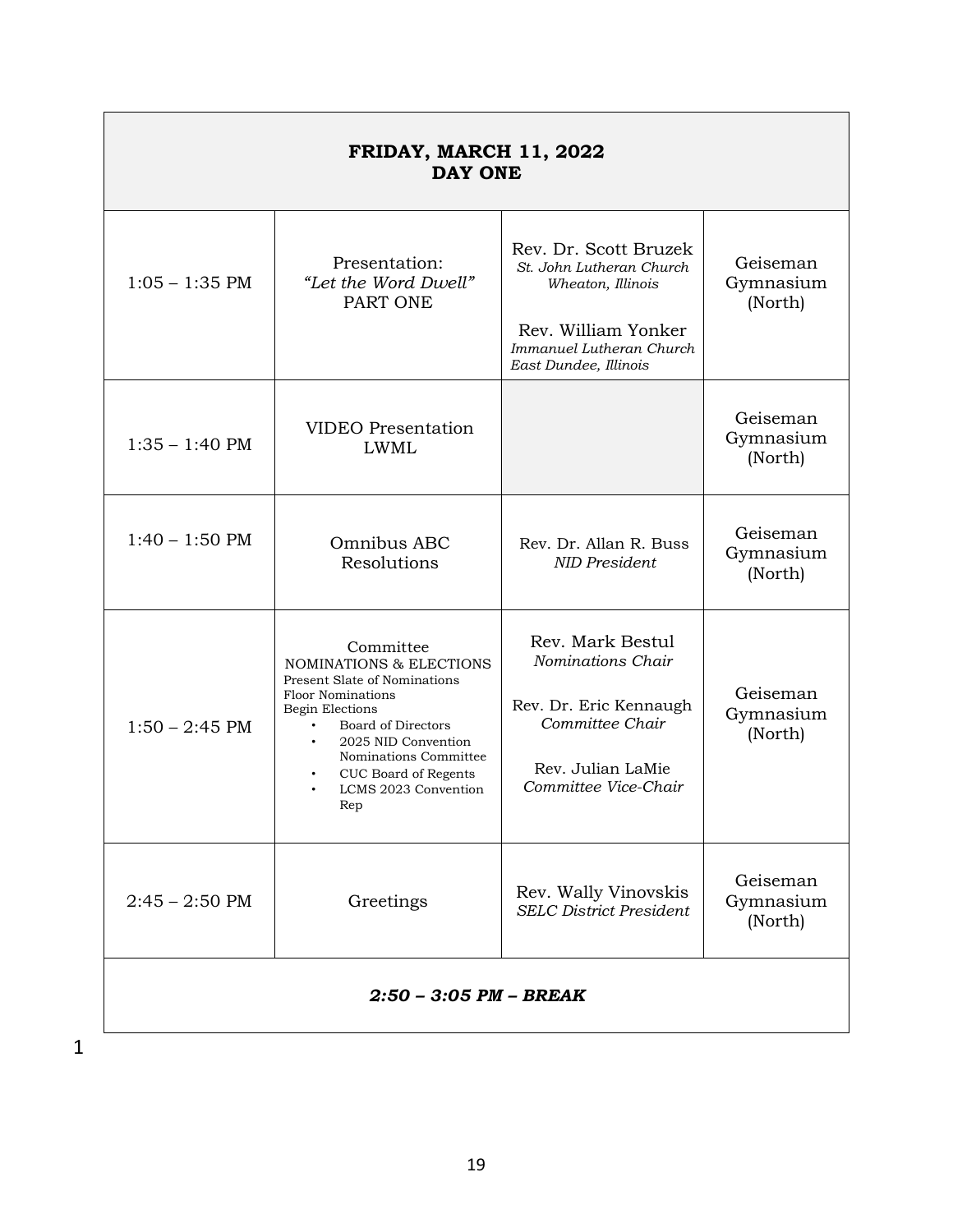| <b>FRIDAY, MARCH 11, 2022</b><br><b>DAY ONE</b>        |                                                    |                                                                                                                                                                                                                                   |                                  |  |  |
|--------------------------------------------------------|----------------------------------------------------|-----------------------------------------------------------------------------------------------------------------------------------------------------------------------------------------------------------------------------------|----------------------------------|--|--|
| District Ministry<br>$3:05 - 3:35$ PM<br>Presentations |                                                    | Rev. Dr. Tom Johnson<br>Ethnic Ministries Development<br>Rev. John Prohl<br>Assistant to the President<br>Lois Stewart<br>Mission Facilitator for Schools<br>Rev. Kris Whitby<br>Assistant to the President<br>Mission & Ministry | Geiseman<br>Gymnasium<br>(North) |  |  |
| $3:35 - 4:05$ PM                                       | Committee - I<br><b>WORD</b>                       | Rev. Paul Mumme<br>Committee Chair<br>Rev. Jonathan Petzold<br>Committee Vice-Chair                                                                                                                                               | Geiseman<br>Gymnasium<br>(North) |  |  |
| $4:05 - 4:10$ PM                                       | Greetings                                          | Rev. Bart Day<br><b>LCEF</b> President & CEO                                                                                                                                                                                      | Geiseman<br>Gymnasium<br>(North) |  |  |
| $4:10 - 4:25$ PM                                       | Committee – IV<br><b>ELECTIONS</b><br>$$ continued | Rev. Dr. Eric Kennaugh<br>Committee Chair<br>Rev. Julian LaMie<br>Committee Vice-Chair                                                                                                                                            | Geiseman<br>Gymnasium<br>(North) |  |  |
| $4:25 - 4:55$ PM                                       | Committee - III WITNESS                            | Rev. James Buckman<br>Committee Chair<br>Rev. David Andermann<br>Committee Vice-Chair                                                                                                                                             | Geiseman<br>Gymnasium<br>(North) |  |  |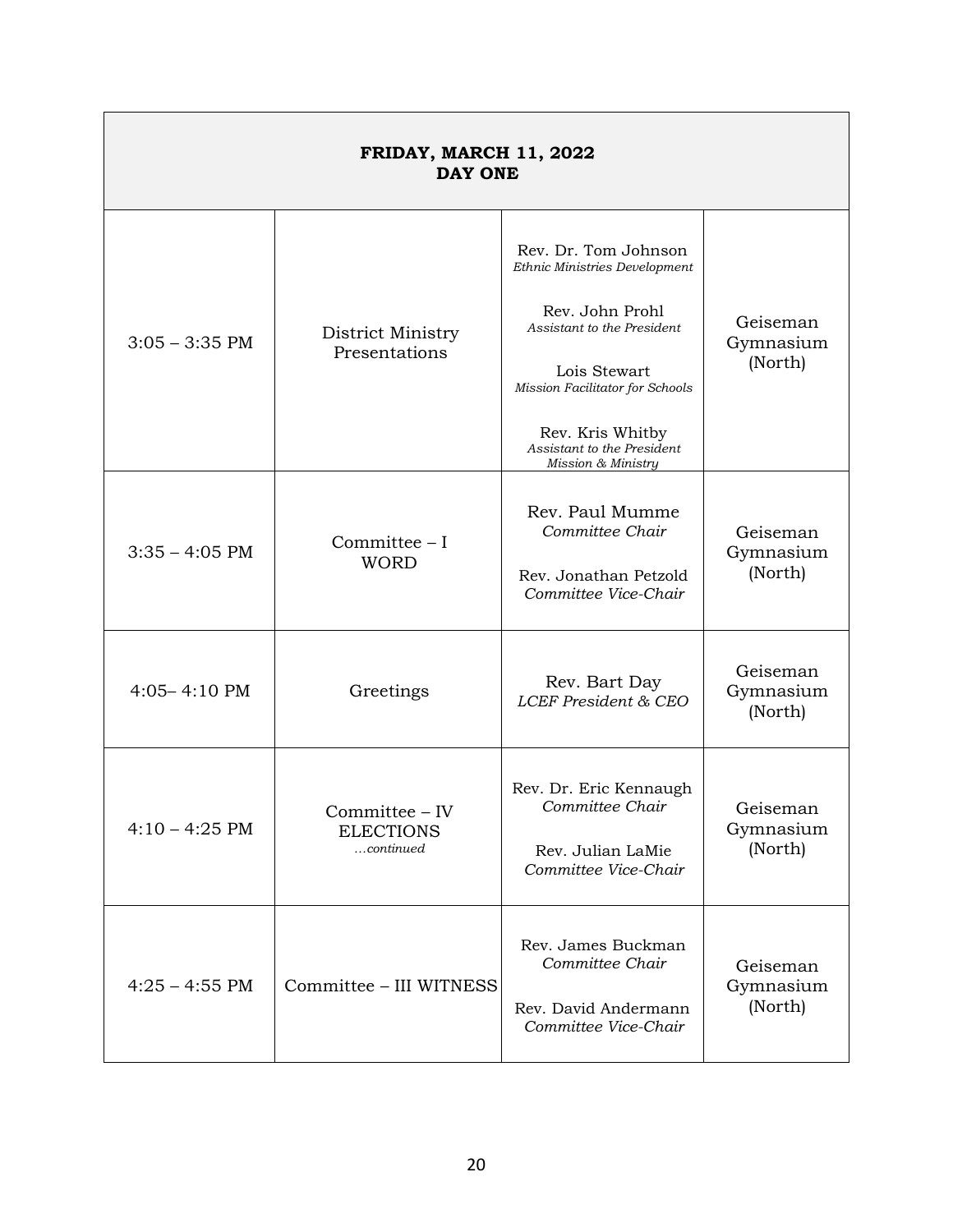| FRIDAY, MARCH 11, 2022 DAY<br>ONE |                                                              |                                                                          |                                  |
|-----------------------------------|--------------------------------------------------------------|--------------------------------------------------------------------------|----------------------------------|
| $4:55 - 5:35$ PM                  | <b>LCMS</b><br><b>Convention Presentation</b><br>PART ONE    | Rev. Dr. Matthew Harrison<br><b>LCMS</b> President                       | Geiseman<br>Gymnasium<br>(North) |
| $5:35 - 5:50$ PM                  | Closing Devotion                                             | SMP Rev. Jeffrey Howell<br>St. Paul Lutheran Church<br>Chicago, Illinois | Geiseman<br>Gymnasium<br>(North) |
| 5:50 PM                           | Adjourn for Evening                                          | Rev. Dr. Allan R. Buss<br><b>NID President</b>                           | Geiseman<br>Gymnasium<br>(North) |
| 5:50 PM                           | <b>Floor Committee Meetings</b><br>as Needed                 |                                                                          |                                  |
| $6:00 - 7:15$ PM                  | Mingle with the<br>Presidents<br>(Light refreshments served) |                                                                          | Geiseman<br>Gymnasium<br>(South) |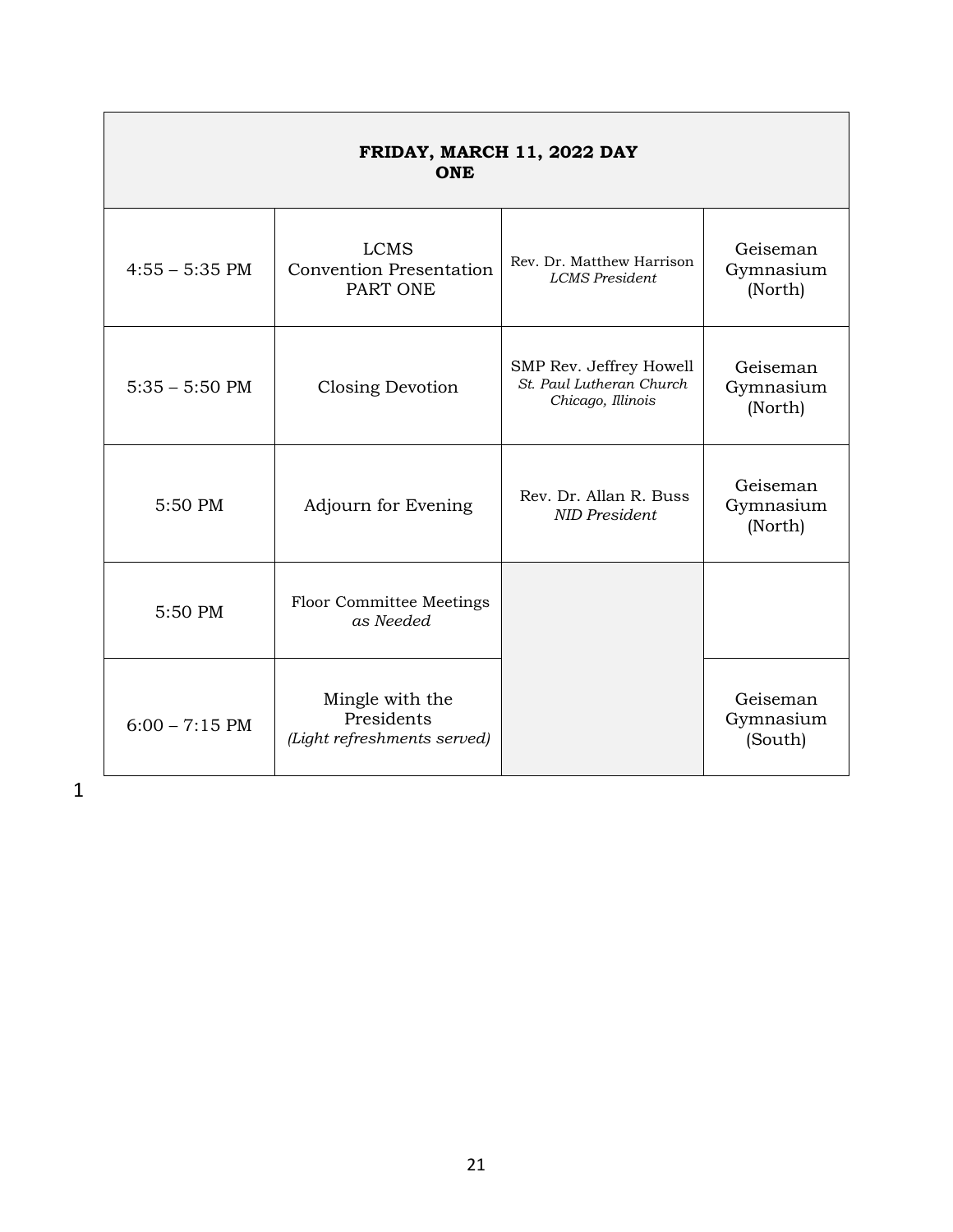| SATURDAY, MARCH 12, 2022<br><b>DAY TWO</b> |                                           |                                                                                         |                                  |
|--------------------------------------------|-------------------------------------------|-----------------------------------------------------------------------------------------|----------------------------------|
| $7:00 - 8:45$ AM                           | Continental Breakfast<br>Served           |                                                                                         | Geiseman<br>Gymnasium<br>(South) |
| $8:45 - 9:00$ AM                           | Hymn Sing                                 | Rev. Steven Anderson<br>East Region Vice President                                      | Geiseman<br>Gymnasium<br>(North) |
| $9:00 - 9:15$ AM                           | Convention<br>Devotion                    | Rev. Alex Merlo<br>Iglesia Luterana San Pablo<br>Aurora, Illinois                       | Geiseman<br>Gymnasium<br>(North) |
| $9:15 - 9:20$ AM                           | Call to Order                             | Rev. Dr. Allan R. Buss<br>NID President                                                 | Geiseman<br>Gymnasium<br>(North) |
| $9:20 - 9:25$ AM                           | Credentials Report                        | Rev. Dr.<br>James Kellerman<br><b>NID District Secretary</b>                            | Geiseman<br>Gymnasium<br>(North) |
| $9:25 - 9:50$ AM                           | Committee - II<br><b>WELLNESS</b>         | Rev. Michael Gudgel<br>Committee Chair<br>Rev. Matthew Troester<br>Committee Vice-Chair | Geiseman<br>Gymnasium<br>(North) |
| $9:50 - 9:55$ AM                           | <b>VIDEO</b> Presentation<br><b>THREE</b> |                                                                                         | Geiseman<br>Gymnasium<br>(North) |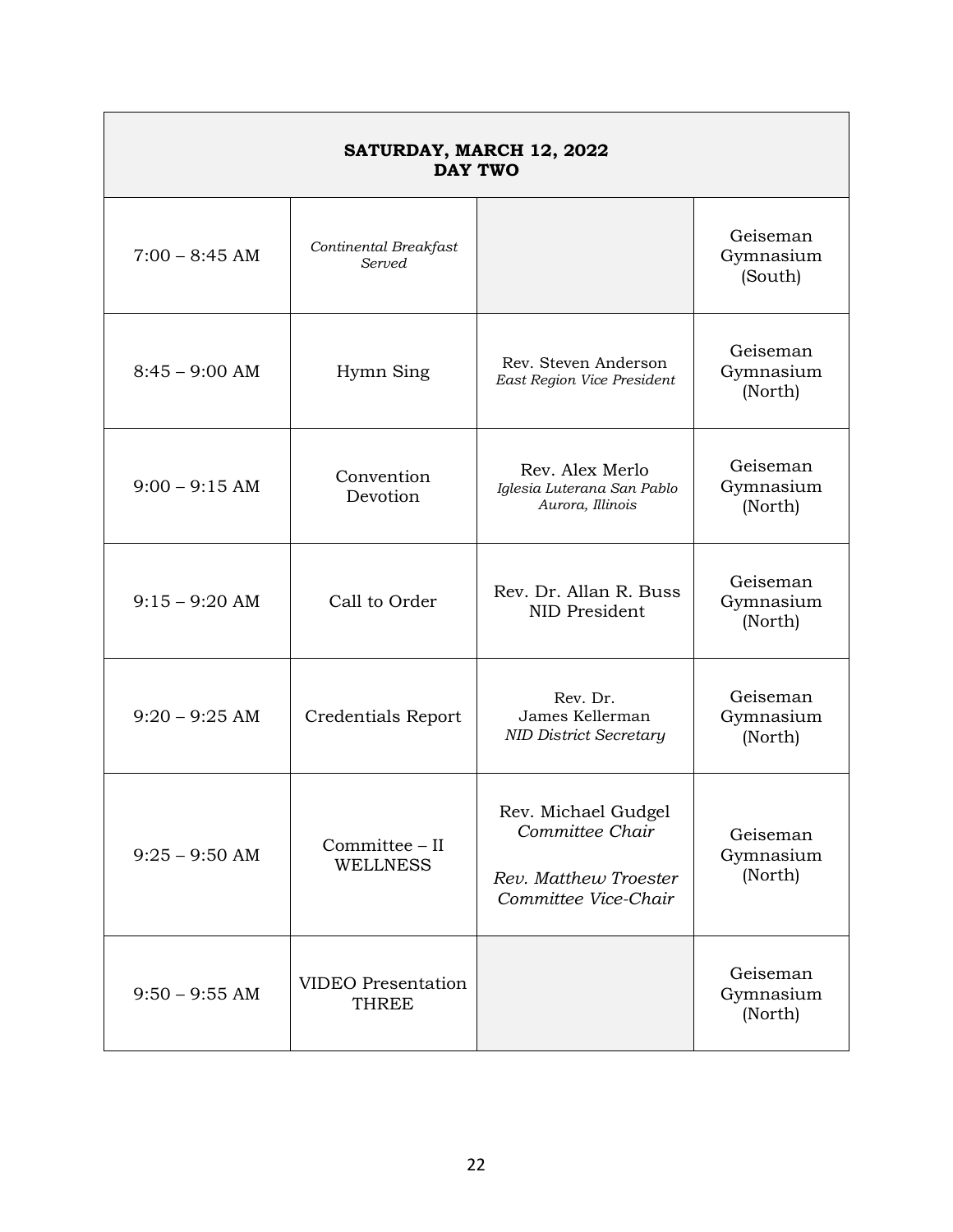| SATURDAY, MARCH 12, 2022 DAY<br><b>TWO</b>                                                                      |                                                                                                                                                                                                                                           |                                                                                                                                                    |                                  |  |
|-----------------------------------------------------------------------------------------------------------------|-------------------------------------------------------------------------------------------------------------------------------------------------------------------------------------------------------------------------------------------|----------------------------------------------------------------------------------------------------------------------------------------------------|----------------------------------|--|
| $9:55 - 10:25$ AM                                                                                               | Presentation:<br>"Let the Word Dwell"<br>PART TWO                                                                                                                                                                                         | Rev. Dr. Scott Bruzek<br>St. John Lutheran Church<br>Wheaton, Illinois<br>Rev. William Yonker<br>Immanuel Lutheran Church<br>East Dundee, Illinois | Geiseman<br>Gymnasium<br>(North) |  |
| 10:25 - 10:40 AM - BREAK                                                                                        |                                                                                                                                                                                                                                           |                                                                                                                                                    |                                  |  |
| $10:40 - 11:15$ AM                                                                                              | Committee IV -<br>ELECTIONS continued<br>NID Board of Directors<br>East Region<br>North Region<br>South Region<br>West Region<br>Ratification - Circuit<br>Visitor □ 2025 NID Convention<br>Nominations Committee<br>CUC Board of Regents | Rev. Dr. Eric Kennaugh<br>Committee Chair<br>Rev. Julian LaMie<br>Committee Vice-Chair                                                             | Geiseman<br>Gymnasium<br>(North) |  |
| $11:15 - 11:30$ AM                                                                                              | Remembrance of Departed                                                                                                                                                                                                                   | Rev. Dr. Allan R. Buss<br><b>NID</b> President                                                                                                     | Geiseman<br>Gymnasium<br>(North) |  |
| $11:30 - 11:35$ AM                                                                                              | Lunch Prayer                                                                                                                                                                                                                              | Rev. David Fleming<br>Chaplain                                                                                                                     | Geiseman<br>Gymnasium<br>(North) |  |
| 11:35 - 12:30 PM - A BOXED LUNCH will be served in Crossroads Cafeteria<br>located in Koehneke Community Center |                                                                                                                                                                                                                                           |                                                                                                                                                    |                                  |  |

 $\Gamma$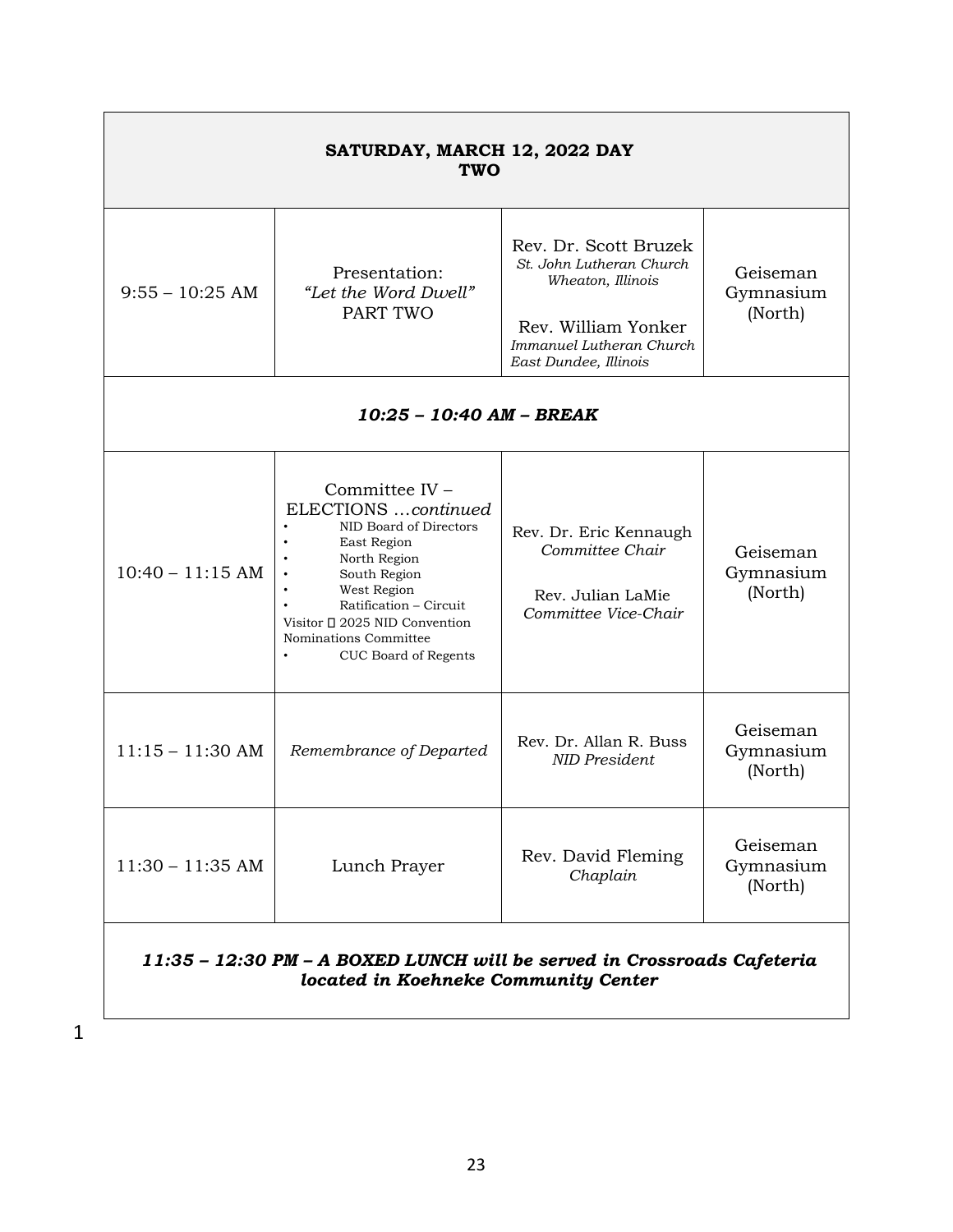| SATURDAY, MARCH 12, 2022 DAY<br>TWO |                                                               |                                                                    |                                  |
|-------------------------------------|---------------------------------------------------------------|--------------------------------------------------------------------|----------------------------------|
| $12:20 - 12:30 \text{ PM}$          | Hymn Sing                                                     | Rev. Michael Brown<br>North Region Vice President                  | Geiseman<br>Gymnasium<br>(North) |
| $12:30 - 12:45 \text{ PM}$          | Devotion                                                      | Rev. Andy Hatesohl<br>Trinity Lutheran Church<br>Huntley, Illinois | Geiseman<br>Gymnasium<br>(North) |
| $12:45 - 1:45$ PM                   | Floor Committee<br>Work continued                             |                                                                    | Geiseman<br>Gymnasium<br>(North) |
| $1:45 - 1:50$ PM                    | <b>VIDEO</b> Presentation<br><b>FOUR</b>                      |                                                                    | Geiseman<br>Gymnasium<br>(North) |
| $1:50 - 2:30$ PM                    | <b>LCMS</b><br>Convention Presentation w/Q<br>& A<br>PART TWO | Rev. Dr. Matthew Harrison<br><b>LCMS</b> President                 | Geiseman<br>Gymnasium<br>(North) |
| $2:30 - 2:50$ PM                    | <b>Floor Committee Meetings</b><br>as needed                  |                                                                    | Geiseman<br>Gymnasium<br>(North) |
| $2:50 - 2:55$ PM                    | <b>Credentials Report</b><br>(Final Report)                   | Rev. Dr.<br>James Kellerman<br><b>NID District Secretary</b>       | Geiseman<br>Gymnasium<br>(North) |

 $\overline{\phantom{0}}$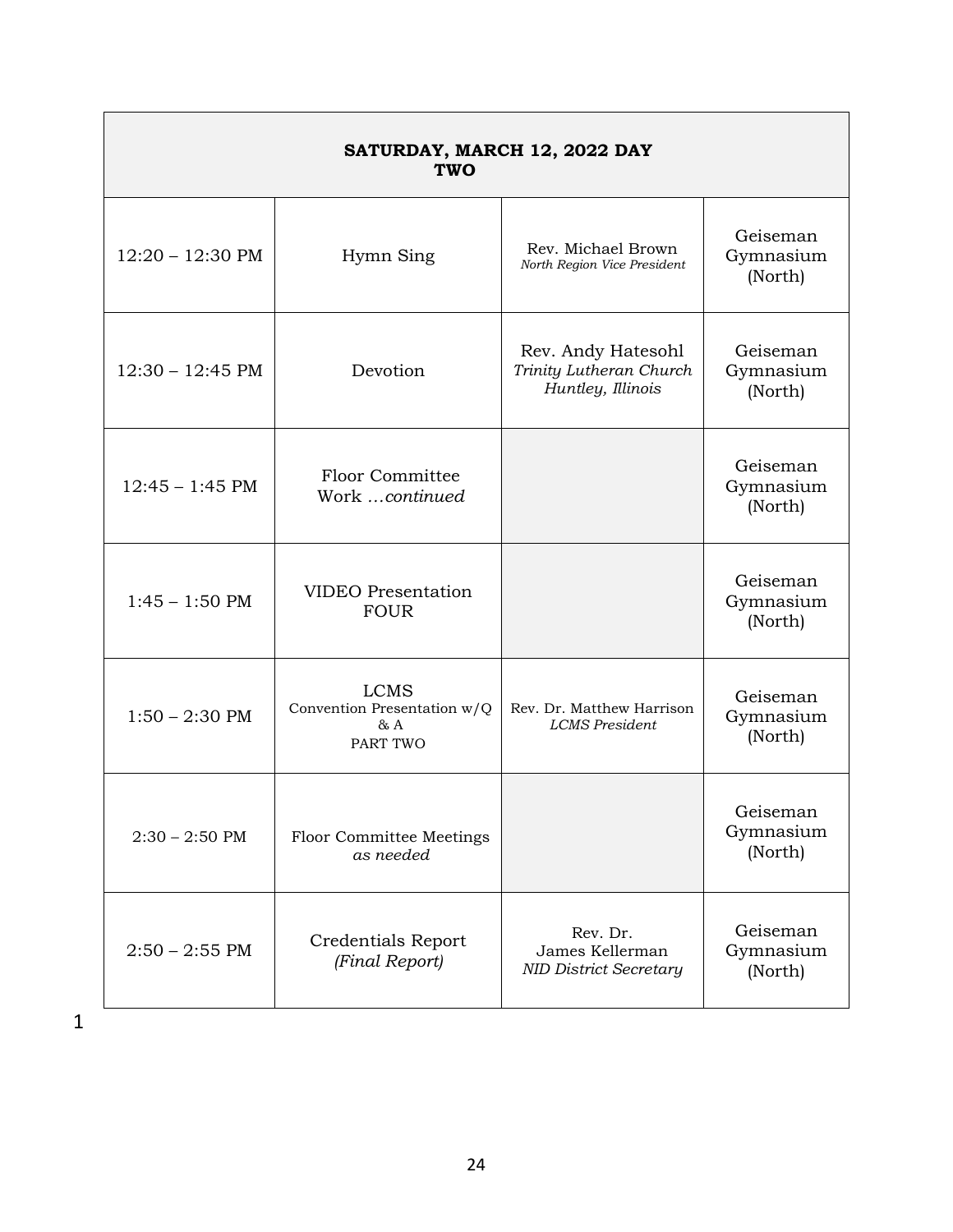| 1                            | <b>APPENDIX C</b>                        |
|------------------------------|------------------------------------------|
| $\overline{\mathbf{2}}$<br>3 | 2022-2025 Circuit Visitors               |
| 4                            | <b>Circuit N1: Rev. Ed Blonski</b>       |
| 5                            | Circuit N2: Karl Fay                     |
| 6                            | <b>Circuit N3: Rev. Steve Maske</b>      |
| $\overline{7}$               | Circuit N4: Rev. Dr. Larry Tieman        |
| 8                            | <b>Circuit N5: Rev. Jerry Hays</b>       |
| 9                            |                                          |
| 10                           | Circuit W6: Rev. Jay Klein               |
| 11                           | Circuit W7: Rev. Ray Krueger             |
| 12                           | <b>Circuit W8: Rev. Patrick Pinion</b>   |
| 13                           | Circuit W9: Rev. Robert H. Rub           |
| 14                           | Circuit W10: Rev. David Andermann        |
| 15                           |                                          |
| 16                           | Circuit E11: Rev. Philip Robarge         |
| 17                           | Circuit E12: Rev. Ralph Tausz            |
| 18                           | Circuit E13 (A): Rev. Dr. Valdas Ausra   |
| 19<br>20                     | Circuit E13 (B): Rev. Matthew Zickler    |
| 21                           | Circuit E14: Rev. Elstner Lewis          |
| 22                           | Circuit S15: Rev. Dr. David Balla        |
| 23                           | <b>Circuit S16: Rev. Richard Schauer</b> |
| 24                           | <b>Circuit S17: Rev. David Daniel</b>    |
| 25                           | <b>Circuit S18: Eric Brown</b>           |
| 26                           | Circuit S19: Rev. John Holyer            |
| 27                           |                                          |
| 28                           |                                          |
| 29                           |                                          |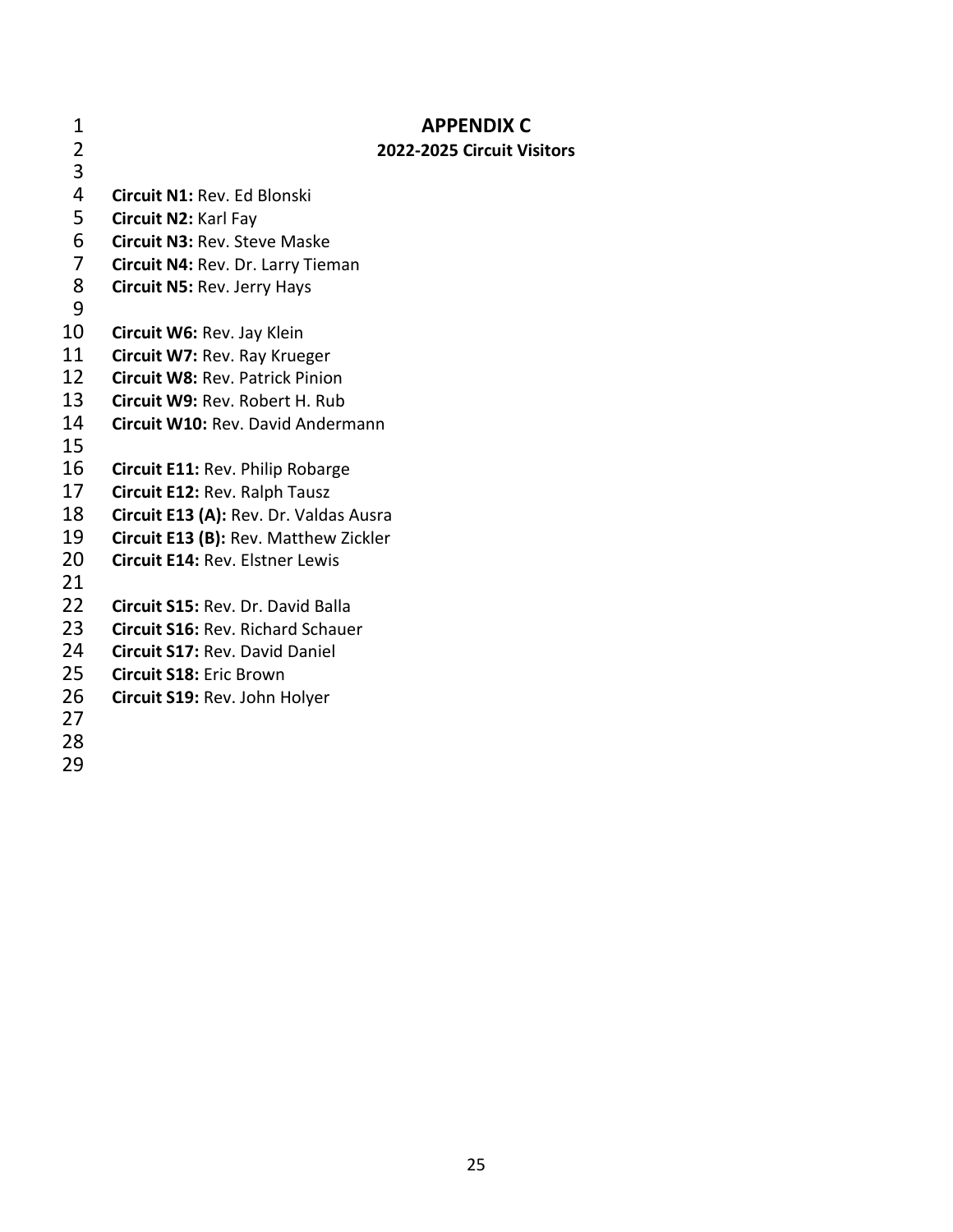| 1<br>$\overline{2}$<br>3      | <b>APPENDIX D</b><br><b>Adopted Resolutions</b>                                                                                                                                                                                                                                          |
|-------------------------------|------------------------------------------------------------------------------------------------------------------------------------------------------------------------------------------------------------------------------------------------------------------------------------------|
| 4<br>5<br>6<br>$\overline{7}$ | RESOLUTION: 1-01: ADOPTION OF "WORD, WELLNESS, WITNESS" AS THE NORTHERN ILLINOIS<br><b>DISTRICT'S MINISTRY FOCUS</b><br>Referencing Overture 1-06                                                                                                                                        |
| 8<br>9<br>10                  | WHEREAS, our Lord has given us His inspired Word to make us wise for salvation through faith<br>in Christ Jesus and to equip us for every good work [II Timothy 3:14-17], and                                                                                                            |
| 11<br>12<br>13<br>14          | WHEREAS, our Lord has blessed us in wellness, giving us our very lives and richly and daily<br>providing us with all we need to support this body and life. [Luther's Small Catechism, The<br>Creed, The First Article Explanation], and                                                 |
| 15<br>16<br>17                | WHEREAS, our Lord has called us to witness the gift of His grace to the world, proclaiming the<br>excellencies of Him who called us out of darkness into His marvelous light. [I Peter 2:9], and                                                                                         |
| 18<br>19<br>20<br>21          | <b>WHEREAS, the Northern Illinois District has a history of selecting a thematic focus for our</b><br>service to Christ which has reflected our values and set general direction for our work as synod<br>in this place, and                                                             |
| 22<br>23<br>24<br>25          | WHEREAS, prayerful consideration has been given by leaders in our district to utilize the theme<br>of "Word, Wellness, Witness" at this time, including at the Vision Workshops held throughout<br>our district with participants from nearly half of our congregations, therefore be it |
| 26<br>27<br>28                | RESOLVED, that The Northern Illinois District adopt the theme of "Word, Wellness, Witness,"<br>for its ongoing work together, and be it further                                                                                                                                          |
| 29<br>30<br>31                | RESOLVED, that this theme be recommended to the congregations, schools and ministries of<br>The Northern Illinois District for its use in shaping their own local ministries, and be it finally                                                                                          |
| 32<br>33<br>34<br>35          | <b>RESOLVED</b> , that we continue to lift up our prayers to our Lord and Savior Jesus Christ, asking<br>Him to bless our service together under "Word, Wellness, Witness" with the fruit of faith,<br>according to His will.                                                            |
| 36<br>37<br>38<br>39<br>40    | Action: An amendment was proposed to change the second resolved from "commend" to<br>"recommend" and the third resolve from "our Savior" to "our Lord and Savior Jesus Christ." The<br>amendment was adopted. The amended resolution was adopted.                                        |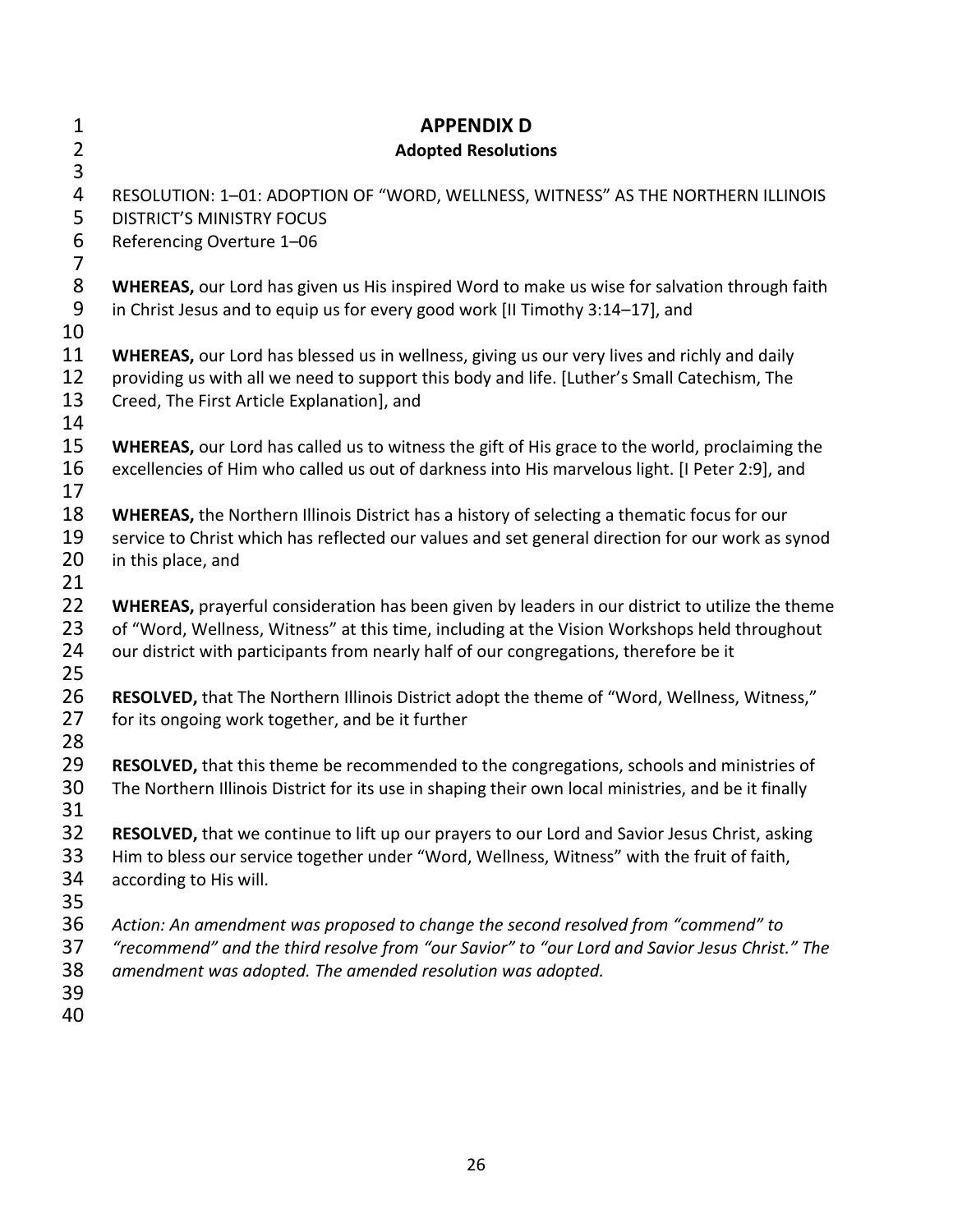| 1              | RESOLUTION 1-02: TO COMMEMORATE THE 500TH ANNIVERSARY OF LUTHER'S NEW                                |
|----------------|------------------------------------------------------------------------------------------------------|
| $\overline{2}$ | TESTAMENT TRANSLATION BY ENCOURAGING BIBLE READING                                                   |
| 3              | Referencing Overtures 1-01 and 1-02                                                                  |
| 4              |                                                                                                      |
| 5              | <b>WHEREAS, the Bible is the only infallible rule of faith and practice, and</b>                     |
| 6              |                                                                                                      |
| $\overline{7}$ | WHEREAS, God has promised through the prophet Isaiah that his word "shall not return empty,          |
| $\bf 8$        | but it shall accomplish that which I purpose, and shall succeed in the thing for which I sent it"    |
| 9              | (Isaiah 55:11), and                                                                                  |
| 10             |                                                                                                      |
| 11             | WHEREAS, the promises of God concerning his will are manifold and include especially unity of        |
| 12             | pure doctrine, a zeal for missions, steadfastness, and wisdom, and                                   |
| 13             |                                                                                                      |
| 14             | WHEREAS, Martin Luther encouraged pastors and teachers to read the Bible twice each year             |
| 15             | for the strengthening of their faith and an increase in zeal and knowledge (Luther's Works,          |
| 16             | AE:54.165), and                                                                                      |
| 17             |                                                                                                      |
| 18             | WHEREAS, September 2022 marks the 500th anniversary of Luther's translation of the New               |
| 19             | Testament from the original Greek into the language of the people, and                               |
| 20             |                                                                                                      |
| 21             | WHEREAS, the translation of the Bible into the languages of the people from the original             |
| 22             | languages is one of the greatest gifts God gave the Church through the Reformation, therefore        |
| 23             | be it                                                                                                |
| 24             |                                                                                                      |
| 25             | RESOLVED, that the Northern Illinois District commemorate this most blessed anniversary with         |
| 26             | a renewed focus on Bible reading, and be it further                                                  |
| 27             |                                                                                                      |
| 28             | RESOLVED, that all Christians also be encouraged to read the Bible with pious diligence, and be      |
| 29             | it finally                                                                                           |
| 30             |                                                                                                      |
| 31             | <b>RESOLVED, that the pastors, commissioned church workers, and lay leaders of the district work</b> |
| 32             | together in their circuits to encourage one another in their Bible reading, serving as pious         |
| 33             | examples of diligent study and godly love of Scripture.                                              |
| 34             |                                                                                                      |
| 35             | Action: Adopted.                                                                                     |
| 36             |                                                                                                      |
| 37             |                                                                                                      |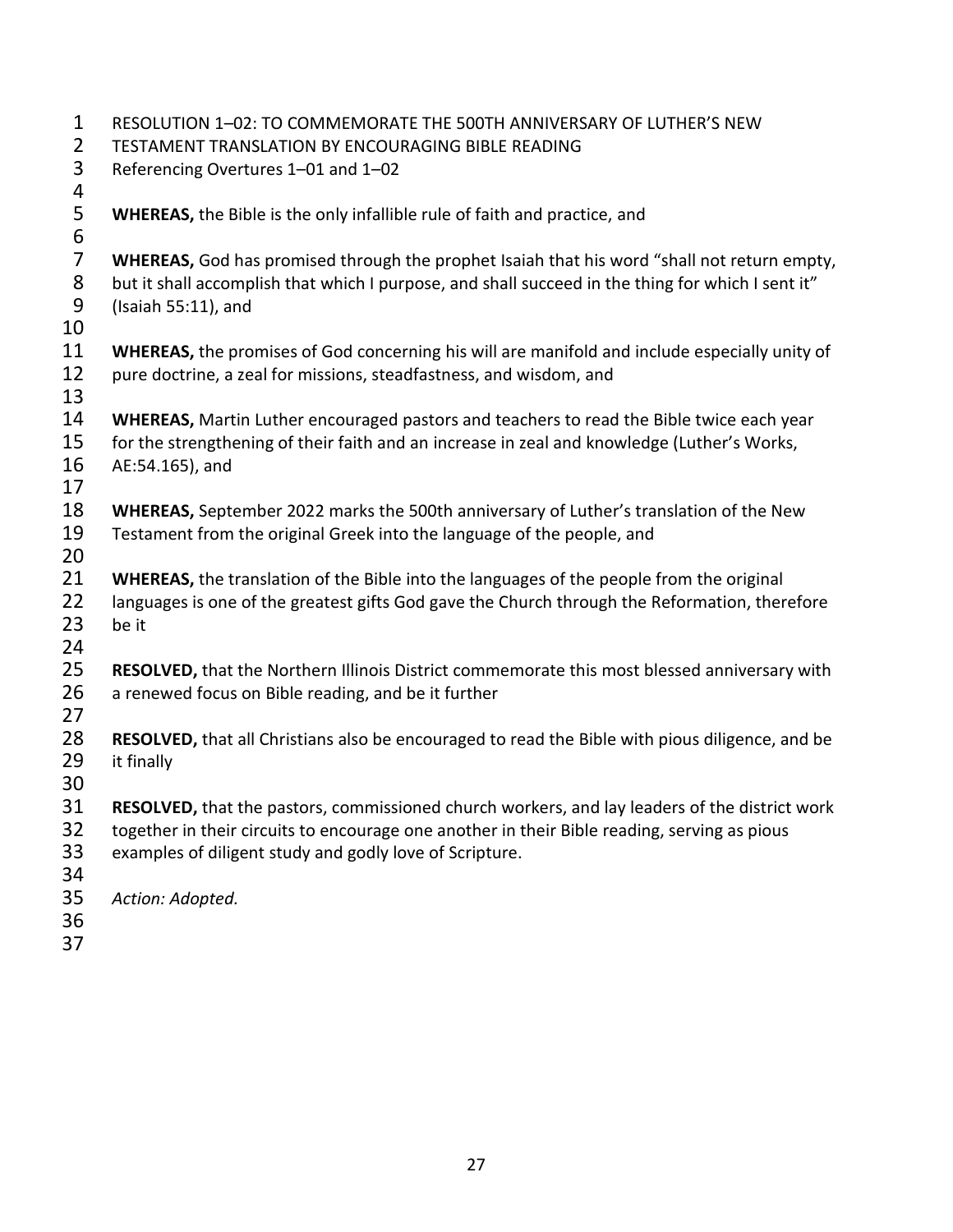- RESOLUTION 1–03: TO CULTIVATE VISITATION TO BUILD UP THE BODY OF CHRIST, ENCOURAGE
- THE FAITHFUL, AND BRING ABOUT HARMONY
- Referencing Overture 1–04
- 
- **WHEREAS,** the Constitution and Bylaws of the Synod direct the district president to "supervise
- 6 the doctrine, the life, and the official administration on the part of the ordained or<br>7 commissioned ministers who are members of his district or are subject to his eccles
- 7 commissioned ministers who are members of his district or are subject to his ecclesiastical<br>8 supervision" (Bylaw 4.4.5); and
- supervision" (Bylaw 4.4.5); and
- **WHEREAS,** the Constitution and Bylaws of the Synod make provision for official congregational 11 visits by the respective district president or his representative; and
- 
- **WHEREAS,** the Bylaws of the Synod state that "He shall conduct his official visits in an
- evangelical manner'' (Bylaw 4.4.4[c]) and "come to the pastor and the congregation as a
- brotherly advisor" (Bylaw 4.4.4[d]); and
- 
- **WHEREAS,** the 2013 convention passed Resolution 4–10, "To Encourage Proper Oversight in the Administration of Lord's Supper by Visitation from Ecclesiastical Supervisors"; and
- **WHEREAS,** Pastors are called to be faithful in their stewardship of the mysteries of God (1 Cor.
- 4:1–2; 2 Tim. 4:3–4) and need encouragement to carry out this important stewardship;
- 22 therefore, be it
- **RESOLVED,** that the District President (or his representative) visit each congregation during the
- 25 triennium to build up the body of Christ, encourage the congregation in the faithful
- 26 proclamation of the Word and administration of the Sacraments, and commend both existing
- 27 and new outreach efforts to reach the surrounding the community; and be it further
- 
- **RESOLVED,** that this visit include a discussion, among other things, of the congregation's
- 30 administration of the Lord's Supper, including the Synod's position on "closed communion";
- and be it finally
- **RESOLVED,** that any practices not in accord with the Scriptures and the Lutheran Confessions
- be addressed fraternally and evangelically with the goal of bringing about harmony and consistent practice.
- 
- *Action: An amendment was proposed to strike the second resolve. The amendment failed. The original resolution was adopted.*
- 
-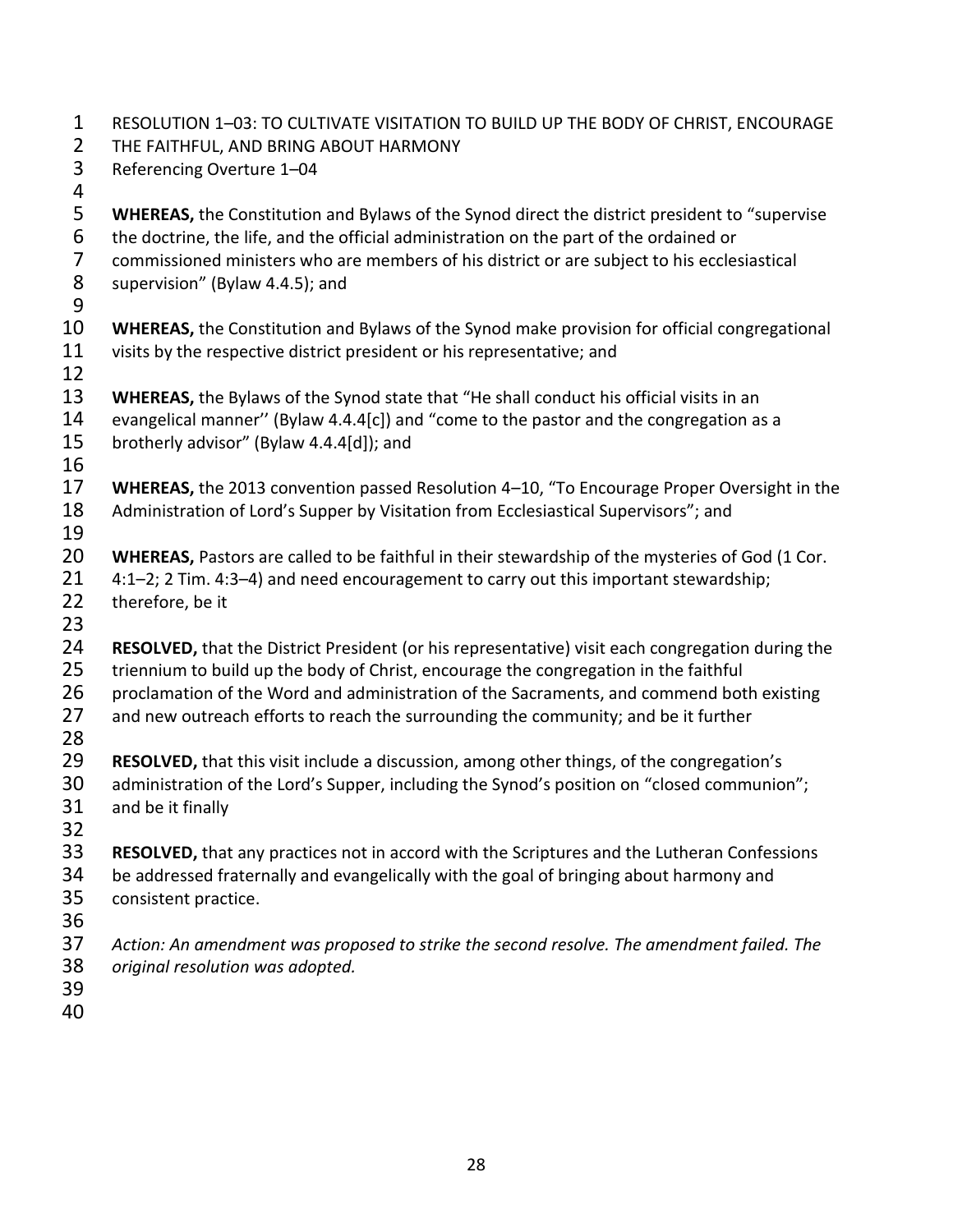- RESOLUTION 1–04: TO STUDY TRIANGULAR FELLOWSHIP
- Referencing Overture 1–07
- 

 **WHEREAS,** Altar and pulpit fellowship, as understood in The Lutheran Church—Missouri Synod "allows the pastors of one church to preach and celebrate Holy Communion in the church of another. Similarly, when altar and pulpit fellowship exists the laity of one church may receive 7 Holy Communion from the other church's pastors. Churches in altar and pulpit fellowship share<br>8 all spiritual things including a joint responsibility in maintaining a common confession of faith.";

all spiritual things including a joint responsibility in maintaining a common confession of faith."; and

- **WHEREAS,** confusion has arisen because the Synod has declared altar and pulpit fellowship
- with various partner church bodies that in turn share altar and pulpit fellowship with other
- church bodies with which the Synod is not in altar and pulpit fellowship (''triangular
- fellowship"); and
- 
- **WHEREAS,** although 2019 Convention Resolution 5–07 directed the Office of the President of
- Synod to report to the 2022 (now, 2023) Synod convention with recommendations on
- 18 addressing the relationship between partner churches and the LWF as one example of being
- unequally yoked, that Resolution did not address the "triangular fellowship" problem;
- therefore, be it
- 
- **RESOLVED,** that this District memorialize the 2023 Synod convention to have the President of
- 23 the Synod and his synodical representatives research the parameters of triangular fellowship
- and report its findings to the 2026 Synod convention.
- 
- *Action: Adopted.*
-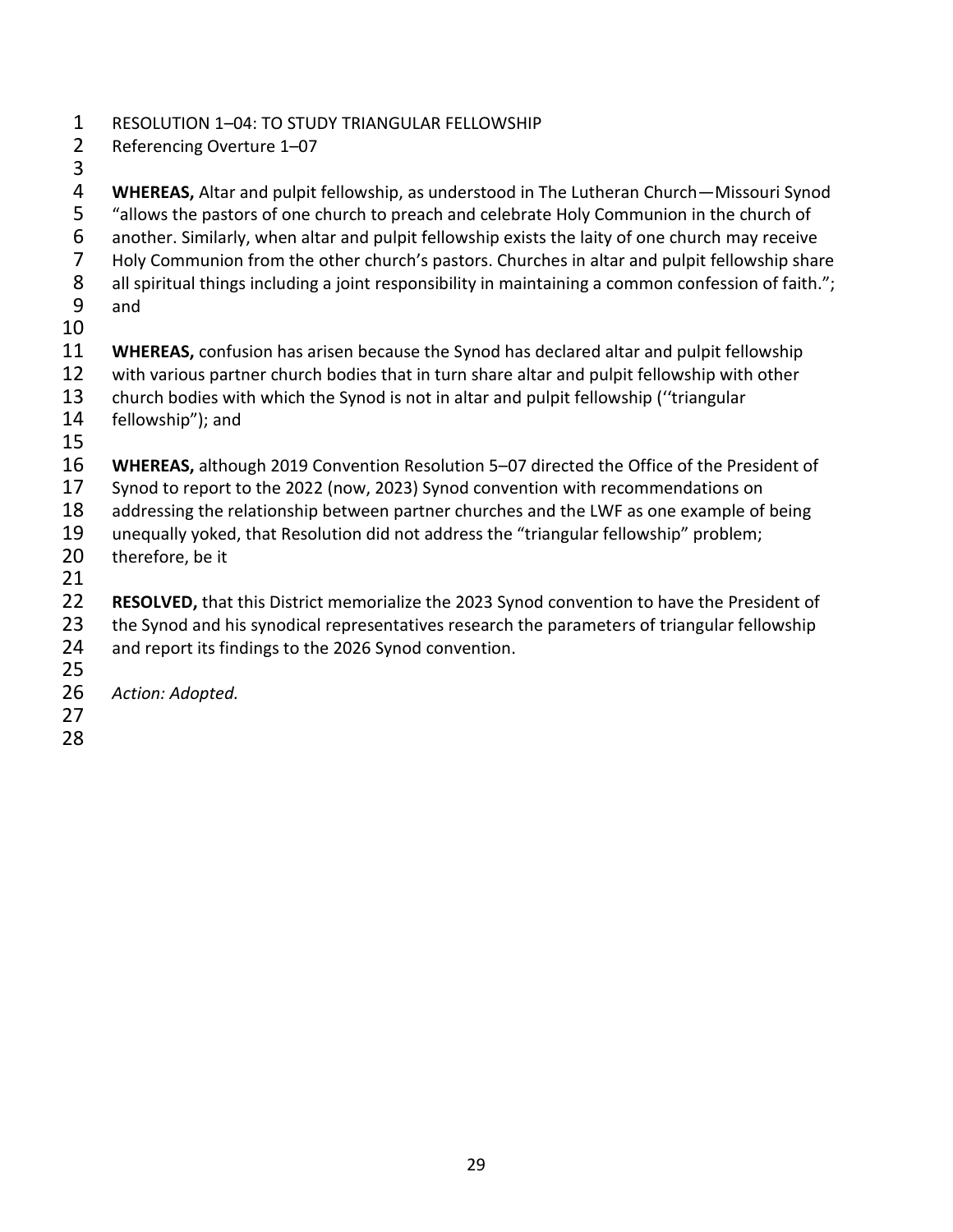RESOLUTION 1–05A: TO AFFIRM THE CHURCH'S ESSENTIAL NATURE AND DUTY TO CALL UPON

- THE NAME OF THE LORD
- Referencing Overture 1–08
- 

 **OVERVIEW:** Throughout the months of the Coronavirus pandemic the Church has at times been declared "non-essential" by the government, which created a hindrance to gathering for public worship. This has, in some cases, allowed the government to dictate when and how the Church 8 calls upon the name of the Lord. This must be addressed properly, lest an incorrect precedent be set for the future.

 **WHEREAS,** to obtain saving faith God has given the Word and Sacraments and instituted the Office of the Ministry to administer these gifts (Matthew 28:18–20; John 20:21–23; AC V.1–3; AC XIV), and

**WHEREAS,** the Church is the assembly of all believers among whom the Gospel is purely

- preached and the holy Sacraments are administered according the Gospel (AC VII.1), and God
- has commanded His people to gather to hear His Word and receive His Sacraments (Acts 2:42; 1
- Timothy 4:13; Hebrews 10:25; 1 Corinthians 11:24–25), just as the Lutheran Church confesses
- that the Sacrament of the Altar is celebrated every Lord's day (Ap. XXIV.1), and
- 
- **WHEREAS,** this is the essential function which only the Church fulfills as God brings salvation to
- the whole person, body and soul (Romans 5:1; Philippians 1:23; John 11:25–26; Philippians
- 3:21), and
- **WHEREAS,** God has designed His creation with three estates—the Family, the Church, and the Government, and
- 
- **WHEREAS,** these Three Estates remain (and continue their defining functions) until the end of time, even during pandemic, famine, war, etc., and
- 
- **WHEREAS,** the authority of the Government in relation to the Fourth Commandment is derived from the estate of the Family, "For all other authority is derived and developed out of the authority of parents" (LC I.141), and
- 
- **WHEREAS,** the government is given by God to reward good and punish evil and maintain order as defined by God's holy will (Romans 13; AC XVI.1–2), and deals with bodies and goods, not spiritual matters (AC XXVIII.11), and
- 
- **WHEREAS,** the Church rightfully operates in God's right-hand rule through the Gospel as she seeks to bring forgiveness and salvation through Christ's Means of Grace, and
- 
- **WHEREAS,** the Government rightfully operates in God's left-hand rule, as it works through the
- Law to maintain order and restrain sin, and
-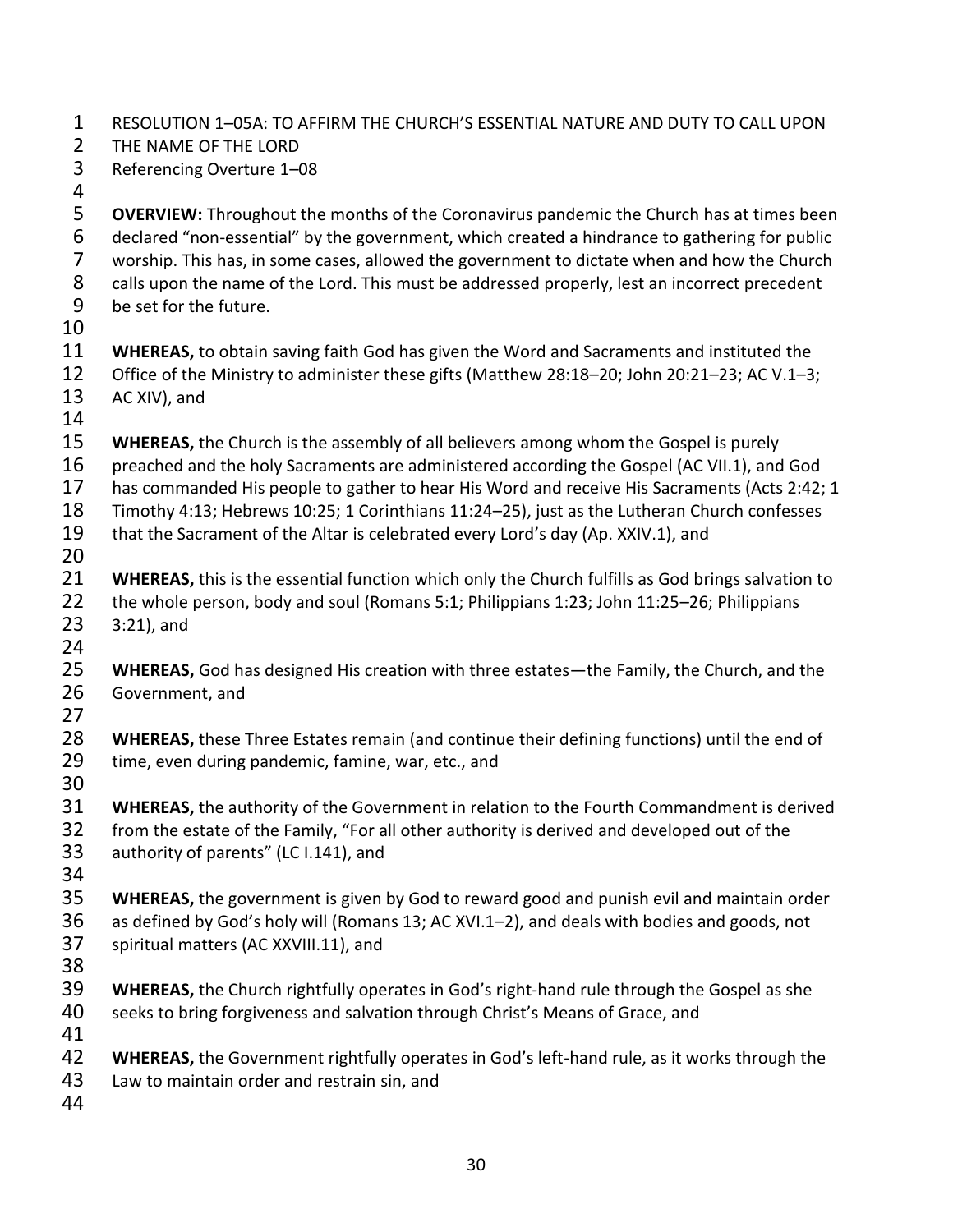deals with non-spiritual matters of operation (zoning laws, building permits, occupancy permits, etc.), and **WHEREAS,** the Government has no God given authority over the spiritual matters of the Church's administration of the Means of Grace as they take place in the Divine Service; therefore be it **RESOLVED,** that we affirm the Church's essential nature, purpose, and ongoing function in this world until Christ comes again in His glory, and be it further 11<br>12 **RESOLVED,** that we affirm the Church's and Family's status as having their Godgiven role in caring for both body and soul, and be it further **RESOLVED,** that we confess that the Government has no God given authority to place restrictions on the Church's ability to celebrate the Divine Service, and on God's people who wish to attend and receive the Means of Grace, and be it further **RESOLVED,** that we affirm that in time of pandemic or public crisis the Church in Christian 20 freedom should seek to implement measures that serve the public good while continuing to 21 carry out her essential role of offering the Word and the Sacraments in the Divine Service, and be it further **RESOLVED,** that we exhort and encourage one another to confess boldly the essential nature 25 and function of the Church, especially in the event of future government mandated shutdowns 26 or restrictions to the celebration of the Divine Service, and be it further **RESOLVED,** that congregations are encouraged to reflect upon the public confession made and 29 the actions taken during the pandemic, understanding that our actions may have either compromised our witness or put our neighbors in danger, and be it further **RESOLVED,** that, if our confession or actions fell short of God's Word and will for His Church (as we confess in Compline, "some of my sin I know—the thoughts and words and deeds of which I am ashamed—but some is known only to You [God]"), we trust in God's forgiveness so that we can continue boldly to move forward in proclaiming the Gospel, and be it further **RESOLVED,** that we commend congregations for their faithfulness in conducting Word and Sacrament ministry throughout the pandemic, and be it further **RESOLVED,** that we confess to the world that only the Gospel of the death and resurrection of 41 the Lord Jesus Christ can provide final victory over sin, sickness, and death; and be it finally **RESOLVED,** that the congregations of the NID will take notice of all government actions 44 regarding public health and while seeking to live at peace with all men the Church will

**WHEREAS,** the Church is not entirely independent of the Government's left-hand rule as she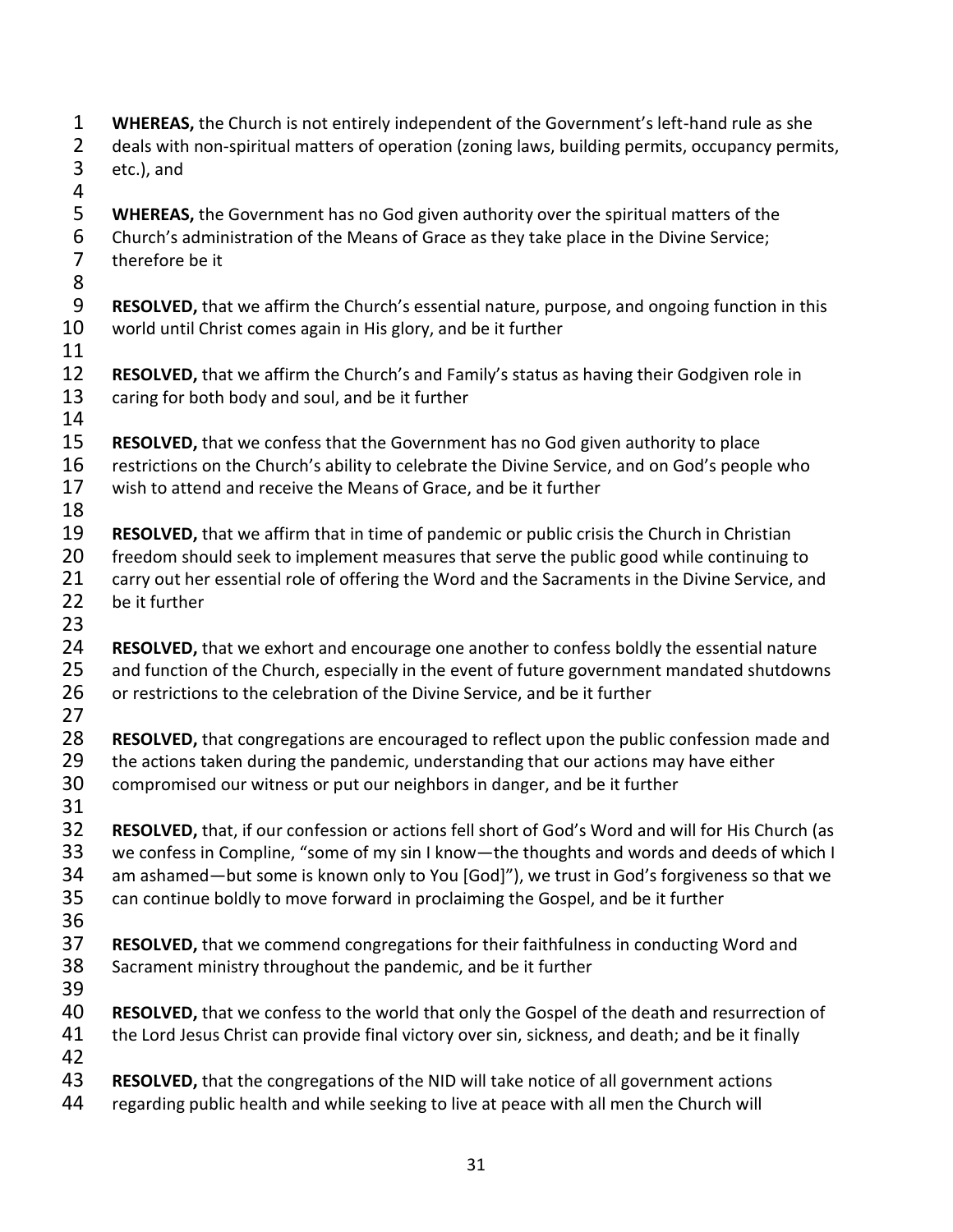- implement those actions that in her own judgment do not interfere with her God-given
- functions, as "we must obey God rather than men" (Acts 5:29).
- 
- 
- *Action: The biblical reference at the very end of the resolution was corrected to read "Acts 5:29" instead of "Acts 5:2." An amendment was proposed to strike the sixth, seventh and eight*
- *resolveds. The amendment failed. Another amendment was proposed to change "men" to*
- *"people" and to change "functions" to "commands" in the final resolved. The amendment failed.*
- *The resolution with the corrected biblical reference was adopted.*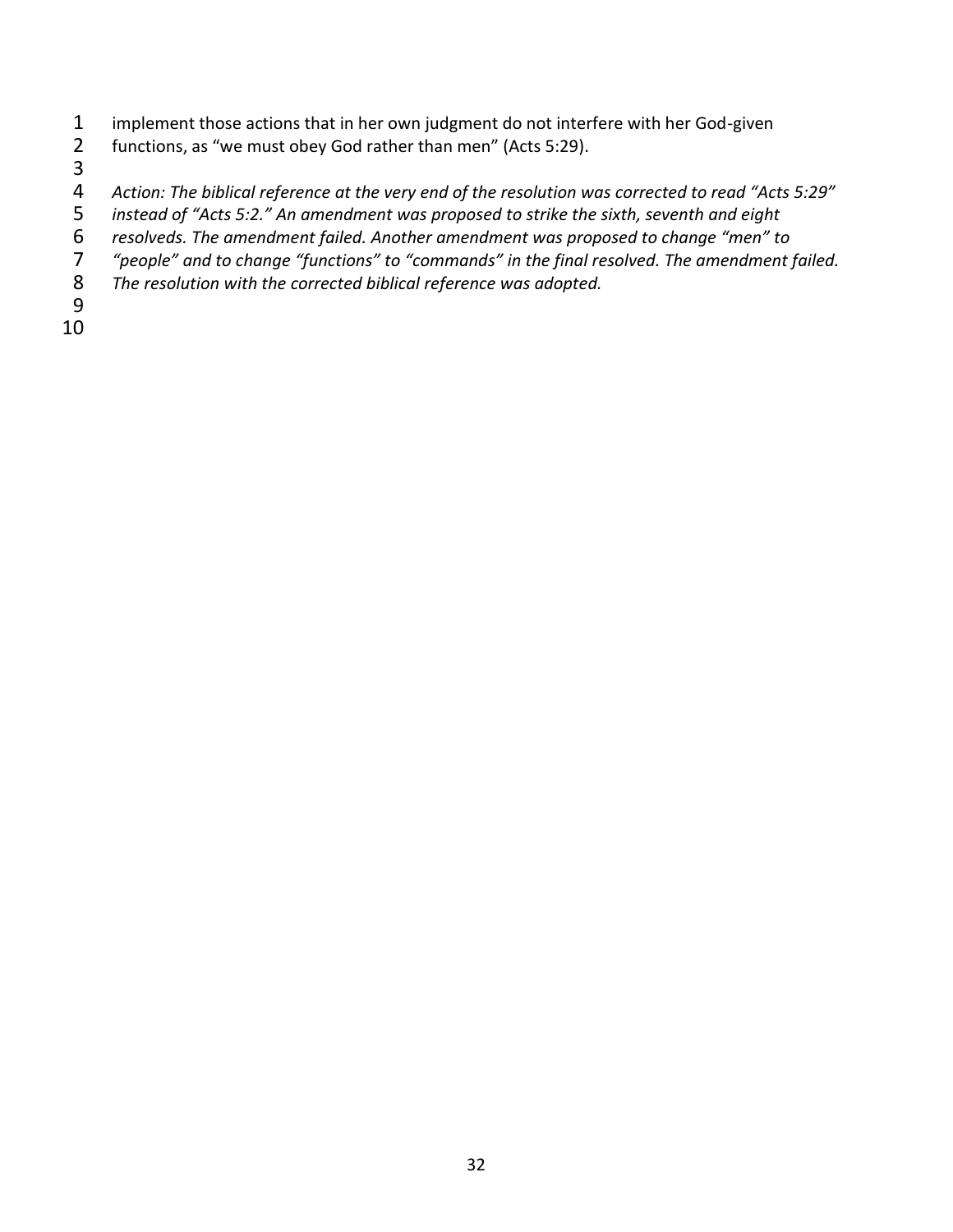- RESOLUTION 2–01: TO THANK GOD AND CONGREGATIONS, MINISTRIES, AND INDIVIDUALS FOR
- THEIR FINANCIAL SUPPORT OF DISTRICT AND SYNOD
- Referencing Overture 2–06
- **WHEREAS,** The Apostle Paul frequently gives thanks to God for congregations and individuals in 6 their faithful service to our Lord in partnership in the Gospel [Romans 1:8; I Corinthians 1:4;<br>7 Ephesians 1:15–16; Philippians 1:3–5; Colossians 1:3–5; II Timothy 1:3; etc.] and,
- Ephesians 1:15–16; Philippians 1:3–5; Colossians 1:3–5; II Timothy 1:3; etc.] and,
- 
- **WHEREAS,** Our confessions encourage us always to receive the Lord's blessings with
- thanksgiving [Luther's Small Catechism, Lord's Prayer, the Fourth Petition] and,
- 
- **WHEREAS,** Congregations, ministries, and individuals within the Northern Illinois District, even
- 13 amid the uncertain days of the pandemic, faithfully responded to Christ's grace in their
- unwavering support for our collective work in God's kingdom through their offerings and
- financial gifts to the Northern Illinois District and the Lutheran Church—Missouri Synod,
- therefore, be it
- 
- **RESOLVED,** That the 60th Convention of the Northern Illinois District of the Lutheran Church—
- Missouri Synod thank our faithful partners in Gospel for their continued financial support of our work together, and be it finally
- 
- **RESOLVED,** That the assembled convention rise and give thanks to God for the fruit of faith He has graciously worked in these partners in the Gospel by singing the doxology.
- 
- *Action: Adopted.*
- -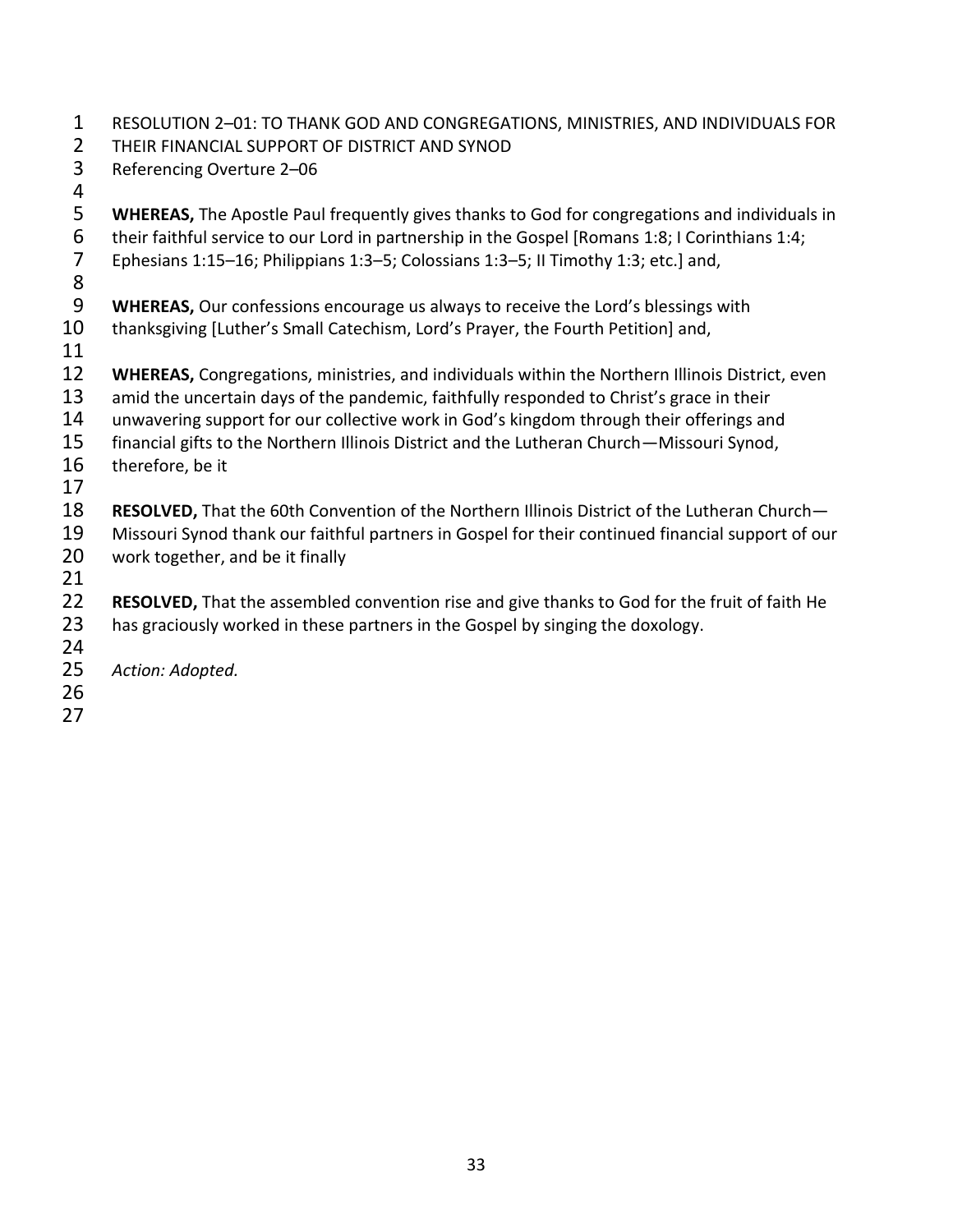RESOLUTION 2–02: TO AFFIRM THE SANCTITY OF LIFE Referencing Overtures 2–04 and 3–04 4 **WHEREAS,** life is a gift from God sacrosanct from conception to natural death (Genesis 1:26–27;<br>5 Genesis 9:6; Exodus 20:13; Psalm 139:13–16), and Genesis 9:6; Exodus 20:13; Psalm 139:13–16), and 6<br>7 7 **WHEREAS,** attacks on human life within our country have resulted in the loss of 62 million<br>8 people through abortion on demand, and people through abortion on demand, and **WHEREAS,** attacks on human life continue to accelerate through the promotion of assisted suicide and euthanasia; therefore, be it **RESOLVED,** that congregations continue to support ministries that support and witness to the sanctity of human life such as Lutherans For Life, Redeeming Life Outreach Ministry NID Expansion, pregnancy resource centers, and the NID-Life Task Force, and be it further **RESOLVED,** that pastors, teachers, DCEs, deaconesses, and other synodically trained professional church workers actively seek ways to educate members of their churches on the 19 scriptural basis of the sanctity of human life and its life applications, and be it further **RESOLVED,** that congregational members be encouraged to serve in activities promoting life within their communities, and be it finally **RESOLVED,** that congregations be encouraged to designate one or more Sundays a year to focus on the confession of God's gift of life, as it confronts contemporary beliefs and practices 26 against it, through corporate worship, educational opportunities, service activities, and other events. *Action: Adopted.*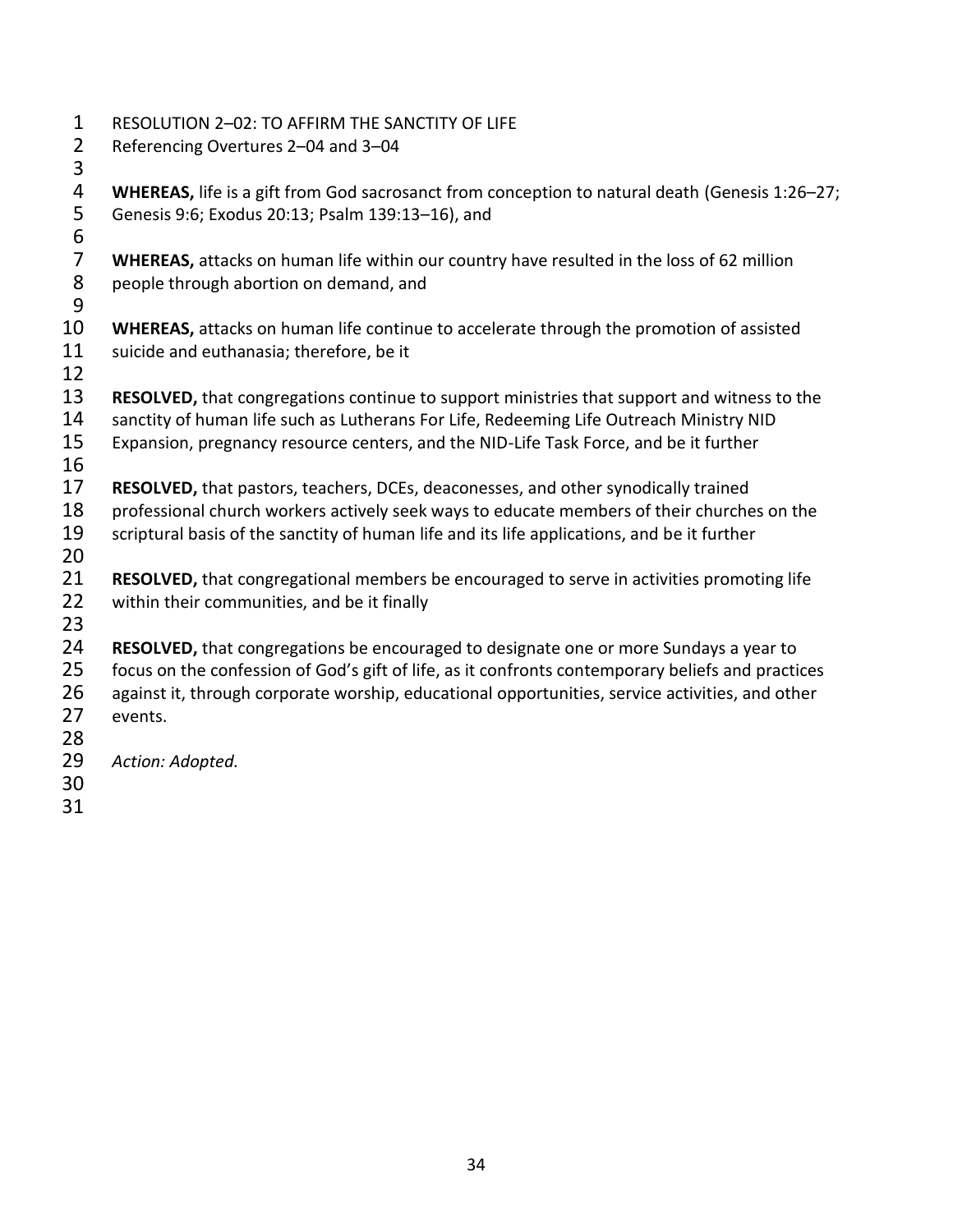| $\mathbf 1$    |                           |           | RESOLUTION 2-03: TO PERMIT ELECTRONIC BOARD AND COMMITTEE MEETINGS                              |
|----------------|---------------------------|-----------|-------------------------------------------------------------------------------------------------|
| $\overline{2}$ | Referencing Overture 2-05 |           |                                                                                                 |
| 3              |                           |           |                                                                                                 |
| 4              |                           |           | <b>WHEREAS,</b> Synod Bylaw 1.5.3 permits every agency of the Synod to "select a manner of      |
| 5              |                           |           | meeting, consistent with [Synod's] Board of Directors policy, that best enhances its ability to |
| 6              |                           |           | accomplish its mission, taking into consideration fostering the open exchange of ideas,         |
| $\overline{7}$ |                           |           | availability of technology to all members, stewardship of resources, perception of fairness,    |
| $\,8\,$        |                           |           | controversial nature of agenda items, and whether secret ballots might be used"; and            |
| $9\,$          |                           |           |                                                                                                 |
| 10             |                           |           | WHEREAS, the district's current bylaws do not note that the district's board of directors,      |
| 11             |                           |           | commissions, and committees have this authority, and this fact might lead people to the         |
| 12             |                           |           | mistaken conclusion that these agencies do not have such an ability; therefore, be it           |
| 13             |                           |           |                                                                                                 |
| 14             |                           |           | RESOLVED, that the following changes be made to Article I.E of the district's bylaws (additions |
| 15             |                           |           | in <b>bold underline</b> ; deletions in strikethrough):                                         |
| 16             |                           |           |                                                                                                 |
| 17             | I. ADMINISTRATION         |           |                                                                                                 |
| 18             | Ε.                        |           | Principles Governing the Organization and Activities of the Board of Directors.                 |
| 19             |                           | 1.        | The Board of Directors shall meet at least six times a year.                                    |
| 20             |                           | 2.        | Special meetings of the board may be called by the chairperson or upon                          |
| 21             |                           |           | the request of four members unless otherwise specified in these bylaws.                         |
| 22             |                           | <u>3.</u> | The Board of Directors has the authority to establish its policies to                           |
| 23             |                           |           | govern when, where, and how its meetings will be conducted. The                                 |
| 24             |                           |           | board shall establish its policies for the triennium at its first meeting but                   |
| 25             |                           |           | may amend them in subsequent meetings. Meetings may be held in                                  |
| 26             |                           |           | person, by electronic means (e.g., teleconference or videoconference),                          |
| 27             |                           |           | or in any other manner that allows for the open exchange of ideas, uses                         |
| 28             |                           |           | technology available to all directors, and meets the criteria set forth in                      |
| 29             |                           |           | the Synod Bylaw 1.5.3.                                                                          |
| 30             |                           | 34.       | A majority of the total voting membership of the board shall constitute a                       |
| 31             |                           |           | quorum.                                                                                         |
| 32             |                           | 45.       | The board may form standing committees. At least one member of the                              |
| 33             |                           |           | board shall serve on each committee. Subject to the provision of Section I                      |
| 34             |                           |           | B.1. of these Bylaws, a standing committee may be empowered to act in                           |
| 35             |                           |           | accordance with its assignment.                                                                 |
| 36             |                           | 56.       | The board shall be ready to advise and cooperate with all auxiliary and                         |
| 37             |                           |           | recognized service organizations of the Synod.                                                  |
| 38             |                           | 67.       | The board shall actively seek opportunities to provide and receive                              |
| 39             |                           |           | information, resources, and reports from conferences of professional                            |
| 40             |                           |           | church workers regarding ministry needs and opportunities in the district.                      |
| 41             |                           |           |                                                                                                 |
| 42             | And be it finally         |           |                                                                                                 |
| 43             |                           |           |                                                                                                 |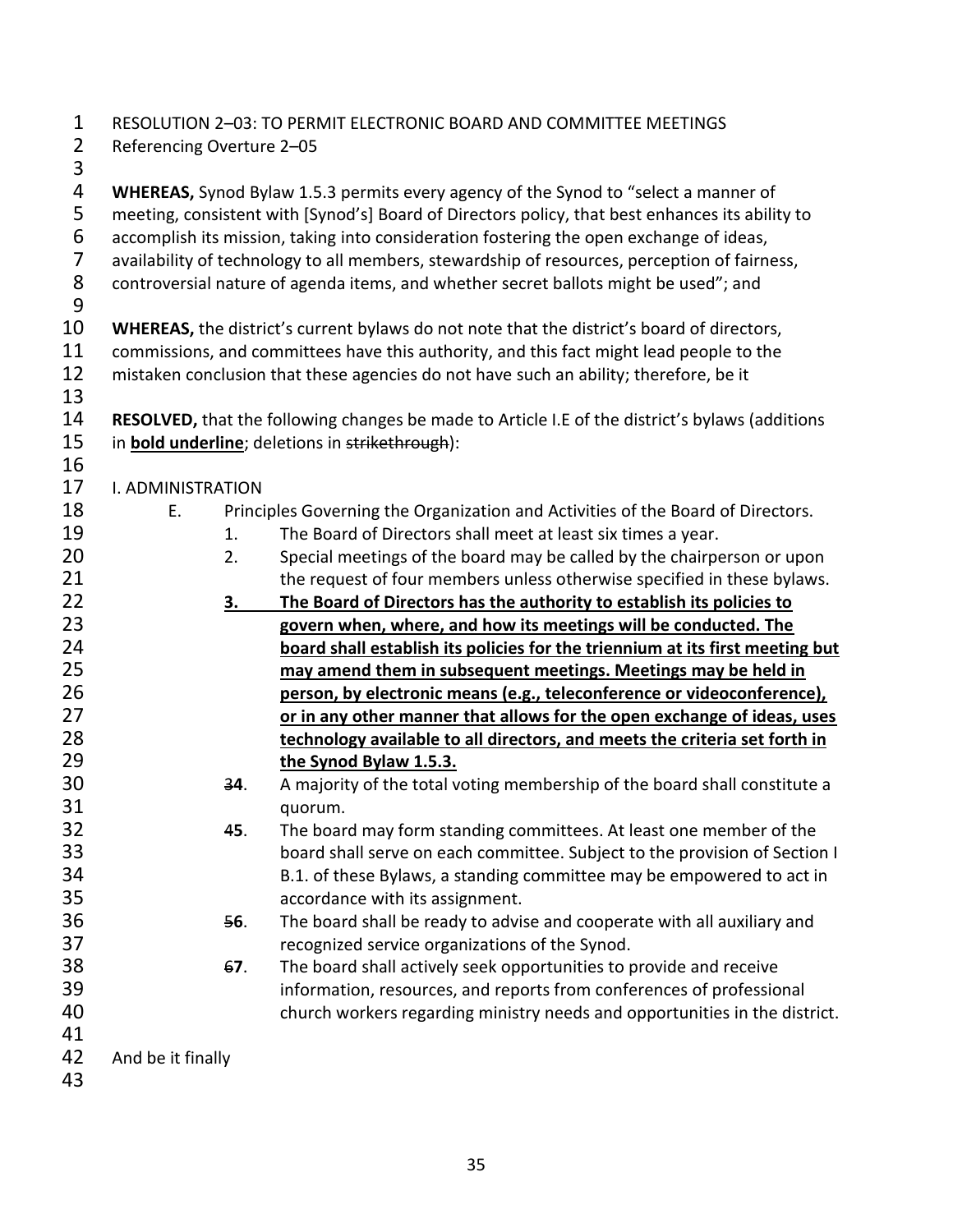| 1  |    |    | <b>RESOLVED, that the following changes be made to Article I.F.4 of the district's bylaws (additions</b> |
|----|----|----|----------------------------------------------------------------------------------------------------------|
| 2  |    |    | in <b>bold underline</b> ; deletions in strikethrough):                                                  |
| 3  | F. |    | Principles Governing the Organization and Activities of Appointed Commissions                            |
|    |    |    | and Committees                                                                                           |
| 5  |    | 4. | Each commission or committee shall meet at least four times a year. Each                                 |
| 6  |    |    | commission or committee has the authority to establish its policies to                                   |
|    |    |    | govern when, where, and how it will meet. Each commission or                                             |
| 8  |    |    | committee shall establish its policies for the triennium at its first                                    |
| 9  |    |    | meeting but may amend them in subsequent meetings. Meetings may                                          |
| 10 |    |    | be held in person, by electronic means (e.g., teleconference or                                          |
| 11 |    |    | videoconference), or in any other manner that allows for the open                                        |
| 12 |    |    | exchange of ideas, uses technology available to all members, and meets                                   |
| 13 |    |    | the criteria set forth in the Synod Bylaw 1.5.3.                                                         |
| 14 |    |    |                                                                                                          |
| 15 |    |    | Action: An amendment was proposed to add the following as a final resolved: "Resolved, the               |
| 16 |    |    | NID memorialize the 2023 LCMS Convention to commission the CTCR and CCM to study the                     |
| 17 |    |    | socio-psychological dynamics of varying forms of media technology for communication and its              |
| 10 |    |    |                                                                                                          |

*impact on meetings of the church in light of Christian doctrine." The amendment failed. The* 

*assembly agreed by common consensus to substitute "members" for "directors" in the final* 

resolved. The amended resolution was adopted.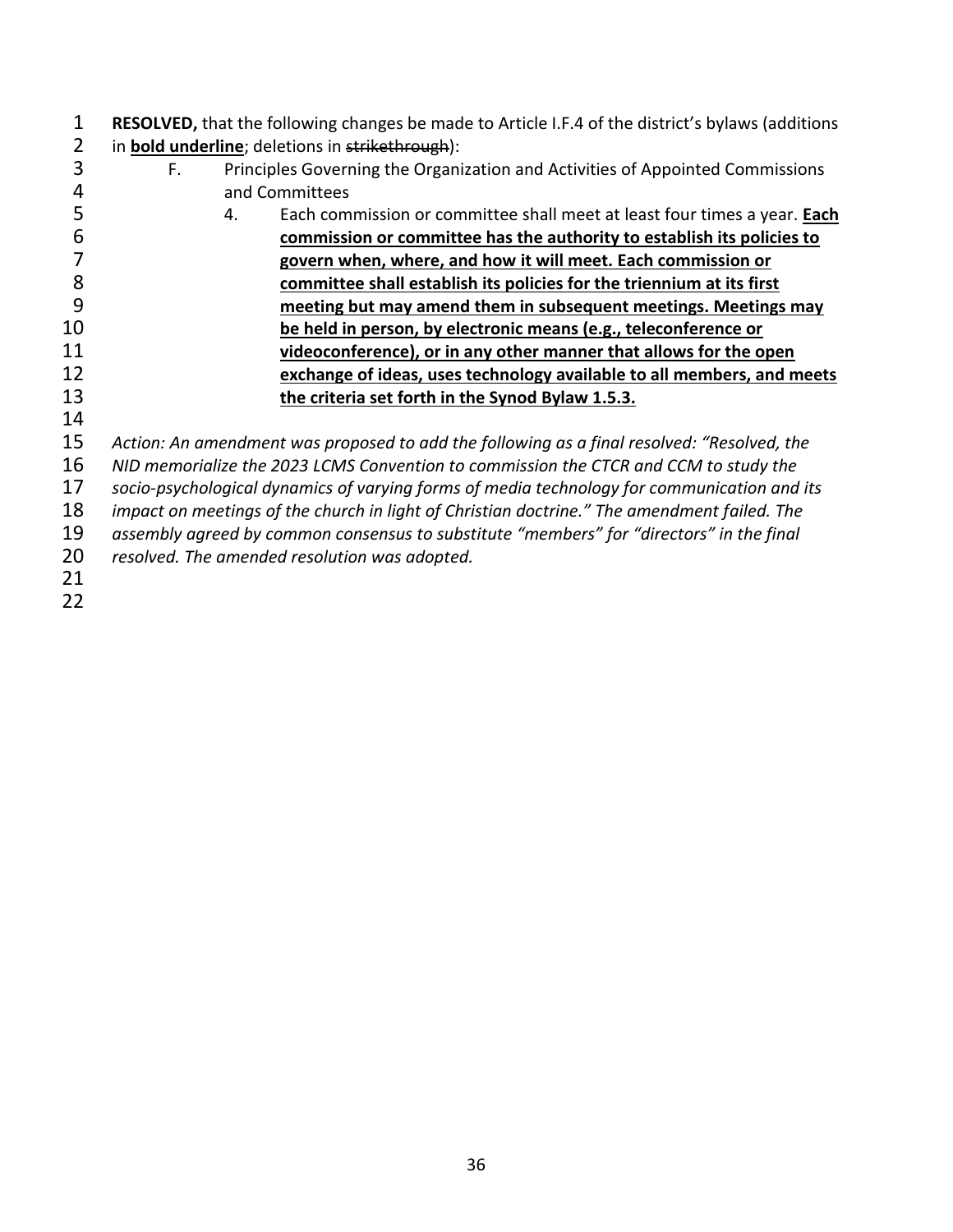#### RESOLUTION 2–04: TO REDUCE THE NUMBER OF REQUIRED MEETINGS OF THE DISTRICT

- BOARD OF DIRECTORS
- Referencing Overture 2–02
- 

 RATIONALE: At present, the bylaws of the Northern Illinois District of The Lutheran Church— Missouri Synod requires the Board of Directors to meet at least six times a year (Bylaw I.E.1), 7 but all other committees and commissions are required to meet only four times a year (Bylaw<br>8 1.F.4). This requirement made sense for many decades when the budget process was long and I.F.4). This requirement made sense for many decades when the budget process was long and laborious. Until roughly twenty years ago, the district had several boards, each of which 10 negotiated its budget with the Board of Directors; in addition, the district also directly 11 subsidized over a dozen local missions. All of this required much time and effort to process,<br>12 especially before today's sophisticated financial software became available. Typically, four c especially before today's sophisticated financial software became available. Typically, four of 13 the six meetings of the Board of Directors were spent primarily on the budget process from September through January. The other two meetings (usually in March and June) handled general business. However, today there are no other boards besides the Board of Directors, and 16 the district no longer directly subsidizes church plants. This change has made the budget 17 process much more straightforward. Often now, the budget proposed in early fall is the same as what is adopted in January, with a handful of tweaks. Congregations and other organizations have found that having fewer but more focused meetings is better. The business of the district 20 could easily be handled in quarterly meetings. Furthermore, if some urgent item of business 21 arises, special meetings can be easily called. Having fewer meetings might also encourage a 22 greater variety of people to serve on the board. It is easier for people to take off four days from 23 work a year rather than six, especially if they know that emergency meetings could be handled 24 electronically on an evening. Therefore, be it **RESOLVED,** that the following changes be made to Article I.E of the district's bylaws (additions in **bold underline**; deletions in strikethrough): I. ADMINISTRATION E. Principles Governing the Organization and Activities of the Board of Directors. 1. The Board of Directors shall meet at least six **four** times a year. *Action: Adopted.*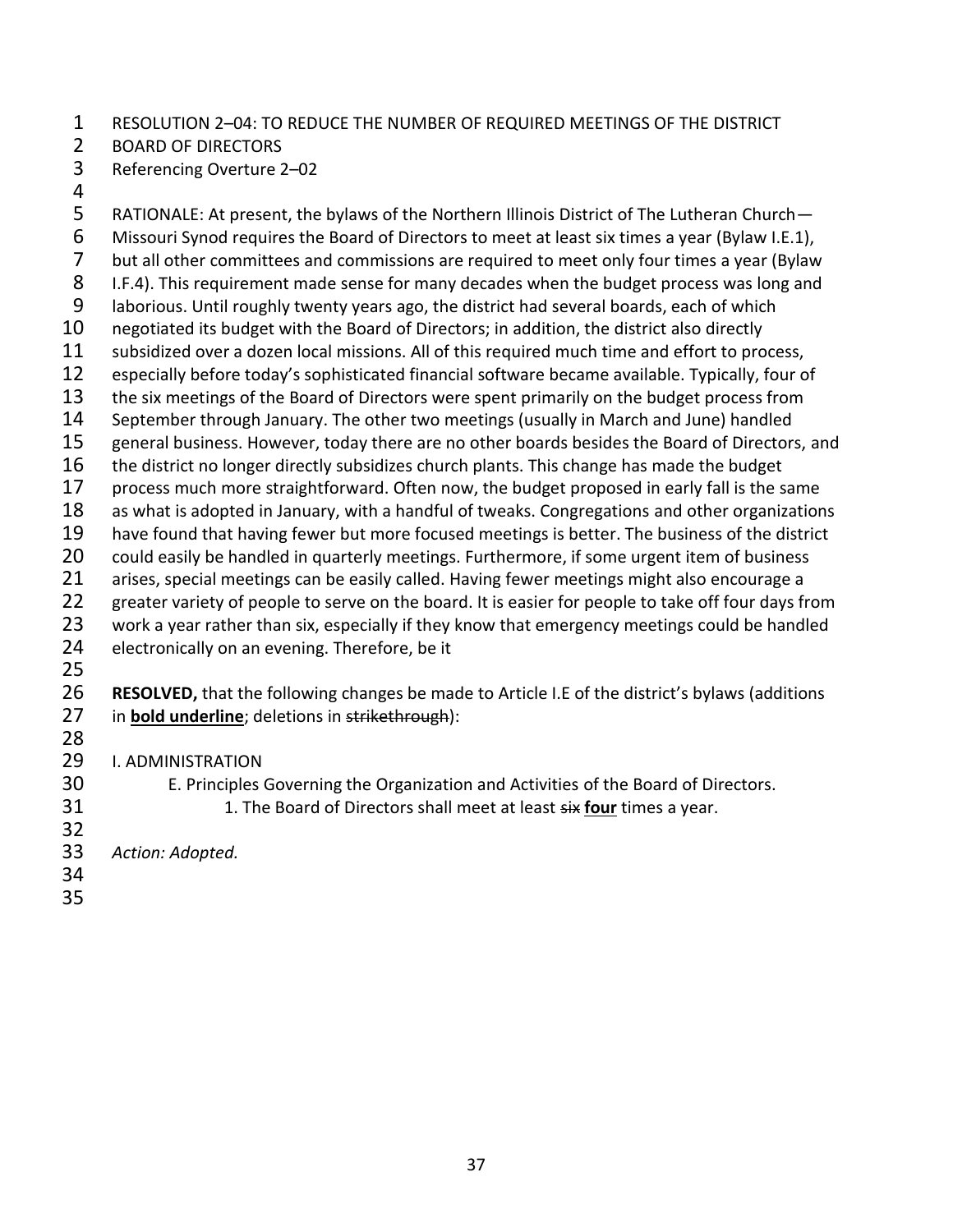| 1 RESOLUTION 2-05: TO CHANGE PROCEDURES REGARDING INDUCTION OF OFFICE Referencing |
|-----------------------------------------------------------------------------------|
| 2 Overture 2-03                                                                   |

 **WHEREAS,** the Synod, in its 2019 convention, amended Bylaw 3.2.4.a to standardize when district-elected regents of universities in the Concordia University System would take office, and this new practice is at variance with the district's current bylaws; and

**WHEREAS,** the current provisions for when the service of induction is held require that all those elected be inducted into office on the same day, which is to be after those elected assume

10 office, and this means that the service will typically take place at a hot time of the year; and

 **WHEREAS,** total attendance is likely to be better if the services of induction are held when the weather is still comfortable and if multiple services are held rather than one centralized service; and

 **WHEREAS,** the bylaws expect, but do not absolutely require, that the initial meeting of all boards and committees follow the service, a practice that has not been observed for several terms; therefore, be it

 **RESOLVED,** that the following changes be made to Article V.F of the district's bylaws (additions in **bold underline**; deletions in strikethrough):

- 23 V. ELECTION PROCEDURES
- F. Induction into Office
- 1. **Members of the Board of Regents for Concordia University Chicago shall assume office upon the close of the district convention in conformity with**  Synod Bylaw, 3.2.4.a. All those others elected into office at the Northern Illinois District Convention shall assume office as of the first day of the third month, 29 subsequent to the convention. 2. Induction into office of those elected at the Northern Illinois District Convention
- 31 shall be on a date on or subsequent to the first day of the third month subsequent to the district convention. **or dates chosen by the newly elected President. It may be before or after the assumption of duties.**
- 3. The initial meeting of the boards and commissions shall ordinarily be held in association with the induction and shall begin with a combined orientation program conducted under the direction of the President.
- 
- *Action: Adopted.*
-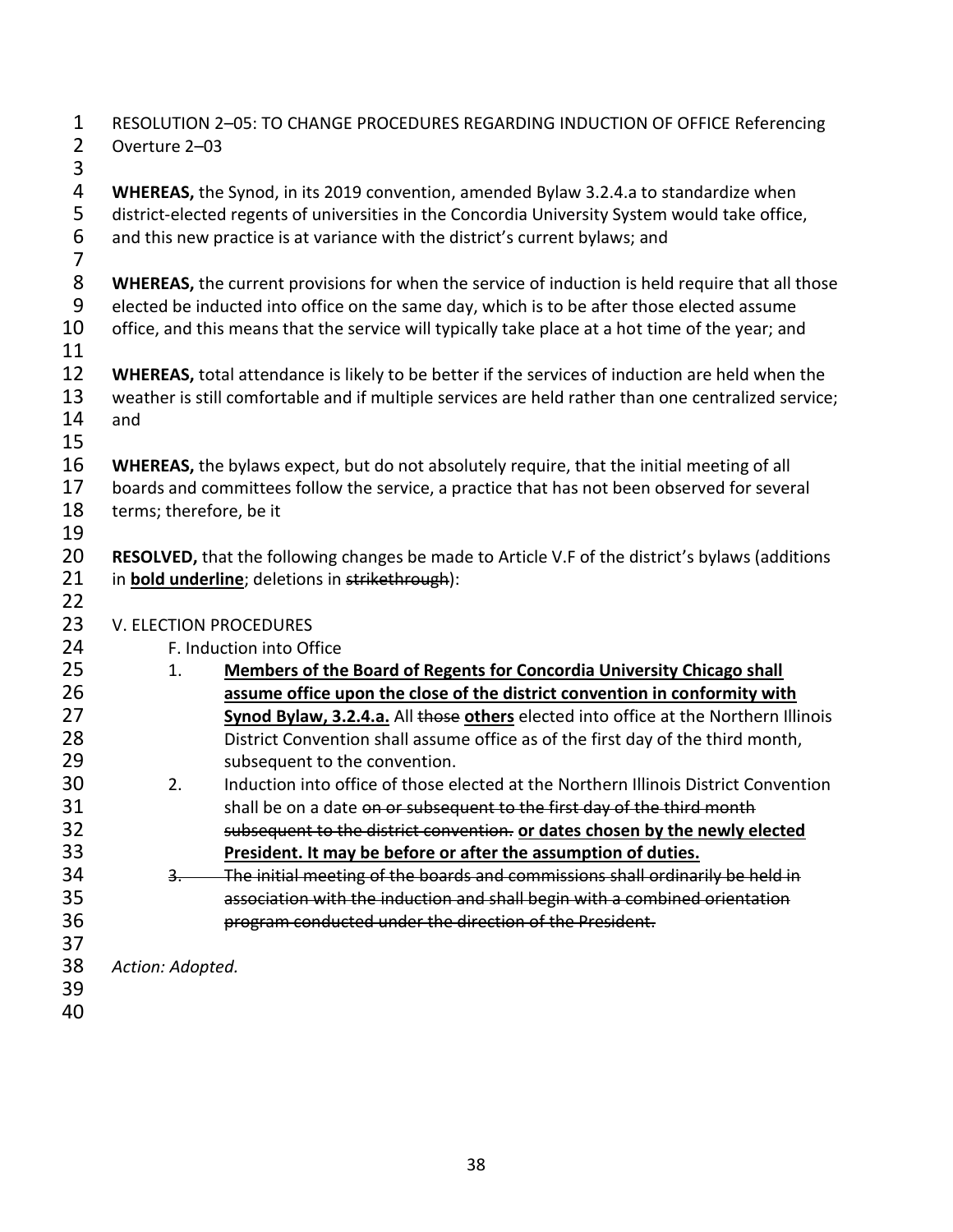| $\mathbf 1$<br>$\overline{2}$ | RESOLUTION 2-06: TO AMEND THE NORTHERN ILLINOIS DISTRICT BYLAWS FOR CLARITY<br><b>Referencing Late Overture</b>                                        |  |  |  |  |  |
|-------------------------------|--------------------------------------------------------------------------------------------------------------------------------------------------------|--|--|--|--|--|
| 3                             |                                                                                                                                                        |  |  |  |  |  |
| 4<br>5                        | WHEREAS, the Synod's Commission on Constitutional Matters has proposed a few amendments<br>to the district bylaws for clarity's sake, therefore, be it |  |  |  |  |  |
| 6                             |                                                                                                                                                        |  |  |  |  |  |
| $\overline{7}$                | RESOLVED, that the following changes be made to the district's bylaws (additions in bold                                                               |  |  |  |  |  |
| 8                             | underline; deletions in strikethrough):                                                                                                                |  |  |  |  |  |
| 9                             |                                                                                                                                                        |  |  |  |  |  |
| 10                            | To Bylaw I.D.2:                                                                                                                                        |  |  |  |  |  |
| 11                            | The Board of Directors may elect appoint such assistant secretaries and assistant                                                                      |  |  |  |  |  |
| 12                            | treasurers as it shall deem necessary for the efficient operation of the district.                                                                     |  |  |  |  |  |
| 13                            |                                                                                                                                                        |  |  |  |  |  |
| 14                            | To Bylaw I.E.5:                                                                                                                                        |  |  |  |  |  |
| 15                            | The board may form standing committees. At least one member of the board shall serve                                                                   |  |  |  |  |  |
| 16                            | on each committee. Subject to the provisions of Synod Bylaw 1.5.3.4 and Section I B.1                                                                  |  |  |  |  |  |
| 17                            | of these Bylaws, a standing committee may be empowered to act in accordance with its                                                                   |  |  |  |  |  |
| 18                            | assignment.                                                                                                                                            |  |  |  |  |  |
| 19                            |                                                                                                                                                        |  |  |  |  |  |
| 20                            | To Bylaw II.B.1.a:                                                                                                                                     |  |  |  |  |  |
| 21                            | He shall be the chief executive officer of the district (Synod Bylaw 4.4.1). As such he is                                                             |  |  |  |  |  |
| 22                            | responsible for managing the affairs of the district, and for administering the district                                                               |  |  |  |  |  |
| 23<br>24                      | office, including his executive staff and all other staff members.                                                                                     |  |  |  |  |  |
| 25                            | To Bylaw II.B.4.d:                                                                                                                                     |  |  |  |  |  |
| 26                            | The Treasurer shall be elected a layperson appointed by the Board of Directors                                                                         |  |  |  |  |  |
| 27                            | following each district convention and may serve on a full-time or part-time, salaried or                                                              |  |  |  |  |  |
| 28                            | volunteer basis, as determined by the Board of Directors.                                                                                              |  |  |  |  |  |
| 29                            |                                                                                                                                                        |  |  |  |  |  |
| 30                            | To Bylaw V.A.1.d:                                                                                                                                      |  |  |  |  |  |
| 31                            | One ordained minister, one commissioned minister, and two laypersons to the Board of                                                                   |  |  |  |  |  |
| 32                            | Regents, Concordia University Chicago. All nominees for the Board of Regents must be                                                                   |  |  |  |  |  |
| 33                            | screened for qualification as prescribed by Synod Bylaw 3.10.6.2.                                                                                      |  |  |  |  |  |
| 34                            |                                                                                                                                                        |  |  |  |  |  |
| 35                            | To Bylaw V.B.4.a:                                                                                                                                      |  |  |  |  |  |
| 36                            | Each voting congregation shall be entitled to nominate from the ordained minister                                                                      |  |  |  |  |  |
| 37                            | roster of the Synod one ordained minister as candidate for President and one ordained                                                                  |  |  |  |  |  |
| 38                            | minister as candidate for vice-president. Each nominee for vice-president must hold                                                                    |  |  |  |  |  |
| 39                            | membership in a congregation in the region for which he is nominated (Synod Bylaw                                                                      |  |  |  |  |  |
| 40                            | 4.3.1). A congregation may nominate only an ordained minister from its own region for                                                                  |  |  |  |  |  |
| 41                            | the office of vice-president.                                                                                                                          |  |  |  |  |  |
| 42                            |                                                                                                                                                        |  |  |  |  |  |
| 43                            | Action: Adopted.                                                                                                                                       |  |  |  |  |  |
| 44                            |                                                                                                                                                        |  |  |  |  |  |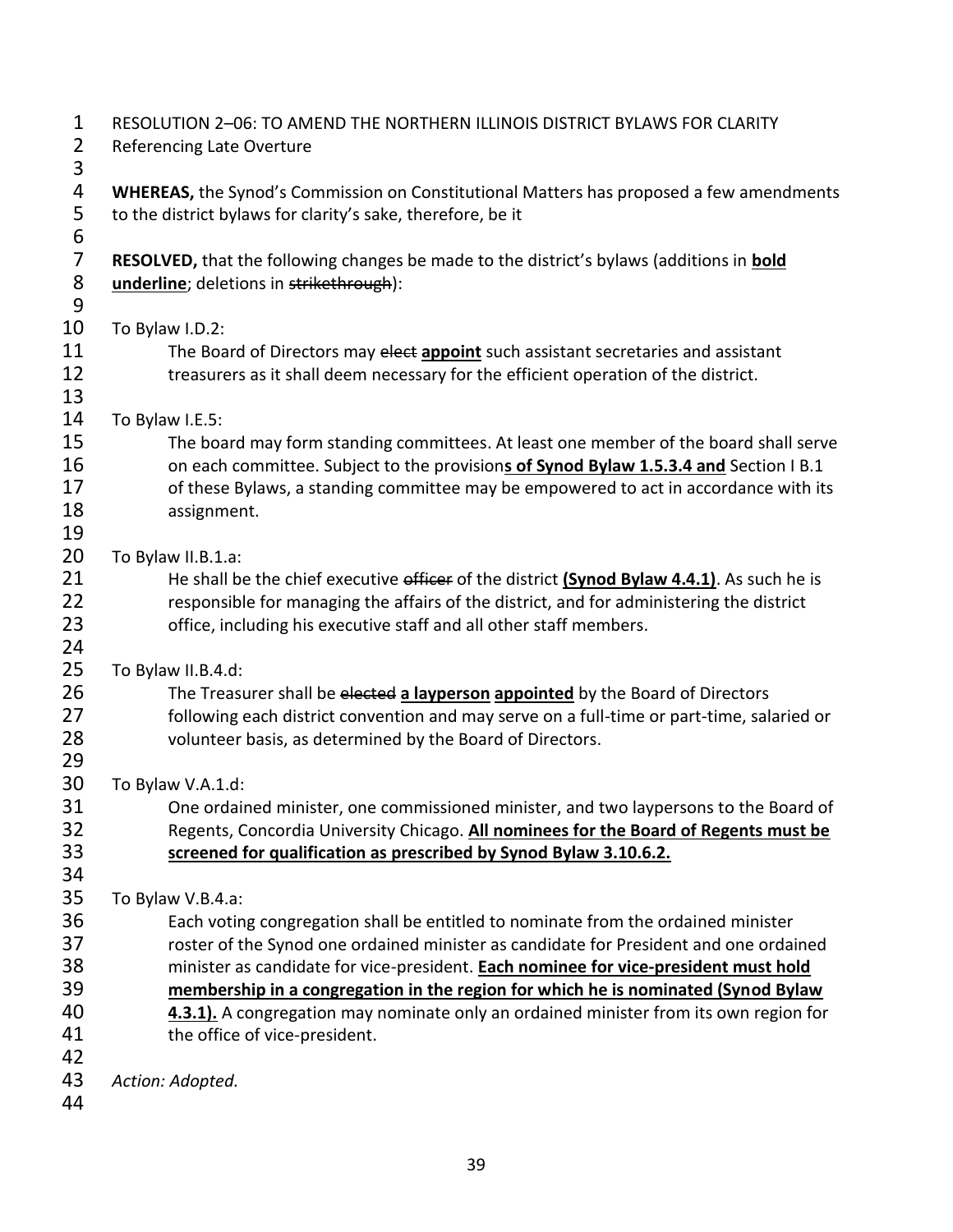| $\mathbf{1}$<br>$\overline{2}$ | RESOLUTION 2-07: TO ADD A FOURTH THREE-YEAR TERM TO THE DISTRICT PRESIDENT OF THE<br>NORTHERN ILLINOIS DISTRICT LCMS                                                          |
|--------------------------------|-------------------------------------------------------------------------------------------------------------------------------------------------------------------------------|
| 3<br>4                         | Referencing Overture 2-08                                                                                                                                                     |
| 5<br>6                         | <b>WHEREAS, in the recent past, the District President of the Northern Illinois District was allowed</b><br>to stand for election for four consecutive three-year terms, and  |
| $\overline{7}$<br>8            | <b>WHEREAS,</b> this proved to be a God-pleasing and successful way for consistent direction,                                                                                 |
| 9<br>10                        | oversight, and guidance from the president's office, and                                                                                                                      |
| 11<br>12                       | WHEREAS, we, the church, are now coming clear from a most unprecedented time of social<br>uncertainty, fear, and national government inconsistency due to the pandemic, and   |
| 13                             |                                                                                                                                                                               |
| 14<br>15                       | WHEREAS, the vast majority of districts in the LCMS see the value and have set precedent of<br>the District President having at least four three-year terms; therefore, be it |
| 16<br>17                       | RESOLVED, that the Northern Illinois District would again allow a man to run for four                                                                                         |
| 18<br>19                       | consecutive three-year terms to be President of the Northern Illinois District, and be it further                                                                             |
| 20<br>21                       | <b>RESOLVED, that this resolution would go into effect under the present President's</b><br>administration.                                                                   |
| 22                             |                                                                                                                                                                               |
| 23<br>24                       | Action: Adopted.                                                                                                                                                              |
| 25                             |                                                                                                                                                                               |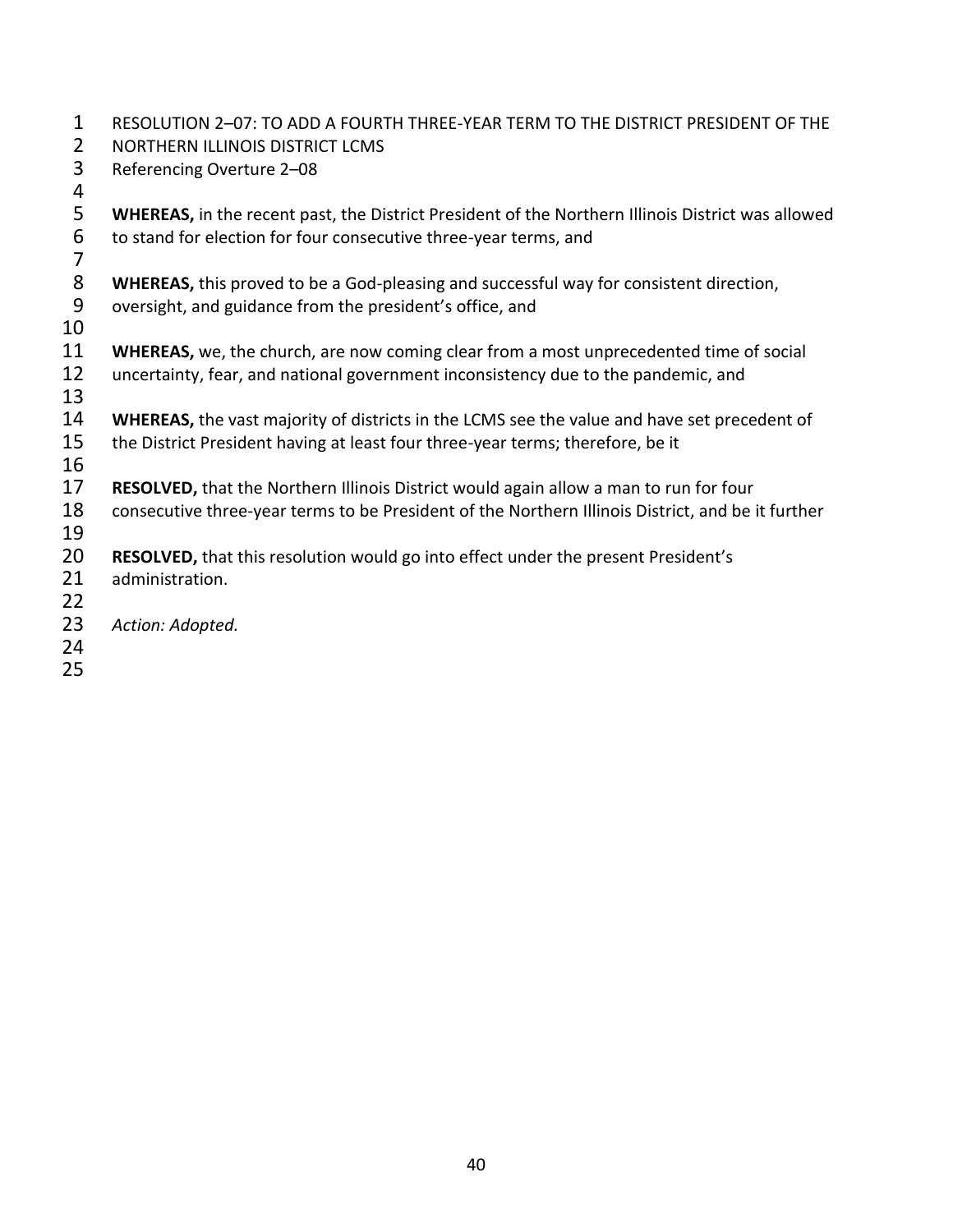- RESOLUTION 3–01: CONGREGATIONS CAN HAVE A GREATER IMPACT FOR THE GOSPEL BY
- WORKING CLOSELY TOGETHER
- Referencing Overture 2–01 and 3–06
- 

 **WHEREAS,** the Northern Illinois District consists of 200+ congregations in northern Illinois with over 97,000 members, and not just the office in Hillside, and

**WHEREAS,** the responsibility of carrying out the mission of the church belongs to each

congregation in which pastors are called to prepare God's people for the work of the church as

it says in Ephesians 4:11–13: "It was he who gave some to be apostles, some to be prophets,

11 some to evangelists, and some to be pastors and teachers, to prepare God's people for works of service so that the body of Christ may be built up ...", and

- 
- **WHEREAS,** each and every congregation is filled with disciples—not mere "members"—whom
- 15 the Holy Spirit has equipped with gifts to carry out the work of the church as it says in 1
- Corinthians 12, Romans and Ephesians 4, and
- 

**WHEREAS,** the Lutheran Church—Missouri Synod follows in the tradition of Martin Luther who

- restored to the Church and championed the priesthood of all believers as expressed in
- Scripture, "But you are a chosen people, a royal priesthood, a holy nation, a people belonging
- 21 to God, that you may declare the praises of him who called you out of darkness into his
- wonderful light (1 Peter 2:9); and as Luther explained, "For in Baptism none of us is born an
- 23 apostle, preacher, teacher, pastor; but there all of us are born solely priests" (What Luther Says,
- 1140:3646), and
- 
- **WHEREAS,** in the geographic area of the Northern Illinois District there exists an enormous 27 mission field that includes prisoners, the sick, the elderly, the developmentally disabled, college 28 students, homeless, orphans, the hungry, immigrants, the unborn, the unemployed and
- underemployed, unbelievers..., and
- 

 **WHEREAS,** Jesus said in Matthew 25, "For I was hungry and you gave me something to eat, I 32 was thirsty and you gave me something to drink, I was a stranger and you invited me in, I

- needed clothes and you clothed me, I was sick and you looked after me, I was in prison and you
- came to visit me" (vs. 35–36) And
- 

 **WHEREAS,** the mission of the Northern Illinois District is to be "Filled with living hope in Christ, Confessing, Praising, and Advancing His Kingdom" which has a 3-part vision:

- 
- 39 1. WORD: Helping congregations be more centered on a rich life of Word and Sacrament, with congregational support in transitions as well as time of joys and sorrows,
- 2. WELLNESS: Promoting and encouraging health and vitality in congregations, schools, ministries, professional workers and Lay-leaders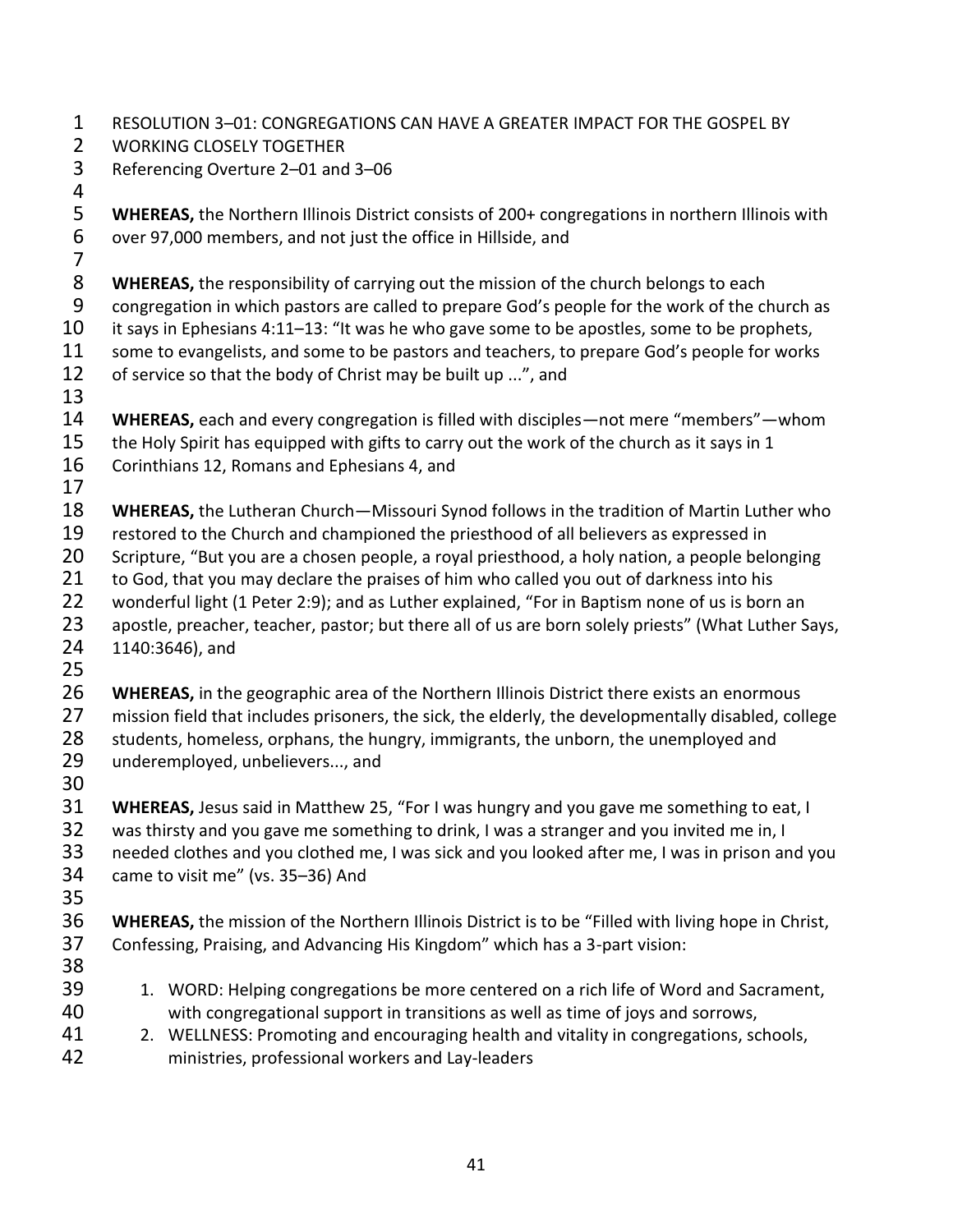- 3. WITNESS: Encouraging personal witnessing, congregational engagement with their 2 community, support of our NID partnerships and missions and sharing a world mission<br>3 field together, field together,
- 4<br>5 Therefore be it...
- 6<br>7 7 **RESOLVED,** that pastors, circuit visitors, and congregations work together with community<br>8 leaders to identify local and regional mission fields, including jails, prisons, and detention
- leaders to identify local and regional mission fields, including jails, prisons, and detention
- centers, using their composite talents and resources to help those having physical needs and 10 spread the light of the Gospel to a world in need of salvation and be it further
- 
- **RESOLVED,** that the work of identifying and owning the mission would be incorporated into the regular and on-going agenda at each level of district—utilizing the current structures of circuits, regions, and district, to share and communicate active ministries and be it further
- 
- **RESOLVED,** that every pastor would be encouraged to continue nurturing and equipping God's 17 people for works of service through Word and Sacrament ministry, as well as, training toward specific ministries, and be it finally
- **RESOLVED,** that the staff of the Northern Illinois District provide encouragement, support, and 21 tools as we all work together to accomplish the Lord's mission.
- 

- *Action: Adopted.*
- 
-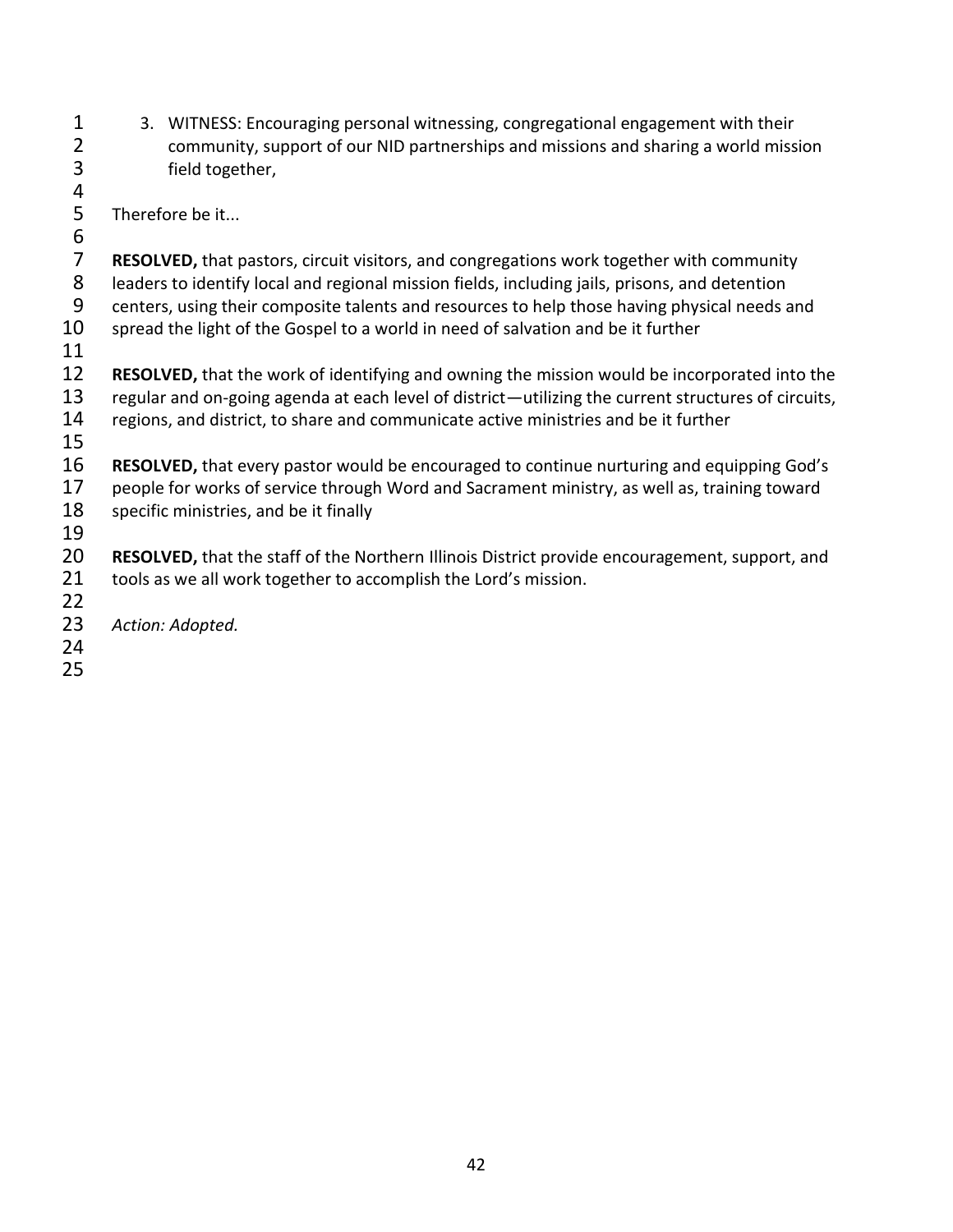| 1                          | RESOLUTION 3-02: ADOPTION OF BELIZE AS THE NORTHERN ILLINOIS DISTRICT'S                                                                                                                                                                                                                                                                                                                    |
|----------------------------|--------------------------------------------------------------------------------------------------------------------------------------------------------------------------------------------------------------------------------------------------------------------------------------------------------------------------------------------------------------------------------------------|
| $\overline{2}$             | <b>INTERNATIONAL MISSION FOCUS</b>                                                                                                                                                                                                                                                                                                                                                         |
| 3<br>4                     | Referencing Overture 3-02                                                                                                                                                                                                                                                                                                                                                                  |
| 5<br>6<br>$\overline{7}$   | <b>WHEREAS, Christ Jesus has blessed His Church to be His witnesses "to the ends of the earth"</b><br>[Acts 1:8], and                                                                                                                                                                                                                                                                      |
| 8<br>9<br>10<br>11         | <b>WHEREAS, The Lutheran Church-Missouri Synod is in partnership with other Lutheran</b><br>Churches and missions throughout the world, serving in the joyful work our Savior has given us,<br>and                                                                                                                                                                                         |
| 12<br>13<br>14             | <b>WHEREAS, the Rocky Mountain, Missouri, and Texas Districts have participated in mission work</b><br>in Belize and been financial supporters of this ministry, and                                                                                                                                                                                                                       |
| 15<br>16<br>17<br>18       | WHEREAS, having an international mission focus provides the chance to combine efforts in<br>bringing the Gospel to the ends of the earth through their prayers, financial support, and direct<br>participation through short-term mission trips, and                                                                                                                                       |
| 19<br>20<br>21<br>22       | <b>WHEREAS, the Belize Mission Society, located here in the Northern Illinois District, is a</b><br>Recognized Service Organization which has assisted in establishing a Lutheran confession and<br>church in Belize, and                                                                                                                                                                  |
| 23<br>24<br>25             | WHEREAS, the Office of International Mission called synod's first full-time missionary to the<br>Belize Mission for the LCMS in 2016, and                                                                                                                                                                                                                                                  |
| 26<br>27<br>28<br>29<br>30 | WHEREAS, a mission partnership in Belize has advantages for short-term mission trips for<br>congregations as the country's official language is English and being located in the northern<br>hemisphere, allows for easier and cheaper travel than a more distant partnership, thus allowing<br>for more efficient use of mission dollars, and                                             |
| 31<br>32<br>33             | <b>WHEREAS, the Northern Illinois District's Board of Directors has endorsed Belize as our mission</b><br>partner for a three year commitment at their January 2020 meeting, therefore be it                                                                                                                                                                                               |
| 34<br>35<br>36<br>37<br>38 | RESOLVED, that the leadership of the Northern Illinois District work with congregations to send<br>short-term mission teams to Belize to further the work of the Gospel there, to further educate<br>congregations on our Lord's work in the mission field through post-trip presentations, and to<br>help foster a mission-mindedness within our own local communities, and be it finally |
| 39<br>40<br>41<br>42       | <b>RESOLVED, that the congregations, schools and ministries of the Northern Illinois District be</b><br>commended to regularly remember Mission Belize in their prayers and graciously to support<br>this work of our Lord through our offerings.                                                                                                                                          |
| 43<br>44                   | Action: Adopted.                                                                                                                                                                                                                                                                                                                                                                           |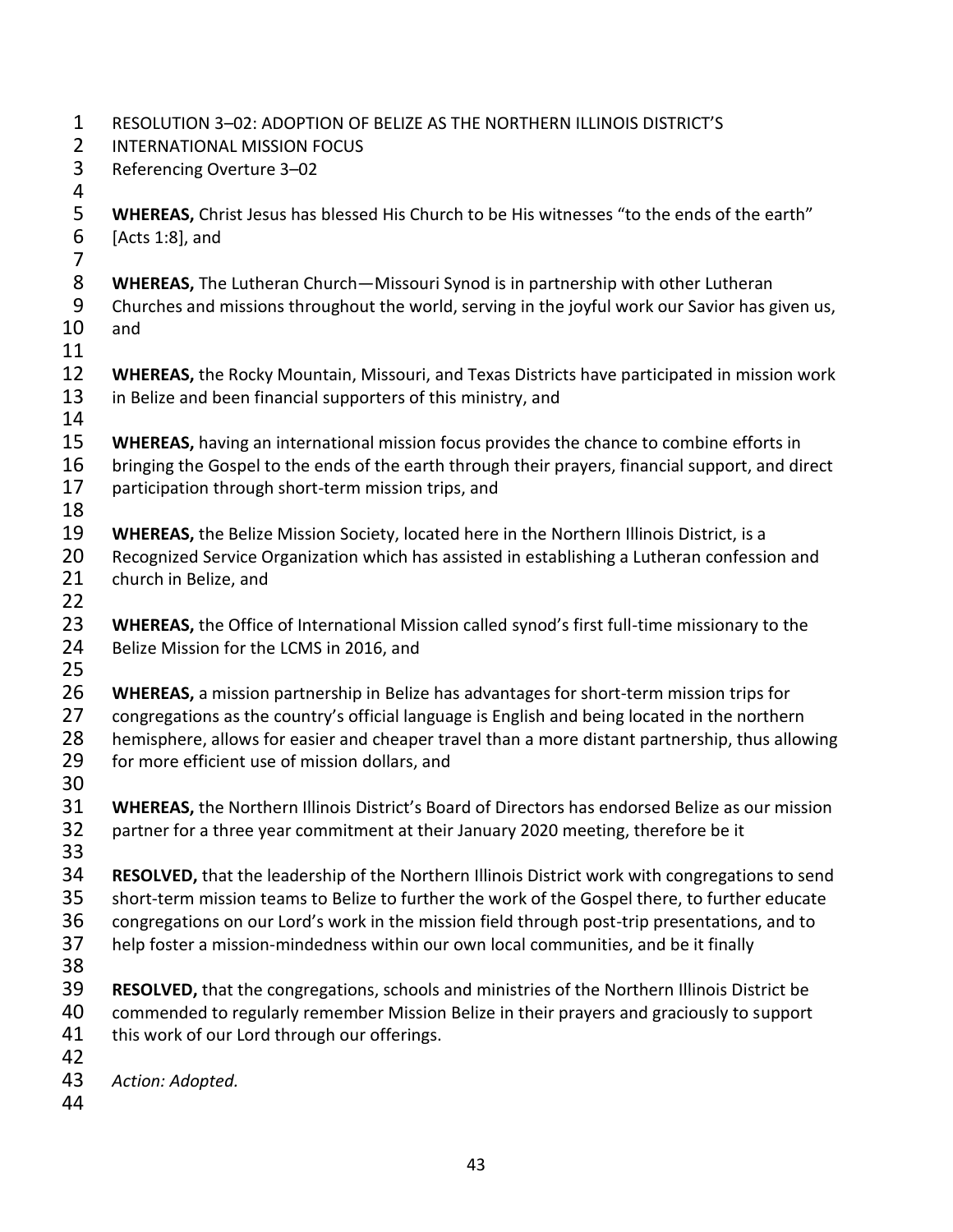- RESOLUTION 3–03A: TO STUDY THE NORTHERN ILLINOIS DISTRICT'S MINISTRY WITH MULTIETHNIC COMMUNITIES AND GROW IN OUR UNDERSTANDING THAT ACTIONS OF RACIAL RECONCILIATION CLEARLY AFFIRM BIBLICAL TRUTH. Referencing Overtures 3–05 and 3–07 **WHEREAS,** the Synod in convention (2019 Resolution 11–04A, "To Affirm the Common 7 Humanity of All People and Ethnicities") resolved "that the members of the congregations of<br>8 the Synod be encouraged to work toward racial reconciliation and equality within the Church the Synod be encouraged to work toward racial reconciliation and equality within the Church and within society-at-large"; and **11 WHEREAS,** racism was defined in the 2019 Resolution as "a belief that race is the primary<br>12 determinant of human traits and capacities and that racial differences produce an inheren determinant of human traits and capacities and that racial differences produce an inherent 13 superiority of a particular race"; and **WHEREAS,** the 2019 Resolution said, "Racism has no basis in Scripture or the Lutheran 16 Confessions, but rather is consistent with atheistic evolutionary ideologies and movements that claim the supremacy of one people group over another"; and **WHEREAS,** racism "manifests itself in actions that adversely affect the lives of others…especially 20 when those who are in a position to enforce their prejudices use their influence to harm others regarded as inferior, and even to exploit them" ("Racism and the Church", CTCR 1994, p. 11); and **WHEREAS,** the Church is called to confess clearly and boldly Biblical Truth, repudiating and confessing unscriptural falsehoods, even when such confession is unpopular before the world, and **WHEREAS,** Paul exhorts Christians to "take no part in the unfruitful works of darkness, but instead expose them" (Ephesians 5:11), and **WHEREAS,** the CTCR states, "racism must be regarded among the 'works of darkness' that produce nothing of any value to anyone. The church, aware of its history in the United States, must continually employ methods grounded in the Word and sacraments and in the proper distinction between Law and Gospel—to expose, condemn, and remove [racism]" ("Racism and the Church", CTCR 1994, p. 39); and **WHEREAS,** the people of God are striving to live faithfully, but still participate in sinful thoughts, words, and deeds in what they do and leave undone (1 John 1:8–10), which can and has included the sin of racism; and **WHEREAS,** Jesus tells us that the greatest commandments are to love God and love your neighbor (Mark 12:30–31); and Jesus illustrates for his disciples that they are to treat all persons as neighbor (Luke 10:29–37); and Paul exhorts us to show the love of Christ as we
- "bear one another's burdens" (Galatians 6:2); and 'He has told you, O man, what is good; and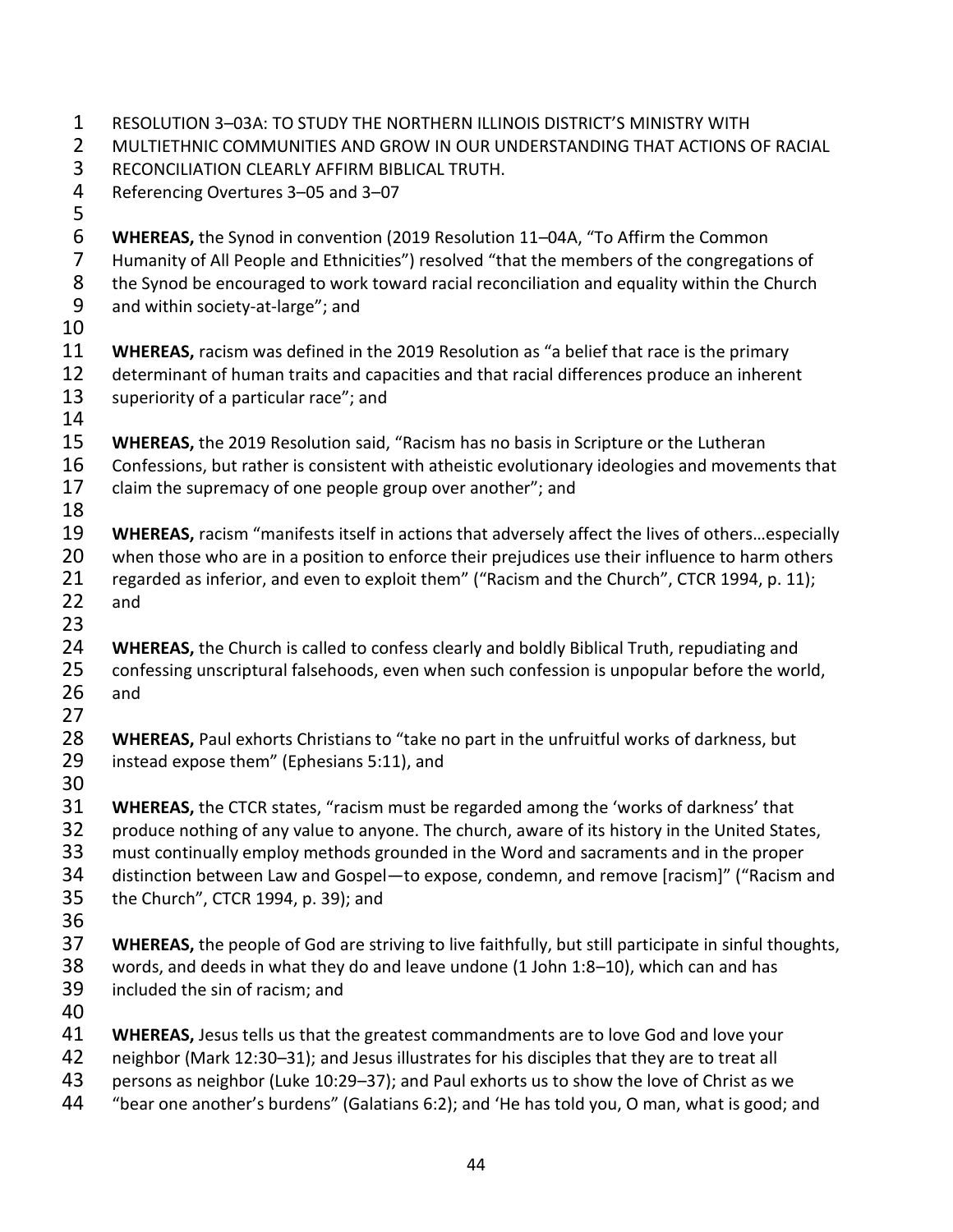| $\mathbf 1$    | what does the Lord require of you but to do justice, and to love kindness, and to walk humbly                                                                                                   |
|----------------|-------------------------------------------------------------------------------------------------------------------------------------------------------------------------------------------------|
| $\overline{2}$ | with your God?' (Micah 6:8) and Martin Luther, in his explanations of the fifth and seventh                                                                                                     |
| 3              | commandments, extolls us to show that love as we care for our neighbors as we support them                                                                                                      |
| 4              | in their needs, well-being, income, and property; therefore be it                                                                                                                               |
| 5              |                                                                                                                                                                                                 |
| 6              | <b>RESOLVED, that we as the Northern Illinois District affirm the importance of discussion and</b>                                                                                              |
| $\overline{7}$ | study of sensitive issues, including race relations, through District sponsored forums, Circuit led                                                                                             |
| 8              | conversations and Bible studies, and be it further                                                                                                                                              |
| 9              |                                                                                                                                                                                                 |
| 10             | RESOLVED, that, the District President will commission an ethnically diverse task force,                                                                                                        |
| 11             | including professional church workers, laypeople with background in such work, and young                                                                                                        |
| 12             | adults, to study the Northern Illinois District's history of mission, ministry, and education within                                                                                            |
| 13             | multiethnic communities, to be completed within twelve months, and be it further                                                                                                                |
| 14             |                                                                                                                                                                                                 |
| 15<br>16       | RESOLVED, that the results of this task force's study would also provide us with tangible ways<br>to move forward in our present and future outreach efforts in multiethnic communities; and be |
| 17             | it further                                                                                                                                                                                      |
| 18             |                                                                                                                                                                                                 |
| 19             |                                                                                                                                                                                                 |
| 20             | RESOLVED, that the study will be distributed to all congregations in the Northern Illinois District<br>and made available on the district website; and be it further                            |
| 21             |                                                                                                                                                                                                 |
| 22             | RESOLVED, that we encourage the congregations of the Northern Illinois District to address the                                                                                                  |
| 23             | results of this study which exemplifies the ministry of reconciliation which Christ has given to us                                                                                             |
| 24             | (2 Corinthians 5:11-21); and be it further                                                                                                                                                      |
| 25             |                                                                                                                                                                                                 |
| 26             | RESOLVED, that we as the Northern Illinois District confess and affirm the following Biblical                                                                                                   |
| 27             | Truths:                                                                                                                                                                                         |
| 28             |                                                                                                                                                                                                 |
| 29             | That all people are created by God and are children of Adam and Noah, so that there is<br>$\bullet$                                                                                             |
| 30             | truly one human race.                                                                                                                                                                           |
| 31             | That the Christ was sent to die for the sins of the whole world, as St John says, "and not                                                                                                      |
| 32             | our sins only, but for the sins of the whole world," for "God so loved the world that He                                                                                                        |
| 33             | gave His only begotten Son, that whoever believes in Him shall not perish but have                                                                                                              |
| 34             | everlasting life." And be it finally                                                                                                                                                            |
| 35             |                                                                                                                                                                                                 |
| 36             | RESOLVED, that all members of NID congregations be encouraged to implement the LCMS 2019                                                                                                        |
| 37             | resolution (11-04A)                                                                                                                                                                             |
| 38             |                                                                                                                                                                                                 |
| 39             | Action: An amendment was proposed to insert the following words after "twelve months" in the                                                                                                    |
| 40             | second resolve: "; this study will acknowledge the racism in our district's history and the need                                                                                                |
| 41             | for this work of justice so that we might better make confession of our failures and recognize                                                                                                  |
| 42             | where God has granted growth to His church." The amendment failed. Another amendment was                                                                                                        |
| 1 <sup>2</sup> | anoced to add the following words after "multiathnic communities" in the cocond resolver "in                                                                                                    |

*proposed to add the following words after "multiethnic communities" in the second resolve: "in*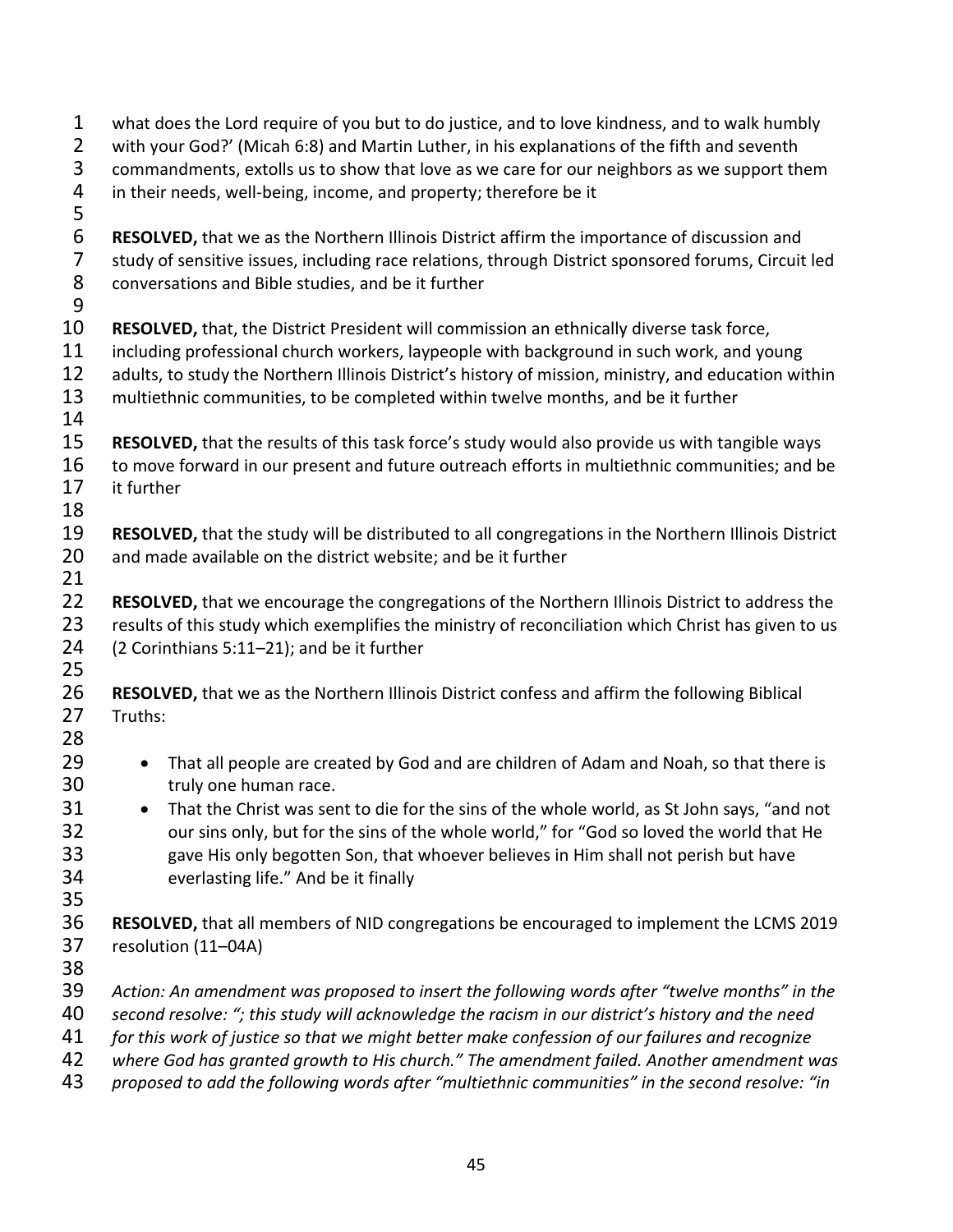- *light of the Scriptural foundation of law and gospel which reveal and give the* dikaiosyne *which*
- *is in Jesus alone." The amendment failed. The original motion was adopted.*  $\frac{2}{3}$